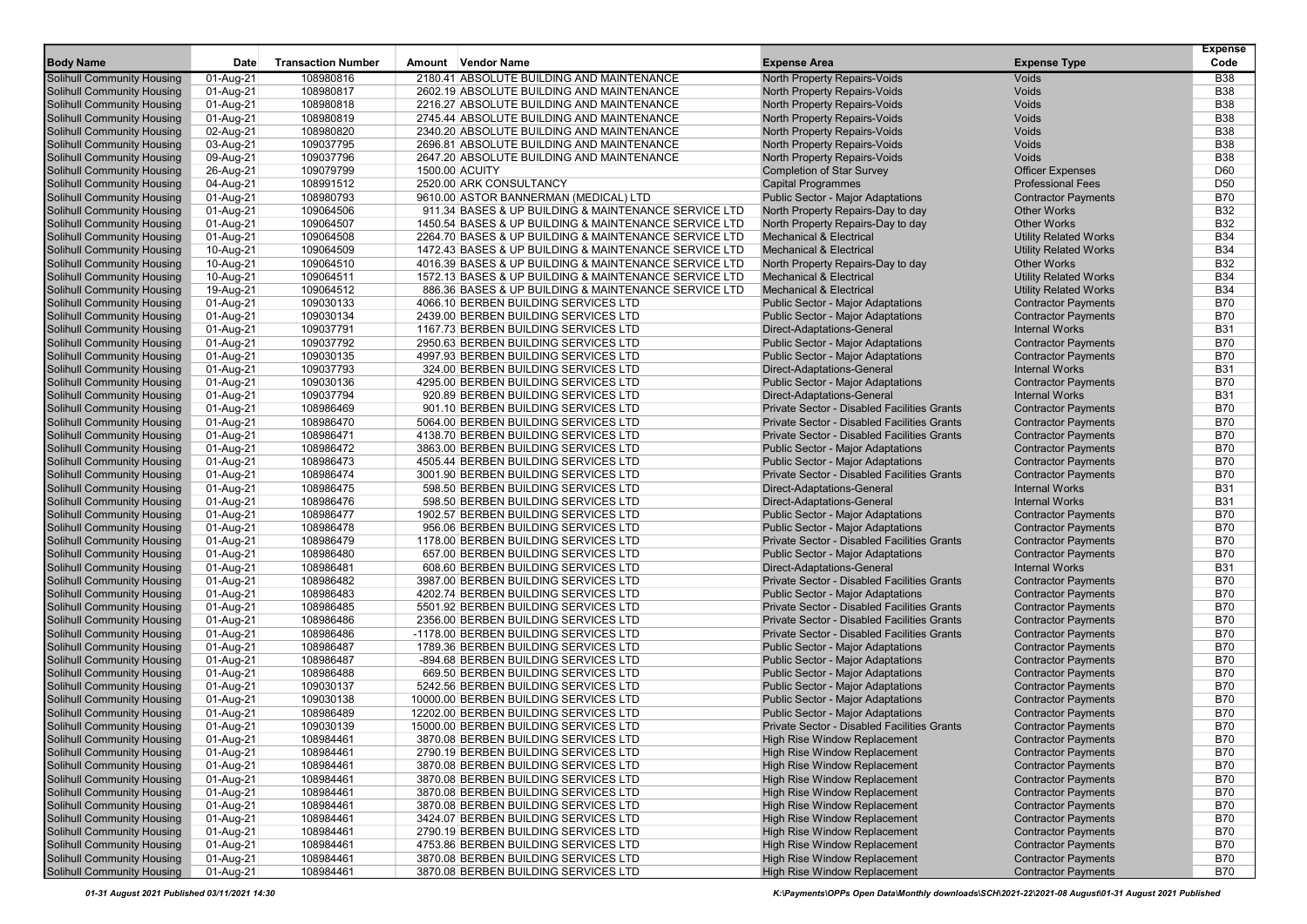|                                                                        |                        | <b>Transaction Number</b> |        | <b>Vendor Name</b>                                                           | <b>Expense Area</b>                                                        |                                                          | <b>Expense</b><br>Code   |
|------------------------------------------------------------------------|------------------------|---------------------------|--------|------------------------------------------------------------------------------|----------------------------------------------------------------------------|----------------------------------------------------------|--------------------------|
| <b>Body Name</b>                                                       | Date                   |                           | Amount |                                                                              |                                                                            | <b>Expense Type</b>                                      |                          |
| <b>Solihull Community Housing</b>                                      | 01-Aug-21              | 108984461                 |        | 3870.08 BERBEN BUILDING SERVICES LTD                                         | <b>High Rise Window Replacement</b>                                        | <b>Contractor Payments</b>                               | <b>B70</b>               |
| <b>Solihull Community Housing</b>                                      | 01-Aug-21              | 108984461                 |        | 3870.08 BERBEN BUILDING SERVICES LTD                                         | <b>High Rise Window Replacement</b>                                        | <b>Contractor Payments</b>                               | <b>B70</b>               |
| <b>Solihull Community Housing</b>                                      | 01-Aug-21              | 108984461<br>108984461    |        | 3870.08 BERBEN BUILDING SERVICES LTD<br>4753.86 BERBEN BUILDING SERVICES LTD | <b>High Rise Window Replacement</b><br><b>High Rise Window Replacement</b> | <b>Contractor Payments</b><br><b>Contractor Payments</b> | <b>B70</b><br><b>B70</b> |
| <b>Solihull Community Housing</b><br><b>Solihull Community Housing</b> | 01-Aug-21<br>01-Aug-21 | 108984461                 |        | 4753.86 BERBEN BUILDING SERVICES LTD                                         | <b>High Rise Window Replacement</b>                                        | <b>Contractor Payments</b>                               | <b>B70</b>               |
| <b>Solihull Community Housing</b>                                      | 01-Aug-21              | 109030140                 |        | 3870.08 BERBEN BUILDING SERVICES LTD                                         | <b>High Rise Window Replacement</b>                                        | <b>Contractor Payments</b>                               | <b>B70</b>               |
| <b>Solihull Community Housing</b>                                      | 01-Aug-21              | 109030140                 |        | 242.75 BERBEN BUILDING SERVICES LTD                                          | <b>High Rise Window Replacement</b>                                        | <b>Contractor Payments</b>                               | <b>B70</b>               |
| <b>Solihull Community Housing</b>                                      | 01-Aug-21              | 109030140                 |        | 2790.19 BERBEN BUILDING SERVICES LTD                                         | <b>High Rise Window Replacement</b>                                        | <b>Contractor Payments</b>                               | <b>B70</b>               |
| <b>Solihull Community Housing</b>                                      | 01-Aug-21              | 109030140                 |        | 2790.19 BERBEN BUILDING SERVICES LTD                                         | <b>High Rise Window Replacement</b>                                        | <b>Contractor Payments</b>                               | <b>B70</b>               |
| <b>Solihull Community Housing</b>                                      | 01-Aug-21              | 109030140                 |        | 3870.08 BERBEN BUILDING SERVICES LTD                                         | <b>High Rise Window Replacement</b>                                        | <b>Contractor Payments</b>                               | <b>B70</b>               |
| <b>Solihull Community Housing</b>                                      | 01-Aug-21              | 109030140                 |        | 3870.08 BERBEN BUILDING SERVICES LTD                                         | <b>High Rise Window Replacement</b>                                        | <b>Contractor Payments</b>                               | <b>B70</b>               |
| <b>Solihull Community Housing</b>                                      | 01-Aug-21              | 109030140                 |        | 3870.08 BERBEN BUILDING SERVICES LTD                                         | <b>High Rise Window Replacement</b>                                        | <b>Contractor Payments</b>                               | <b>B70</b>               |
| <b>Solihull Community Housing</b>                                      | 01-Aug-21              | 109030140                 |        | 3870.08 BERBEN BUILDING SERVICES LTD                                         | <b>High Rise Window Replacement</b>                                        | <b>Contractor Payments</b>                               | <b>B70</b>               |
| <b>Solihull Community Housing</b>                                      | 01-Aug-21              | 109030140                 |        | 3870.08 BERBEN BUILDING SERVICES LTD                                         | <b>High Rise Window Replacement</b>                                        | <b>Contractor Payments</b>                               | <b>B70</b>               |
| <b>Solihull Community Housing</b>                                      | 01-Aug-21              | 109030140                 |        | 4753.86 BERBEN BUILDING SERVICES LTD                                         | <b>High Rise Window Replacement</b>                                        | <b>Contractor Payments</b>                               | <b>B70</b>               |
| <b>Solihull Community Housing</b>                                      | 01-Aug-21              | 109030140                 |        | 3870.08 BERBEN BUILDING SERVICES LTD                                         | <b>High Rise Window Replacement</b>                                        | <b>Contractor Payments</b>                               | <b>B70</b>               |
| <b>Solihull Community Housing</b>                                      | 01-Aug-21              | 109030140                 |        | 3870.08 BERBEN BUILDING SERVICES LTD                                         | <b>High Rise Window Replacement</b>                                        | <b>Contractor Payments</b>                               | <b>B70</b>               |
| <b>Solihull Community Housing</b>                                      | 01-Aug-21              | 109030140                 |        | 3870.08 BERBEN BUILDING SERVICES LTD                                         | <b>High Rise Window Replacement</b>                                        | <b>Contractor Payments</b>                               | <b>B70</b>               |
| <b>Solihull Community Housing</b>                                      | 18-Aug-21              | 109045471                 |        | 4000.00 BOND TURNER LTD                                                      | North Property Repairs-Day to day                                          | <b>Complaints Compensation</b>                           | D97                      |
| <b>Solihull Community Housing</b>                                      | 12-Aug-21              | 109018589                 |        | 487.50 BORSHCH ELECTRIC                                                      | <b>Private Sector Leasing</b>                                              | Furniture                                                | D11                      |
| <b>Solihull Community Housing</b>                                      | 12-Aug-21              | 109018588                 |        | 325.00 BORSHCH ELECTRIC                                                      | <b>Private Sector Leasing</b>                                              | Furniture                                                | D11                      |
| <b>Solihull Community Housing</b>                                      | 12-Aug-21              | 109018586                 |        | 475.00 BORSHCH ELECTRIC                                                      | Homelessness                                                               | Furniture                                                | D11                      |
| <b>Solihull Community Housing</b>                                      | 16-Aug-21              | 109033472                 |        | 350.00 BRIDGEHOUSE VALUATION SERVICES LTD                                    | New Build - Brackleys Way                                                  | <b>Contractor Payments</b>                               | <b>B70</b>               |
| <b>Solihull Community Housing</b>                                      | 11-Aug-21              | 109008047                 |        | 9129.52 BRITISH GAS BUSINESS                                                 | <b>Biomass System</b>                                                      | Electricity                                              | <b>B11</b>               |
| <b>Solihull Community Housing</b>                                      | 11-Aug-21              | 109008047                 |        | -4564.76 BRITISH GAS BUSINESS                                                | <b>Biomass System</b>                                                      | Electricity                                              | <b>B11</b>               |
| <b>Solihull Community Housing</b>                                      | 03-Aug-21              | 108982492                 |        | 4156.18 BRITISH GAS TRADING LTD                                              | Ipswich House                                                              | Gas                                                      | <b>B10</b>               |
| <b>Solihull Community Housing</b>                                      | 09-Aug-21              | 109028497                 |        | 398.64 BUILDBASE                                                             | Stores-Stores and delivery                                                 | <b>Stocks</b>                                            | R <sub>10</sub>          |
| <b>Solihull Community Housing</b>                                      | 09-Aug-21              | 109028497                 |        | 154.44 BUILDBASE                                                             | Stores-Stores and delivery                                                 | <b>Stocks</b>                                            | R <sub>10</sub>          |
| <b>Solihull Community Housing</b>                                      | 24-Aug-21              | 109066503                 |        | 2070.83 CAPITA BUSINESS SERVICES LTD                                         | <b>IT Services</b>                                                         | <b>ICT Software</b>                                      | D31                      |
| <b>Solihull Community Housing</b>                                      | 04-Aug-21              | 108991511                 |        | 755.00 CAPITAL FURNISHINGS                                                   | <b>Private Sector Leasing</b>                                              | Furniture                                                | D11                      |
| <b>Solihull Community Housing</b>                                      | 04-Aug-21              | 108992490                 |        | 310.00 CAPITAL FURNISHINGS                                                   | Homelessness                                                               | Furniture                                                | D11                      |
| <b>Solihull Community Housing</b>                                      | 04-Aug-21              | 108992492                 |        | 455.00 CAPITAL FURNISHINGS                                                   | <b>Homelessness</b>                                                        | Furniture                                                | D <sub>11</sub>          |
| <b>Solihull Community Housing</b>                                      | 04-Aug-21              | 108991504                 |        | 630.00 CAPITAL FURNISHINGS                                                   | <b>Private Sector Leasing</b>                                              | Furniture                                                | D <sub>11</sub>          |
| <b>Solihull Community Housing</b>                                      | 04-Aug-21              | 108992488                 |        | 605.00 CAPITAL FURNISHINGS                                                   | Homelessness                                                               | Furniture                                                | D11                      |
| <b>Solihull Community Housing</b>                                      | 04-Aug-21              | 108992489                 |        | 535.00 CAPITAL FURNISHINGS                                                   | <b>Homelessness</b>                                                        | <b>Furniture</b>                                         | D <sub>11</sub>          |
| <b>Solihull Community Housing</b>                                      | 04-Aug-21              | 108992476                 |        | 400.00 CAPITAL FURNISHINGS                                                   | Homelessness                                                               | Furniture                                                | D <sub>11</sub>          |
| <b>Solihull Community Housing</b>                                      | 04-Aug-21              | 108991497                 |        | 610.00 CAPITAL FURNISHINGS                                                   | <b>Private Sector Leasing</b>                                              | Furniture                                                | D11                      |
| <b>Solihull Community Housing</b>                                      | 04-Aug-21              | 108992477                 |        | 580.00 CAPITAL FURNISHINGS                                                   | Homelessness                                                               | Furniture                                                | D11                      |
| <b>Solihull Community Housing</b>                                      | 04-Aug-21              | 108992479                 |        | 250.00 CAPITAL FURNISHINGS                                                   | Homelessness                                                               | Furniture                                                | D11                      |
| <b>Solihull Community Housing</b>                                      | 04-Aug-21              | 108991498                 |        | 905.00 CAPITAL FURNISHINGS                                                   | <b>Private Sector Leasing</b>                                              | Furniture                                                | D <sub>11</sub>          |
| <b>Solihull Community Housing</b>                                      | 04-Aug-21              | 108992481                 |        | 610.00 CAPITAL FURNISHINGS                                                   | Homelessness                                                               | Furniture                                                | D11                      |
| <b>Solihull Community Housing</b>                                      | 04-Aug-21              | 108991500                 |        | 730.00 CAPITAL FURNISHINGS                                                   | <b>Private Sector Leasing</b>                                              | Furniture                                                | D <sub>11</sub>          |
| <b>Solihull Community Housing</b><br><b>Solihull Community Housing</b> | 05-Aug-21              | 108995611                 |        | 650.00 CAPITAL FURNISHINGS                                                   | Homelessness<br><b>Homelessness</b>                                        | Furniture<br>Furniture                                   | D <sub>11</sub><br>D11   |
| <b>Solihull Community Housing</b>                                      | 05-Aug-21<br>05-Aug-21 | 108995608<br>108995607    |        | 865.00 CAPITAL FURNISHINGS<br>350.00 CAPITAL FURNISHINGS                     | Homelessness                                                               | Furniture                                                | D11                      |
| <b>Solihull Community Housing</b>                                      | 05-Aug-21              | 108995934                 |        | 755.00 CAPITAL FURNISHINGS                                                   | <b>Private Sector Leasing</b>                                              | Furniture                                                | D11                      |
| <b>Solihull Community Housing</b>                                      | 05-Aug-21              | 108995605                 |        | 755.00 CAPITAL FURNISHINGS                                                   | Homelessness                                                               | Furniture                                                | D <sub>11</sub>          |
| <b>Solihull Community Housing</b>                                      | 05-Aug-21              | 108995586                 |        | 615.00 CAPITAL FURNISHINGS                                                   | Homelessness                                                               | Furniture                                                | D <sub>11</sub>          |
| <b>Solihull Community Housing</b>                                      | 05-Aug-21              | 108995585                 |        | 1015.00 CAPITAL FURNISHINGS                                                  | Homelessness                                                               | Furniture                                                | D11                      |
| <b>Solihull Community Housing</b>                                      | 05-Aug-21              | 108995592                 |        | 70.00 CAPITAL FURNISHINGS                                                    | Ipswich House                                                              | Furniture                                                | D <sub>11</sub>          |
| <b>Solihull Community Housing</b>                                      | 05-Aug-21              | 108995592                 |        | 230.00 CAPITAL FURNISHINGS                                                   | <b>Ipswich House</b>                                                       | <b>Furniture</b>                                         | D11                      |
| <b>Solihull Community Housing</b>                                      | 04-Aug-21              | 108992486                 |        | 460.00 CAPITAL FURNISHINGS                                                   | Homelessness                                                               | Furniture                                                | D11                      |
| <b>Solihull Community Housing</b>                                      | 18-Aug-21              | 109041483                 |        | 1500.00 CEL SOLICITORS                                                       | North Property Repairs-Day to day                                          | <b>Complaints Compensation</b>                           | D97                      |
| <b>Solihull Community Housing</b>                                      | 18-Aug-21              | 109041482                 |        | 1500.00 CEL SOLICITORS                                                       | North Property Repairs-Day to day                                          | <b>Complaints Compensation</b>                           | D97                      |
| <b>Solihull Community Housing</b>                                      | 23-Aug-21              | 109059563                 |        | 1557.97 CHAPMANS ELECTRICAL                                                  | <b>Mechanical &amp; Electrical</b>                                         | <b>Rev Contractor Payments</b>                           | <b>B71</b>               |
| <b>Solihull Community Housing</b>                                      | 23-Aug-21              | 109059562                 |        | 1521.28 CHAPMANS ELECTRICAL                                                  | <b>Mechanical &amp; Electrical</b>                                         | <b>Rev Contractor Payments</b>                           | <b>B71</b>               |
| <b>Solihull Community Housing</b>                                      | 24-Aug-21              | 109066505                 |        | 5345.20 CIVICA UK LTD                                                        | <b>IT Services</b>                                                         | <b>ICT Software</b>                                      | D31                      |
| <b>Solihull Community Housing</b>                                      | 24-Aug-21              | 109066505                 |        | -2677.60 CIVICA UK LTD                                                       | <b>IT Services</b>                                                         | <b>ICT Software</b>                                      | D31                      |
| <b>Solihull Community Housing</b>                                      | 27-Aug-21              | 109081465                 |        | 1500.00 CLEAR LAW LLP                                                        | North Property Repairs-Day to day                                          | <b>Complaints Compensation</b>                           | D97                      |
| <b>Solihull Community Housing</b>                                      | 01-Aug-21              | 108996061                 |        | 728.79 CONTOUR SHOWERS LTD                                                   | Stores-Stores and delivery                                                 | <b>Stocks</b>                                            | R <sub>10</sub>          |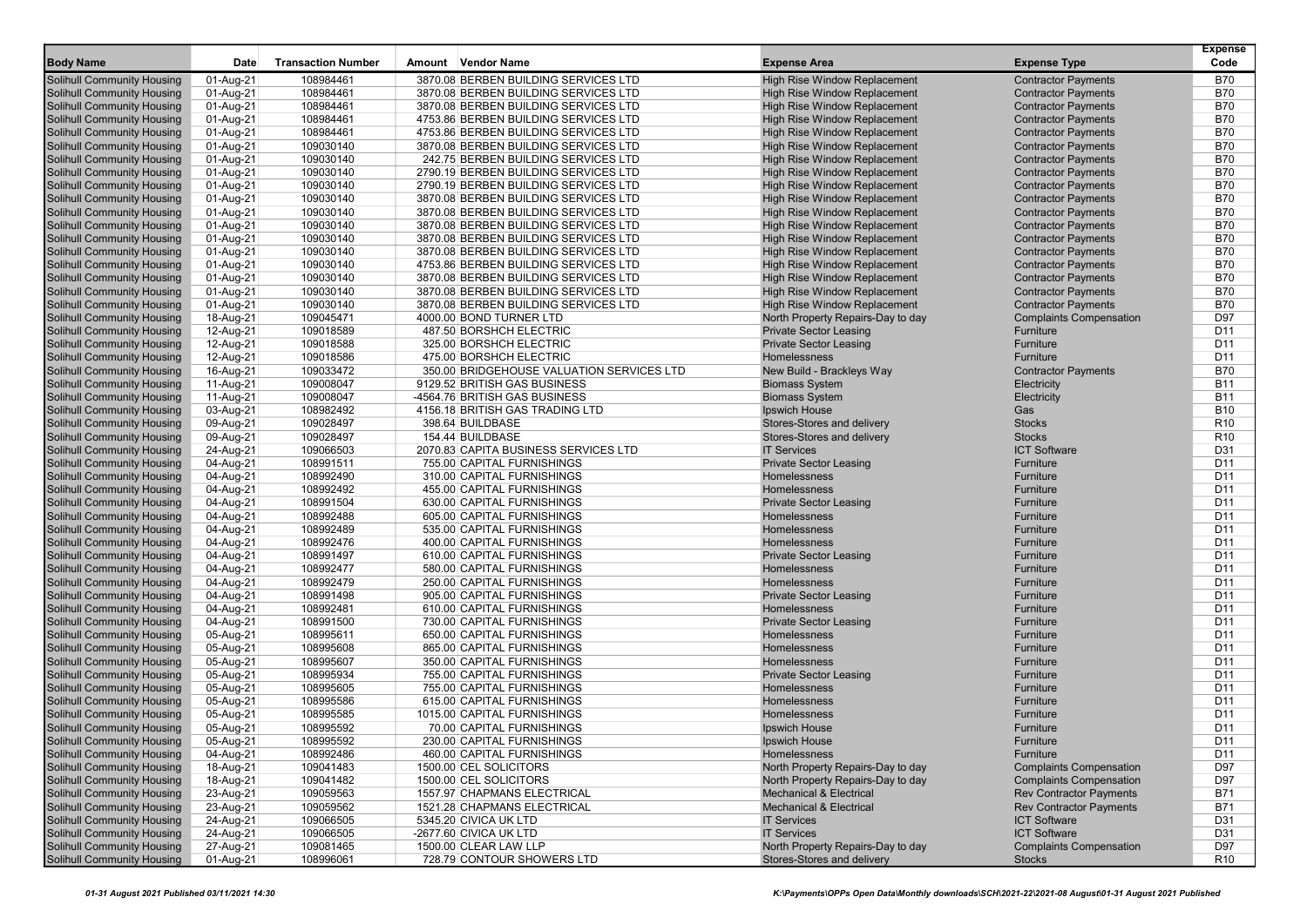| <b>Transaction Number</b><br><b>Body Name</b><br>Date<br>Amount Vendor Name<br><b>Expense Area</b><br><b>Expense Type</b><br>06-Aug-21<br>109028498<br>1214.65 CONTOUR SHOWERS LTD<br>Stores-Stores and delivery<br><b>Solihull Community Housing</b><br><b>Stocks</b><br>24-Aug-21<br><b>ICT Software</b><br><b>Solihull Community Housing</b><br>109066504<br>1562.40 DATASTOX LTD<br><b>IT Services</b><br>2935.00 DIRECT HEALTHCARE GROUP LTD<br>Solihull Community Housing<br>01-Aug-21<br>109024483<br>Private Sector - Disabled Facilities Grants<br><b>Contractor Payments</b><br>Private Sector - Disabled Facilities Grants<br>Solihull Community Housing<br>01-Aug-21<br>109004518<br>3000.00 DIRECT HEALTHCARE GROUP LTD<br><b>Contractor Payments</b><br>Private Sector - Disabled Facilities Grants<br>Solihull Community Housing<br>01-Aug-21<br>108994810<br>3100.00 DIRECT HEALTHCARE GROUP LTD<br><b>Contractor Payments</b><br>108980464<br>625.45 DODD GROUP<br><b>Mechanical &amp; Electrical</b><br><b>Rev Contractor Payments</b><br>Solihull Community Housing<br>01-Aug-21<br>1343.63 DODD GROUP<br>Solihull Community Housing<br>01-Aug-21<br>109003466<br><b>Biomass System</b><br>Biomass HIU & Plant<br>109003467<br><b>Solihull Community Housing</b><br>01-Aug-21<br>786.68 DODD GROUP<br><b>Biomass System</b><br>Biomass HIU & Plant<br>109003469<br><b>Biomass System</b><br><b>Solihull Community Housing</b><br>01-Aug-21<br>808.20 DODD GROUP<br>Biomass HIU & Plant<br>109003478<br>252.01 DODD GROUP<br>Solihull Community Housing<br>01-Aug-21<br><b>Biomass System</b><br>Biomass HIU & Plant<br><b>Solihull Community Housing</b><br>01-Aug-21<br>109003481<br>597.26 DODD GROUP<br><b>Biomass System</b><br>Biomass HIU & Plant<br>109003482<br>604.57 DODD GROUP<br><b>Biomass System</b><br>Solihull Community Housing<br>01-Aug-21<br>Biomass HIU & Plant<br>108980465<br><b>Mechanical &amp; Electrical</b><br>Solihull Community Housing<br>01-Aug-21<br>313.15 DODD GROUP<br><b>Rev Contractor Payments</b><br><b>Mechanical &amp; Electrical</b><br><b>Solihull Community Housing</b><br>01-Aug-21<br>108980466<br>347.82 DODD GROUP<br><b>Rev Contractor Payments</b><br>109003483<br>Solihull Community Housing<br>01-Aug-21<br>2227.40 DODD GROUP<br><b>Biomass System</b><br>Biomass HIU & Plant<br>108978465<br>Solihull Community Housing<br>01-Aug-21<br>148719.13 DODD GROUP<br><b>Retro fitting Sprinklers</b><br><b>Contractor Payments</b><br>Solihull Community Housing<br>01-Aug-21<br>108978472<br>79656.34 DODD GROUP<br><b>Retro fitting Sprinklers</b><br><b>Contractor Payments</b> | <b>Expense</b><br>Code   |
|---------------------------------------------------------------------------------------------------------------------------------------------------------------------------------------------------------------------------------------------------------------------------------------------------------------------------------------------------------------------------------------------------------------------------------------------------------------------------------------------------------------------------------------------------------------------------------------------------------------------------------------------------------------------------------------------------------------------------------------------------------------------------------------------------------------------------------------------------------------------------------------------------------------------------------------------------------------------------------------------------------------------------------------------------------------------------------------------------------------------------------------------------------------------------------------------------------------------------------------------------------------------------------------------------------------------------------------------------------------------------------------------------------------------------------------------------------------------------------------------------------------------------------------------------------------------------------------------------------------------------------------------------------------------------------------------------------------------------------------------------------------------------------------------------------------------------------------------------------------------------------------------------------------------------------------------------------------------------------------------------------------------------------------------------------------------------------------------------------------------------------------------------------------------------------------------------------------------------------------------------------------------------------------------------------------------------------------------------------------------------------------------------------------------------------------------------------------------------------------------------------------------------------------------------------------------------------------------------------------------------------------------------------|--------------------------|
|                                                                                                                                                                                                                                                                                                                                                                                                                                                                                                                                                                                                                                                                                                                                                                                                                                                                                                                                                                                                                                                                                                                                                                                                                                                                                                                                                                                                                                                                                                                                                                                                                                                                                                                                                                                                                                                                                                                                                                                                                                                                                                                                                                                                                                                                                                                                                                                                                                                                                                                                                                                                                                                         |                          |
|                                                                                                                                                                                                                                                                                                                                                                                                                                                                                                                                                                                                                                                                                                                                                                                                                                                                                                                                                                                                                                                                                                                                                                                                                                                                                                                                                                                                                                                                                                                                                                                                                                                                                                                                                                                                                                                                                                                                                                                                                                                                                                                                                                                                                                                                                                                                                                                                                                                                                                                                                                                                                                                         | R <sub>10</sub>          |
|                                                                                                                                                                                                                                                                                                                                                                                                                                                                                                                                                                                                                                                                                                                                                                                                                                                                                                                                                                                                                                                                                                                                                                                                                                                                                                                                                                                                                                                                                                                                                                                                                                                                                                                                                                                                                                                                                                                                                                                                                                                                                                                                                                                                                                                                                                                                                                                                                                                                                                                                                                                                                                                         | D31                      |
|                                                                                                                                                                                                                                                                                                                                                                                                                                                                                                                                                                                                                                                                                                                                                                                                                                                                                                                                                                                                                                                                                                                                                                                                                                                                                                                                                                                                                                                                                                                                                                                                                                                                                                                                                                                                                                                                                                                                                                                                                                                                                                                                                                                                                                                                                                                                                                                                                                                                                                                                                                                                                                                         | <b>B70</b>               |
|                                                                                                                                                                                                                                                                                                                                                                                                                                                                                                                                                                                                                                                                                                                                                                                                                                                                                                                                                                                                                                                                                                                                                                                                                                                                                                                                                                                                                                                                                                                                                                                                                                                                                                                                                                                                                                                                                                                                                                                                                                                                                                                                                                                                                                                                                                                                                                                                                                                                                                                                                                                                                                                         | <b>B70</b><br><b>B70</b> |
|                                                                                                                                                                                                                                                                                                                                                                                                                                                                                                                                                                                                                                                                                                                                                                                                                                                                                                                                                                                                                                                                                                                                                                                                                                                                                                                                                                                                                                                                                                                                                                                                                                                                                                                                                                                                                                                                                                                                                                                                                                                                                                                                                                                                                                                                                                                                                                                                                                                                                                                                                                                                                                                         | <b>B71</b>               |
|                                                                                                                                                                                                                                                                                                                                                                                                                                                                                                                                                                                                                                                                                                                                                                                                                                                                                                                                                                                                                                                                                                                                                                                                                                                                                                                                                                                                                                                                                                                                                                                                                                                                                                                                                                                                                                                                                                                                                                                                                                                                                                                                                                                                                                                                                                                                                                                                                                                                                                                                                                                                                                                         | <b>B48</b>               |
|                                                                                                                                                                                                                                                                                                                                                                                                                                                                                                                                                                                                                                                                                                                                                                                                                                                                                                                                                                                                                                                                                                                                                                                                                                                                                                                                                                                                                                                                                                                                                                                                                                                                                                                                                                                                                                                                                                                                                                                                                                                                                                                                                                                                                                                                                                                                                                                                                                                                                                                                                                                                                                                         | <b>B48</b>               |
|                                                                                                                                                                                                                                                                                                                                                                                                                                                                                                                                                                                                                                                                                                                                                                                                                                                                                                                                                                                                                                                                                                                                                                                                                                                                                                                                                                                                                                                                                                                                                                                                                                                                                                                                                                                                                                                                                                                                                                                                                                                                                                                                                                                                                                                                                                                                                                                                                                                                                                                                                                                                                                                         | <b>B48</b>               |
|                                                                                                                                                                                                                                                                                                                                                                                                                                                                                                                                                                                                                                                                                                                                                                                                                                                                                                                                                                                                                                                                                                                                                                                                                                                                                                                                                                                                                                                                                                                                                                                                                                                                                                                                                                                                                                                                                                                                                                                                                                                                                                                                                                                                                                                                                                                                                                                                                                                                                                                                                                                                                                                         | <b>B48</b>               |
|                                                                                                                                                                                                                                                                                                                                                                                                                                                                                                                                                                                                                                                                                                                                                                                                                                                                                                                                                                                                                                                                                                                                                                                                                                                                                                                                                                                                                                                                                                                                                                                                                                                                                                                                                                                                                                                                                                                                                                                                                                                                                                                                                                                                                                                                                                                                                                                                                                                                                                                                                                                                                                                         | <b>B48</b>               |
|                                                                                                                                                                                                                                                                                                                                                                                                                                                                                                                                                                                                                                                                                                                                                                                                                                                                                                                                                                                                                                                                                                                                                                                                                                                                                                                                                                                                                                                                                                                                                                                                                                                                                                                                                                                                                                                                                                                                                                                                                                                                                                                                                                                                                                                                                                                                                                                                                                                                                                                                                                                                                                                         | <b>B48</b>               |
|                                                                                                                                                                                                                                                                                                                                                                                                                                                                                                                                                                                                                                                                                                                                                                                                                                                                                                                                                                                                                                                                                                                                                                                                                                                                                                                                                                                                                                                                                                                                                                                                                                                                                                                                                                                                                                                                                                                                                                                                                                                                                                                                                                                                                                                                                                                                                                                                                                                                                                                                                                                                                                                         | <b>B71</b>               |
|                                                                                                                                                                                                                                                                                                                                                                                                                                                                                                                                                                                                                                                                                                                                                                                                                                                                                                                                                                                                                                                                                                                                                                                                                                                                                                                                                                                                                                                                                                                                                                                                                                                                                                                                                                                                                                                                                                                                                                                                                                                                                                                                                                                                                                                                                                                                                                                                                                                                                                                                                                                                                                                         | <b>B71</b>               |
|                                                                                                                                                                                                                                                                                                                                                                                                                                                                                                                                                                                                                                                                                                                                                                                                                                                                                                                                                                                                                                                                                                                                                                                                                                                                                                                                                                                                                                                                                                                                                                                                                                                                                                                                                                                                                                                                                                                                                                                                                                                                                                                                                                                                                                                                                                                                                                                                                                                                                                                                                                                                                                                         | <b>B48</b>               |
|                                                                                                                                                                                                                                                                                                                                                                                                                                                                                                                                                                                                                                                                                                                                                                                                                                                                                                                                                                                                                                                                                                                                                                                                                                                                                                                                                                                                                                                                                                                                                                                                                                                                                                                                                                                                                                                                                                                                                                                                                                                                                                                                                                                                                                                                                                                                                                                                                                                                                                                                                                                                                                                         | <b>B70</b>               |
|                                                                                                                                                                                                                                                                                                                                                                                                                                                                                                                                                                                                                                                                                                                                                                                                                                                                                                                                                                                                                                                                                                                                                                                                                                                                                                                                                                                                                                                                                                                                                                                                                                                                                                                                                                                                                                                                                                                                                                                                                                                                                                                                                                                                                                                                                                                                                                                                                                                                                                                                                                                                                                                         | <b>B70</b>               |
| 109003486<br>Solihull Community Housing<br>01-Aug-21<br>224.74 DODD GROUP<br><b>Mechanical &amp; Electrical</b><br><b>Rev Contractor Payments</b>                                                                                                                                                                                                                                                                                                                                                                                                                                                                                                                                                                                                                                                                                                                                                                                                                                                                                                                                                                                                                                                                                                                                                                                                                                                                                                                                                                                                                                                                                                                                                                                                                                                                                                                                                                                                                                                                                                                                                                                                                                                                                                                                                                                                                                                                                                                                                                                                                                                                                                       | <b>B71</b>               |
| 109003487<br>Solihull Community Housing<br>01-Aug-21<br>249.13 DODD GROUP<br><b>Mechanical &amp; Electrical</b><br><b>Rev Contractor Payments</b>                                                                                                                                                                                                                                                                                                                                                                                                                                                                                                                                                                                                                                                                                                                                                                                                                                                                                                                                                                                                                                                                                                                                                                                                                                                                                                                                                                                                                                                                                                                                                                                                                                                                                                                                                                                                                                                                                                                                                                                                                                                                                                                                                                                                                                                                                                                                                                                                                                                                                                       | <b>B71</b>               |
| 109003496<br>Solihull Community Housing<br>01-Aug-21<br>223.23 DODD GROUP<br><b>Mechanical &amp; Electrical</b><br><b>Rev Contractor Payments</b>                                                                                                                                                                                                                                                                                                                                                                                                                                                                                                                                                                                                                                                                                                                                                                                                                                                                                                                                                                                                                                                                                                                                                                                                                                                                                                                                                                                                                                                                                                                                                                                                                                                                                                                                                                                                                                                                                                                                                                                                                                                                                                                                                                                                                                                                                                                                                                                                                                                                                                       | <b>B71</b>               |
| 109003501<br>229.73 DODD GROUP<br><b>Rev Contractor Payments</b><br><b>Solihull Community Housing</b><br>01-Aug-21<br><b>Mechanical &amp; Electrical</b>                                                                                                                                                                                                                                                                                                                                                                                                                                                                                                                                                                                                                                                                                                                                                                                                                                                                                                                                                                                                                                                                                                                                                                                                                                                                                                                                                                                                                                                                                                                                                                                                                                                                                                                                                                                                                                                                                                                                                                                                                                                                                                                                                                                                                                                                                                                                                                                                                                                                                                | <b>B71</b>               |
| Solihull Community Housing<br>01-Aug-21<br>109046464<br>291.39 DODD GROUP<br><b>Mechanical &amp; Electrical</b><br><b>Rev Contractor Payments</b>                                                                                                                                                                                                                                                                                                                                                                                                                                                                                                                                                                                                                                                                                                                                                                                                                                                                                                                                                                                                                                                                                                                                                                                                                                                                                                                                                                                                                                                                                                                                                                                                                                                                                                                                                                                                                                                                                                                                                                                                                                                                                                                                                                                                                                                                                                                                                                                                                                                                                                       | <b>B71</b>               |
| Solihull Community Housing<br>01-Aug-21<br>109003504<br>229.73 DODD GROUP<br><b>Mechanical &amp; Electrical</b><br><b>Rev Contractor Payments</b>                                                                                                                                                                                                                                                                                                                                                                                                                                                                                                                                                                                                                                                                                                                                                                                                                                                                                                                                                                                                                                                                                                                                                                                                                                                                                                                                                                                                                                                                                                                                                                                                                                                                                                                                                                                                                                                                                                                                                                                                                                                                                                                                                                                                                                                                                                                                                                                                                                                                                                       | <b>B71</b>               |
| <b>Rev Contractor Payments</b><br>Solihull Community Housing<br>01-Aug-21<br>109003515<br>225.92 DODD GROUP<br><b>Mechanical &amp; Electrical</b>                                                                                                                                                                                                                                                                                                                                                                                                                                                                                                                                                                                                                                                                                                                                                                                                                                                                                                                                                                                                                                                                                                                                                                                                                                                                                                                                                                                                                                                                                                                                                                                                                                                                                                                                                                                                                                                                                                                                                                                                                                                                                                                                                                                                                                                                                                                                                                                                                                                                                                       | <b>B71</b>               |
| 109003518<br>Solihull Community Housing<br>01-Aug-21<br>229.73 DODD GROUP<br><b>Mechanical &amp; Electrical</b><br><b>Rev Contractor Payments</b>                                                                                                                                                                                                                                                                                                                                                                                                                                                                                                                                                                                                                                                                                                                                                                                                                                                                                                                                                                                                                                                                                                                                                                                                                                                                                                                                                                                                                                                                                                                                                                                                                                                                                                                                                                                                                                                                                                                                                                                                                                                                                                                                                                                                                                                                                                                                                                                                                                                                                                       | <b>B71</b>               |
| 109003521<br>Solihull Community Housing<br>01-Aug-21<br>215.06 DODD GROUP<br><b>Mechanical &amp; Electrical</b><br><b>Rev Contractor Payments</b>                                                                                                                                                                                                                                                                                                                                                                                                                                                                                                                                                                                                                                                                                                                                                                                                                                                                                                                                                                                                                                                                                                                                                                                                                                                                                                                                                                                                                                                                                                                                                                                                                                                                                                                                                                                                                                                                                                                                                                                                                                                                                                                                                                                                                                                                                                                                                                                                                                                                                                       | <b>B71</b>               |
| 109046465<br>309.45 DODD GROUP<br><b>Solihull Community Housing</b><br>01-Aug-21<br><b>Mechanical &amp; Electrical</b><br><b>Rev Contractor Payments</b>                                                                                                                                                                                                                                                                                                                                                                                                                                                                                                                                                                                                                                                                                                                                                                                                                                                                                                                                                                                                                                                                                                                                                                                                                                                                                                                                                                                                                                                                                                                                                                                                                                                                                                                                                                                                                                                                                                                                                                                                                                                                                                                                                                                                                                                                                                                                                                                                                                                                                                | <b>B71</b>               |
| 109003522<br>256.81 DODD GROUP<br><b>Rev Contractor Payments</b><br><b>Solihull Community Housing</b><br>01-Aug-21<br><b>Mechanical &amp; Electrical</b>                                                                                                                                                                                                                                                                                                                                                                                                                                                                                                                                                                                                                                                                                                                                                                                                                                                                                                                                                                                                                                                                                                                                                                                                                                                                                                                                                                                                                                                                                                                                                                                                                                                                                                                                                                                                                                                                                                                                                                                                                                                                                                                                                                                                                                                                                                                                                                                                                                                                                                | <b>B71</b>               |
| Solihull Community Housing<br>01-Aug-21<br>109003523<br>271.59 DODD GROUP<br><b>Mechanical &amp; Electrical</b><br><b>Rev Contractor Payments</b>                                                                                                                                                                                                                                                                                                                                                                                                                                                                                                                                                                                                                                                                                                                                                                                                                                                                                                                                                                                                                                                                                                                                                                                                                                                                                                                                                                                                                                                                                                                                                                                                                                                                                                                                                                                                                                                                                                                                                                                                                                                                                                                                                                                                                                                                                                                                                                                                                                                                                                       | <b>B71</b>               |
| 109003534<br><b>Solihull Community Housing</b><br>01-Aug-21<br>215.06 DODD GROUP<br><b>Mechanical &amp; Electrical</b><br><b>Rev Contractor Payments</b>                                                                                                                                                                                                                                                                                                                                                                                                                                                                                                                                                                                                                                                                                                                                                                                                                                                                                                                                                                                                                                                                                                                                                                                                                                                                                                                                                                                                                                                                                                                                                                                                                                                                                                                                                                                                                                                                                                                                                                                                                                                                                                                                                                                                                                                                                                                                                                                                                                                                                                | <b>B71</b>               |
| Solihull Community Housing<br>109003542<br>266.23 DODD GROUP<br><b>Rev Contractor Payments</b><br>01-Aug-21<br><b>Mechanical &amp; Electrical</b>                                                                                                                                                                                                                                                                                                                                                                                                                                                                                                                                                                                                                                                                                                                                                                                                                                                                                                                                                                                                                                                                                                                                                                                                                                                                                                                                                                                                                                                                                                                                                                                                                                                                                                                                                                                                                                                                                                                                                                                                                                                                                                                                                                                                                                                                                                                                                                                                                                                                                                       | <b>B71</b>               |
| 109046466<br><b>Solihull Community Housing</b><br>01-Aug-21<br>348.79 DODD GROUP<br><b>Mechanical &amp; Electrical</b><br><b>Rev Contractor Payments</b>                                                                                                                                                                                                                                                                                                                                                                                                                                                                                                                                                                                                                                                                                                                                                                                                                                                                                                                                                                                                                                                                                                                                                                                                                                                                                                                                                                                                                                                                                                                                                                                                                                                                                                                                                                                                                                                                                                                                                                                                                                                                                                                                                                                                                                                                                                                                                                                                                                                                                                | <b>B71</b><br><b>B71</b> |
| <b>Solihull Community Housing</b><br>01-Aug-21<br>109003550<br>237.67 DODD GROUP<br><b>Mechanical &amp; Electrical</b><br><b>Rev Contractor Payments</b><br>109003552<br>215.06 DODD GROUP<br><b>Mechanical &amp; Electrical</b><br>Solihull Community Housing<br>01-Aug-21<br><b>Rev Contractor Payments</b>                                                                                                                                                                                                                                                                                                                                                                                                                                                                                                                                                                                                                                                                                                                                                                                                                                                                                                                                                                                                                                                                                                                                                                                                                                                                                                                                                                                                                                                                                                                                                                                                                                                                                                                                                                                                                                                                                                                                                                                                                                                                                                                                                                                                                                                                                                                                           | <b>B71</b>               |
| <b>Solihull Community Housing</b><br>109046467<br><b>Rev Contractor Payments</b><br>01-Aug-21<br>439.01 DODD GROUP<br><b>Mechanical &amp; Electrical</b>                                                                                                                                                                                                                                                                                                                                                                                                                                                                                                                                                                                                                                                                                                                                                                                                                                                                                                                                                                                                                                                                                                                                                                                                                                                                                                                                                                                                                                                                                                                                                                                                                                                                                                                                                                                                                                                                                                                                                                                                                                                                                                                                                                                                                                                                                                                                                                                                                                                                                                | <b>B71</b>               |
| Solihull Community Housing<br>01-Aug-21<br>109003563<br>229.73 DODD GROUP<br><b>Mechanical &amp; Electrical</b><br><b>Rev Contractor Payments</b>                                                                                                                                                                                                                                                                                                                                                                                                                                                                                                                                                                                                                                                                                                                                                                                                                                                                                                                                                                                                                                                                                                                                                                                                                                                                                                                                                                                                                                                                                                                                                                                                                                                                                                                                                                                                                                                                                                                                                                                                                                                                                                                                                                                                                                                                                                                                                                                                                                                                                                       | <b>B71</b>               |
| 109003564<br>229.73 DODD GROUP<br>Solihull Community Housing<br>01-Aug-21<br><b>Mechanical &amp; Electrical</b><br><b>Rev Contractor Payments</b>                                                                                                                                                                                                                                                                                                                                                                                                                                                                                                                                                                                                                                                                                                                                                                                                                                                                                                                                                                                                                                                                                                                                                                                                                                                                                                                                                                                                                                                                                                                                                                                                                                                                                                                                                                                                                                                                                                                                                                                                                                                                                                                                                                                                                                                                                                                                                                                                                                                                                                       | <b>B71</b>               |
| 109003571<br>240.84 DODD GROUP<br><b>Rev Contractor Payments</b><br>Solihull Community Housing<br>01-Aug-21<br><b>Mechanical &amp; Electrical</b>                                                                                                                                                                                                                                                                                                                                                                                                                                                                                                                                                                                                                                                                                                                                                                                                                                                                                                                                                                                                                                                                                                                                                                                                                                                                                                                                                                                                                                                                                                                                                                                                                                                                                                                                                                                                                                                                                                                                                                                                                                                                                                                                                                                                                                                                                                                                                                                                                                                                                                       | <b>B71</b>               |
| <b>Solihull Community Housing</b><br>01-Aug-21<br>109046468<br>331.13 DODD GROUP<br><b>Mechanical &amp; Electrical</b><br><b>Rev Contractor Payments</b>                                                                                                                                                                                                                                                                                                                                                                                                                                                                                                                                                                                                                                                                                                                                                                                                                                                                                                                                                                                                                                                                                                                                                                                                                                                                                                                                                                                                                                                                                                                                                                                                                                                                                                                                                                                                                                                                                                                                                                                                                                                                                                                                                                                                                                                                                                                                                                                                                                                                                                | <b>B71</b>               |
| 109046469<br><b>Solihull Community Housing</b><br>01-Aug-21<br>350.37 DODD GROUP<br><b>Mechanical &amp; Electrical</b><br><b>Rev Contractor Payments</b>                                                                                                                                                                                                                                                                                                                                                                                                                                                                                                                                                                                                                                                                                                                                                                                                                                                                                                                                                                                                                                                                                                                                                                                                                                                                                                                                                                                                                                                                                                                                                                                                                                                                                                                                                                                                                                                                                                                                                                                                                                                                                                                                                                                                                                                                                                                                                                                                                                                                                                | <b>B71</b>               |
| 109003576<br>Solihull Community Housing<br>01-Aug-21<br>215.06 DODD GROUP<br><b>Mechanical &amp; Electrical</b><br><b>Rev Contractor Payments</b>                                                                                                                                                                                                                                                                                                                                                                                                                                                                                                                                                                                                                                                                                                                                                                                                                                                                                                                                                                                                                                                                                                                                                                                                                                                                                                                                                                                                                                                                                                                                                                                                                                                                                                                                                                                                                                                                                                                                                                                                                                                                                                                                                                                                                                                                                                                                                                                                                                                                                                       | <b>B71</b>               |
| <b>Solihull Community Housing</b><br>01-Aug-21<br>109003580<br>495.63 DODD GROUP<br><b>Mechanical &amp; Electrical</b><br><b>Rev Contractor Payments</b>                                                                                                                                                                                                                                                                                                                                                                                                                                                                                                                                                                                                                                                                                                                                                                                                                                                                                                                                                                                                                                                                                                                                                                                                                                                                                                                                                                                                                                                                                                                                                                                                                                                                                                                                                                                                                                                                                                                                                                                                                                                                                                                                                                                                                                                                                                                                                                                                                                                                                                | <b>B71</b>               |
| Solihull Community Housing<br>01-Aug-21<br>109046470<br>406.11 DODD GROUP<br><b>Mechanical &amp; Electrical</b><br><b>Rev Contractor Payments</b>                                                                                                                                                                                                                                                                                                                                                                                                                                                                                                                                                                                                                                                                                                                                                                                                                                                                                                                                                                                                                                                                                                                                                                                                                                                                                                                                                                                                                                                                                                                                                                                                                                                                                                                                                                                                                                                                                                                                                                                                                                                                                                                                                                                                                                                                                                                                                                                                                                                                                                       | <b>B71</b>               |
| 312.59 DODD GROUP<br>Solihull Community Housing<br>01-Aug-21<br>109046471<br><b>Mechanical &amp; Electrical</b><br><b>Rev Contractor Payments</b>                                                                                                                                                                                                                                                                                                                                                                                                                                                                                                                                                                                                                                                                                                                                                                                                                                                                                                                                                                                                                                                                                                                                                                                                                                                                                                                                                                                                                                                                                                                                                                                                                                                                                                                                                                                                                                                                                                                                                                                                                                                                                                                                                                                                                                                                                                                                                                                                                                                                                                       | <b>B71</b>               |
| Solihull Community Housing<br>01-Aug-21<br>109003592<br>241.67 DODD GROUP<br><b>Mechanical &amp; Electrical</b><br><b>Rev Contractor Payments</b>                                                                                                                                                                                                                                                                                                                                                                                                                                                                                                                                                                                                                                                                                                                                                                                                                                                                                                                                                                                                                                                                                                                                                                                                                                                                                                                                                                                                                                                                                                                                                                                                                                                                                                                                                                                                                                                                                                                                                                                                                                                                                                                                                                                                                                                                                                                                                                                                                                                                                                       | <b>B71</b>               |
| 109046472<br><b>Solihull Community Housing</b><br>01-Aug-21<br>360.50 DODD GROUP<br><b>Mechanical &amp; Electrical</b><br><b>Rev Contractor Payments</b>                                                                                                                                                                                                                                                                                                                                                                                                                                                                                                                                                                                                                                                                                                                                                                                                                                                                                                                                                                                                                                                                                                                                                                                                                                                                                                                                                                                                                                                                                                                                                                                                                                                                                                                                                                                                                                                                                                                                                                                                                                                                                                                                                                                                                                                                                                                                                                                                                                                                                                | <b>B71</b>               |
| Solihull Community Housing<br>01-Aug-21<br>109046473<br>639.86 DODD GROUP<br><b>Mechanical &amp; Electrical</b><br><b>Rev Contractor Payments</b>                                                                                                                                                                                                                                                                                                                                                                                                                                                                                                                                                                                                                                                                                                                                                                                                                                                                                                                                                                                                                                                                                                                                                                                                                                                                                                                                                                                                                                                                                                                                                                                                                                                                                                                                                                                                                                                                                                                                                                                                                                                                                                                                                                                                                                                                                                                                                                                                                                                                                                       | <b>B71</b>               |
| Solihull Community Housing<br>01-Aug-21<br>109003610<br>217.15 DODD GROUP<br><b>Mechanical &amp; Electrical</b><br><b>Rev Contractor Payments</b>                                                                                                                                                                                                                                                                                                                                                                                                                                                                                                                                                                                                                                                                                                                                                                                                                                                                                                                                                                                                                                                                                                                                                                                                                                                                                                                                                                                                                                                                                                                                                                                                                                                                                                                                                                                                                                                                                                                                                                                                                                                                                                                                                                                                                                                                                                                                                                                                                                                                                                       | <b>B71</b>               |
| <b>Solihull Community Housing</b><br>01-Aug-21<br>109046474<br>352.31 DODD GROUP<br><b>Mechanical &amp; Electrical</b><br><b>Rev Contractor Payments</b>                                                                                                                                                                                                                                                                                                                                                                                                                                                                                                                                                                                                                                                                                                                                                                                                                                                                                                                                                                                                                                                                                                                                                                                                                                                                                                                                                                                                                                                                                                                                                                                                                                                                                                                                                                                                                                                                                                                                                                                                                                                                                                                                                                                                                                                                                                                                                                                                                                                                                                | <b>B71</b>               |
| <b>Solihull Community Housing</b><br>109003677<br>229.73 DODD GROUP<br><b>Rev Contractor Payments</b><br>01-Aug-21<br><b>Mechanical &amp; Electrical</b>                                                                                                                                                                                                                                                                                                                                                                                                                                                                                                                                                                                                                                                                                                                                                                                                                                                                                                                                                                                                                                                                                                                                                                                                                                                                                                                                                                                                                                                                                                                                                                                                                                                                                                                                                                                                                                                                                                                                                                                                                                                                                                                                                                                                                                                                                                                                                                                                                                                                                                | <b>B71</b>               |
| 01-Aug-21<br><b>Solihull Community Housing</b><br>109003685<br>215.06 DODD GROUP<br><b>Mechanical &amp; Electrical</b><br><b>Rev Contractor Payments</b>                                                                                                                                                                                                                                                                                                                                                                                                                                                                                                                                                                                                                                                                                                                                                                                                                                                                                                                                                                                                                                                                                                                                                                                                                                                                                                                                                                                                                                                                                                                                                                                                                                                                                                                                                                                                                                                                                                                                                                                                                                                                                                                                                                                                                                                                                                                                                                                                                                                                                                | <b>B71</b>               |
| Solihull Community Housing<br>01-Aug-21<br>109003710<br>215.06 DODD GROUP<br><b>Mechanical &amp; Electrical</b><br><b>Rev Contractor Payments</b>                                                                                                                                                                                                                                                                                                                                                                                                                                                                                                                                                                                                                                                                                                                                                                                                                                                                                                                                                                                                                                                                                                                                                                                                                                                                                                                                                                                                                                                                                                                                                                                                                                                                                                                                                                                                                                                                                                                                                                                                                                                                                                                                                                                                                                                                                                                                                                                                                                                                                                       | <b>B71</b>               |
| <b>Solihull Community Housing</b><br>01-Aug-21<br>109046475<br>560.03 DODD GROUP<br><b>Mechanical &amp; Electrical</b><br><b>Rev Contractor Payments</b>                                                                                                                                                                                                                                                                                                                                                                                                                                                                                                                                                                                                                                                                                                                                                                                                                                                                                                                                                                                                                                                                                                                                                                                                                                                                                                                                                                                                                                                                                                                                                                                                                                                                                                                                                                                                                                                                                                                                                                                                                                                                                                                                                                                                                                                                                                                                                                                                                                                                                                | <b>B71</b>               |
| <b>Solihull Community Housing</b><br>01-Aug-21<br>109046476<br>255.76 DODD GROUP<br><b>Mechanical &amp; Electrical</b><br><b>Rev Contractor Payments</b>                                                                                                                                                                                                                                                                                                                                                                                                                                                                                                                                                                                                                                                                                                                                                                                                                                                                                                                                                                                                                                                                                                                                                                                                                                                                                                                                                                                                                                                                                                                                                                                                                                                                                                                                                                                                                                                                                                                                                                                                                                                                                                                                                                                                                                                                                                                                                                                                                                                                                                | <b>B71</b>               |
| <b>Solihull Community Housing</b><br>01-Aug-21<br>109003905<br>226.96 DODD GROUP<br>North Property Repairs-Voids<br>Voids                                                                                                                                                                                                                                                                                                                                                                                                                                                                                                                                                                                                                                                                                                                                                                                                                                                                                                                                                                                                                                                                                                                                                                                                                                                                                                                                                                                                                                                                                                                                                                                                                                                                                                                                                                                                                                                                                                                                                                                                                                                                                                                                                                                                                                                                                                                                                                                                                                                                                                                               | <b>B38</b>               |
| <b>Solihull Community Housing</b><br>01-Aug-21<br>109003911<br>265.72 DODD GROUP<br>North Property Repairs-Voids<br>Voids                                                                                                                                                                                                                                                                                                                                                                                                                                                                                                                                                                                                                                                                                                                                                                                                                                                                                                                                                                                                                                                                                                                                                                                                                                                                                                                                                                                                                                                                                                                                                                                                                                                                                                                                                                                                                                                                                                                                                                                                                                                                                                                                                                                                                                                                                                                                                                                                                                                                                                                               | <b>B38</b>               |
| Solihull Community Housing<br>109003923<br>226.96 DODD GROUP<br>North Property Repairs-Voids<br>01-Aug-21<br>Voids<br>109003942<br>North Property Repairs-Voids<br>Solihull Community Housing<br>239.59 DODD GROUP<br>Voids                                                                                                                                                                                                                                                                                                                                                                                                                                                                                                                                                                                                                                                                                                                                                                                                                                                                                                                                                                                                                                                                                                                                                                                                                                                                                                                                                                                                                                                                                                                                                                                                                                                                                                                                                                                                                                                                                                                                                                                                                                                                                                                                                                                                                                                                                                                                                                                                                             | <b>B38</b><br><b>B38</b> |
| 01-Aug-21<br>Solihull Community Housing<br>109003972<br>North Property Repairs-Voids<br>01-Aug-21<br>226.96 DODD GROUP<br>Voids                                                                                                                                                                                                                                                                                                                                                                                                                                                                                                                                                                                                                                                                                                                                                                                                                                                                                                                                                                                                                                                                                                                                                                                                                                                                                                                                                                                                                                                                                                                                                                                                                                                                                                                                                                                                                                                                                                                                                                                                                                                                                                                                                                                                                                                                                                                                                                                                                                                                                                                         | <b>B38</b>               |
| <b>Solihull Community Housing</b><br>01-Aug-21<br>109003991<br>210.09 DODD GROUP<br>North Property Repairs-Voids<br>Voids                                                                                                                                                                                                                                                                                                                                                                                                                                                                                                                                                                                                                                                                                                                                                                                                                                                                                                                                                                                                                                                                                                                                                                                                                                                                                                                                                                                                                                                                                                                                                                                                                                                                                                                                                                                                                                                                                                                                                                                                                                                                                                                                                                                                                                                                                                                                                                                                                                                                                                                               | <b>B38</b>               |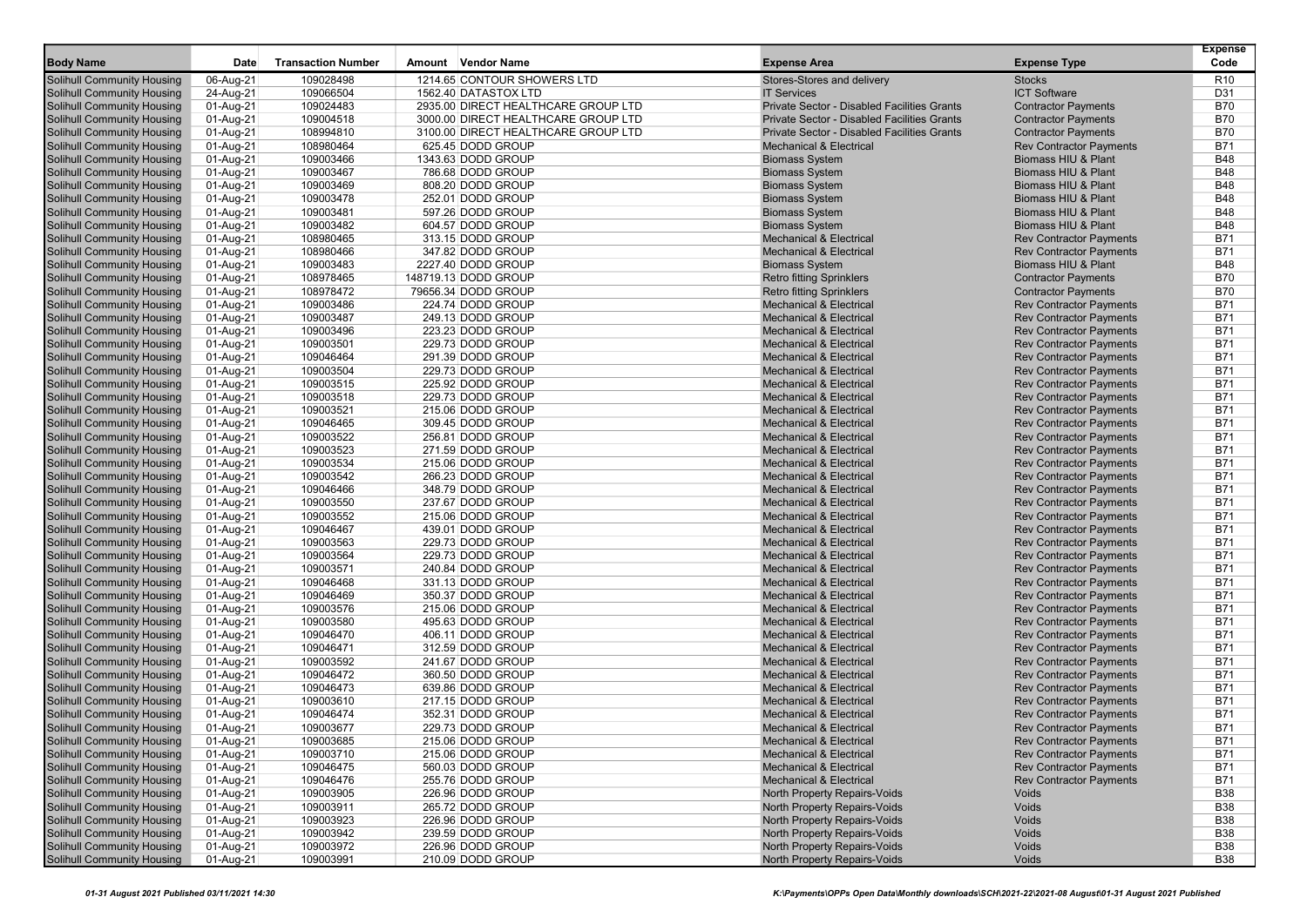|                                                                 |                        |                           |                                                            |                                                                        |                                                  | <b>Expense</b>           |
|-----------------------------------------------------------------|------------------------|---------------------------|------------------------------------------------------------|------------------------------------------------------------------------|--------------------------------------------------|--------------------------|
| <b>Body Name</b>                                                | <b>Date</b>            | <b>Transaction Number</b> | Amount Vendor Name                                         | <b>Expense Area</b>                                                    | <b>Expense Type</b>                              | Code                     |
| <b>Solihull Community Housing</b>                               | 01-Aug-21              | 109003997                 | 358.78 DODD GROUP                                          | North Property Repairs-Voids                                           | Voids                                            | <b>B38</b>               |
| <b>Solihull Community Housing</b>                               | 01-Aug-21              | 109004003                 | 353.31 DODD GROUP                                          | <b>North Property Repairs-Voids</b>                                    | Voids                                            | <b>B38</b>               |
| <b>Solihull Community Housing</b>                               | 01-Aug-21              | 109004004                 | 358.09 DODD GROUP                                          | North Property Repairs-Voids                                           | Voids                                            | <b>B38</b>               |
| <b>Solihull Community Housing</b>                               | 01-Aug-21              | 109004019                 | 301.39 DODD GROUP                                          | North Property Repairs-Voids                                           | Voids                                            | <b>B38</b>               |
| <b>Solihull Community Housing</b>                               | 01-Aug-21              | 109004027                 | 347.04 DODD GROUP                                          | North Property Repairs-Voids                                           | Voids                                            | <b>B38</b>               |
| <b>Solihull Community Housing</b>                               | 01-Aug-21              | 109004028                 | 218.00 DODD GROUP                                          | <b>Electrical Improvement Works</b>                                    | <b>Contractor Payments</b>                       | <b>B70</b>               |
| <b>Solihull Community Housing</b>                               | 01-Aug-21              | 109004034                 | 228.39 DODD GROUP                                          | <b>Electrical Improvement Works</b>                                    | <b>Contractor Payments</b>                       | <b>B70</b>               |
| <b>Solihull Community Housing</b>                               | 01-Aug-21              | 109004053                 | 243.08 DODD GROUP                                          | <b>Electrical Improvement Works</b>                                    | <b>Contractor Payments</b>                       | <b>B70</b>               |
| <b>Solihull Community Housing</b>                               | 01-Aug-21              | 109004083                 | 223.79 DODD GROUP                                          | <b>Electrical Improvement Works</b>                                    | <b>Contractor Payments</b>                       | <b>B70</b>               |
| <b>Solihull Community Housing</b>                               | 01-Aug-21              | 109004088                 | 219.72 DODD GROUP                                          | <b>Electrical Improvement Works</b>                                    | <b>Contractor Payments</b>                       | <b>B70</b>               |
| <b>Solihull Community Housing</b>                               | 01-Aug-21              | 109046478                 | 320.97 DODD GROUP                                          | <b>Mechanical &amp; Electrical</b>                                     | <b>Rev Contractor Payments</b>                   | <b>B71</b>               |
| <b>Solihull Community Housing</b>                               | 01-Aug-21              | 109046480                 | 344.87 DODD GROUP                                          | <b>Mechanical &amp; Electrical</b>                                     | <b>Rev Contractor Payments</b>                   | <b>B71</b>               |
| <b>Solihull Community Housing</b>                               | 01-Aug-21              | 109046484                 | 378.20 DODD GROUP                                          | <b>Mechanical &amp; Electrical</b>                                     | <b>Rev Contractor Payments</b>                   | <b>B71</b>               |
| <b>Solihull Community Housing</b>                               | 01-Aug-21              | 109046485                 | 322.67 DODD GROUP                                          | <b>Mechanical &amp; Electrical</b>                                     | <b>Rev Contractor Payments</b>                   | <b>B71</b>               |
| <b>Solihull Community Housing</b>                               | 01-Aug-21              | 109046486                 | 285.75 DODD GROUP                                          | <b>Mechanical &amp; Electrical</b>                                     | <b>Rev Contractor Payments</b>                   | <b>B71</b>               |
| <b>Solihull Community Housing</b>                               | 01-Aug-21              | 109046487                 | 354.75 DODD GROUP                                          | <b>Mechanical &amp; Electrical</b>                                     | <b>Rev Contractor Payments</b>                   | <b>B71</b>               |
| <b>Solihull Community Housing</b>                               | 01-Aug-21              | 109046488                 | 333.76 DODD GROUP                                          | <b>Mechanical &amp; Electrical</b>                                     | <b>Rev Contractor Payments</b>                   | B71                      |
| <b>Solihull Community Housing</b>                               | 01-Aug-21              | 109046489                 | 332.07 DODD GROUP                                          | <b>Mechanical &amp; Electrical</b>                                     | <b>Rev Contractor Payments</b>                   | <b>B71</b>               |
| <b>Solihull Community Housing</b>                               | 01-Aug-21              | 109046492                 | 339.87 DODD GROUP                                          | <b>Mechanical &amp; Electrical</b>                                     | <b>Rev Contractor Payments</b>                   | <b>B71</b>               |
| <b>Solihull Community Housing</b>                               | 01-Aug-21              | 109046493                 | 250.08 DODD GROUP                                          | <b>Mechanical &amp; Electrical</b>                                     | <b>Rev Contractor Payments</b>                   | <b>B71</b>               |
| <b>Solihull Community Housing</b>                               | 19-Aug-21              | 109046602                 | 233.67 DODD GROUP                                          | <b>Mechanical &amp; Electrical</b>                                     | <b>Rev Contractor Payments</b>                   | <b>B71</b>               |
| <b>Solihull Community Housing</b>                               | 01-Aug-21              | 108996044                 | 326.00 DOORFIT PRODUCTS LTD                                | Stores-Stores and delivery                                             | <b>Stocks</b>                                    | R <sub>10</sub>          |
| <b>Solihull Community Housing</b>                               | 01-Aug-21              | 108996049                 | 48.90 DOORFIT PRODUCTS LTD                                 | Stores-Stores and delivery                                             | <b>Stocks</b>                                    | R <sub>10</sub>          |
| <b>Solihull Community Housing</b>                               | 01-Aug-21              | 108996049                 | 193.85 DOORFIT PRODUCTS LTD                                | Stores-Stores and delivery                                             | <b>Stocks</b>                                    | R <sub>10</sub>          |
| <b>Solihull Community Housing</b>                               | 01-Aug-21              | 108996049                 | 52.95 DOORFIT PRODUCTS LTD                                 | Stores-Stores and delivery                                             | <b>Stocks</b>                                    | R <sub>10</sub>          |
| <b>Solihull Community Housing</b>                               | 06-Aug-21              | 109028466                 | 239.90 DOORFIT PRODUCTS LTD                                | Stores-Stores and delivery                                             | <b>Stocks</b>                                    | R <sub>10</sub>          |
| <b>Solihull Community Housing</b>                               | 20-Aug-21              | 109072475                 | 193.85 DOORFIT PRODUCTS LTD                                | Stores-Stores and delivery                                             | <b>Stocks</b>                                    | R <sub>10</sub>          |
| Solihull Community Housing                                      | 20-Aug-21              | 109072475                 | 6.32 DOORFIT PRODUCTS LTD                                  | Stores-Stores and delivery                                             | <b>Stocks</b>                                    | R <sub>10</sub>          |
| <b>Solihull Community Housing</b>                               | 20-Aug-21              | 109072475                 | 30.00 DOORFIT PRODUCTS LTD                                 | Stores-Stores and delivery                                             | <b>Stocks</b>                                    | R <sub>10</sub>          |
| Solihull Community Housing                                      | 25-Aug-21              | 109073464                 | 1109.00 DORO CARE                                          | Safe and Sound Operational                                             | <b>Equipment Rental/Lease</b>                    | D18                      |
| <b>Solihull Community Housing</b>                               | 01-Aug-21              | 108980674                 | 219.25 DRAINTECH SERVICES (MIDLANDS) LTD                   | North Property Repairs-Day to day                                      | <b>Other Works</b>                               | <b>B32</b>               |
| <b>Solihull Community Housing</b>                               | 06-Aug-21              | 109037701                 | 565.36 DRAINTECH SERVICES (MIDLANDS) LTD                   | North Property Repairs-Day to day                                      | <b>Other Works</b>                               | <b>B32</b>               |
| <b>Solihull Community Housing</b>                               | 06-Aug-21              | 109037702                 | 772.67 DRAINTECH SERVICES (MIDLANDS) LTD                   | North Property Repairs-Day to day                                      | <b>Other Works</b>                               | <b>B32</b>               |
| <b>Solihull Community Housing</b>                               | 01-Aug-21              | 109004200                 | 448.00 DRAINTECH SERVICES (MIDLANDS) LTD                   | North Property Repairs-Day to day                                      | <b>Other Works</b>                               | <b>B32</b>               |
| <b>Solihull Community Housing</b>                               | 01-Aug-21              | 108980677                 | 453.49 DRAINTECH SERVICES (MIDLANDS) LTD                   | North Property Repairs-Day to day                                      | <b>Other Works</b>                               | <b>B32</b>               |
| <b>Solihull Community Housing</b>                               | 01-Aug-21              | 108980678                 | 905.34 DRAINTECH SERVICES (MIDLANDS) LTD                   | North Property Repairs-Day to day                                      | <b>Other Works</b>                               | <b>B32</b>               |
| <b>Solihull Community Housing</b>                               | 01-Aug-21              | 108980679                 | 344.55 DRAINTECH SERVICES (MIDLANDS) LTD                   | North Property Repairs-Day to day                                      | <b>Other Works</b>                               | <b>B32</b>               |
| <b>Solihull Community Housing</b>                               | 06-Aug-21              | 109037704                 | 566.48 DRAINTECH SERVICES (MIDLANDS) LTD                   | North Property Repairs-Day to day                                      | <b>Other Works</b>                               | <b>B32</b>               |
| <b>Solihull Community Housing</b>                               | 01-Aug-21              | 108980680                 | 334.99 DRAINTECH SERVICES (MIDLANDS) LTD                   | North Property Repairs-Day to day                                      | <b>Other Works</b>                               | <b>B32</b>               |
| <b>Solihull Community Housing</b>                               | 01-Aug-21              | 108980681                 | 367.69 DRAINTECH SERVICES (MIDLANDS) LTD                   | North Property Repairs-Day to day                                      | <b>Other Works</b>                               | <b>B32</b>               |
| <b>Solihull Community Housing</b>                               | 01-Aug-21              | 108980682                 | 264.19 DRAINTECH SERVICES (MIDLANDS) LTD                   | North Property Repairs-Day to day                                      | <b>Other Works</b>                               | <b>B32</b>               |
| <b>Solihull Community Housing</b>                               | 01-Aug-21              | 108980683                 | 264.19 DRAINTECH SERVICES (MIDLANDS) LTD                   | North Property Repairs-Day to day                                      | <b>Other Works</b>                               | <b>B32</b>               |
| <b>Solihull Community Housing</b>                               | 01-Aug-21              | 108980684                 | 266.68 DRAINTECH SERVICES (MIDLANDS) LTD                   | Private Sector - Disabled Facilities Grants                            | <b>Contractor Payments</b><br><b>Other Works</b> | <b>B70</b>               |
| Solihull Community Housing<br><b>Solihull Community Housing</b> | 01-Aug-21              | 108980685                 | 275.86 DRAINTECH SERVICES (MIDLANDS) LTD                   | North Property Repairs-Day to day                                      | <b>Other Works</b>                               | <b>B32</b><br><b>B32</b> |
| <b>Solihull Community Housing</b>                               | 01-Aug-21<br>02-Aug-21 | 108980687                 | 264.19 DRAINTECH SERVICES (MIDLANDS) LTD<br>293.00 EDENRED | North Property Repairs-Day to day<br><b>Balance Sheet</b>              | <b>High Street Vouchers</b>                      | R <sub>51</sub>          |
| <b>Solihull Community Housing</b>                               |                        | 108979469<br>109073466    | 293.00 EDENRED                                             | <b>Payroll Deductions</b>                                              | <b>General Creditors</b>                         | S01                      |
| <b>Solihull Community Housing</b>                               | 25-Aug-21<br>01-Aug-21 | 108994780                 | 911.58 ENVIROCALL LTD                                      | <b>Property Acquisitions</b>                                           | <b>Contractor Payments</b>                       | <b>B70</b>               |
| <b>Solihull Community Housing</b>                               | 01-Aug-21              | 108980705                 | 393.67 ENVIROCALL LTD                                      | North Property Repairs-Day to day                                      | <b>Internal Works</b>                            | <b>B31</b>               |
| <b>Solihull Community Housing</b>                               | 01-Aug-21              | 108980707                 | 294.90 ENVIROCALL LTD                                      | North Property Repairs-Day to day                                      | <b>Internal Works</b>                            | <b>B31</b>               |
|                                                                 |                        |                           |                                                            |                                                                        |                                                  | <b>B31</b>               |
| Solihull Community Housing<br><b>Solihull Community Housing</b> | 01-Aug-21<br>01-Aug-21 | 108980708<br>108980719    | 612.04 ENVIROCALL LTD<br>835.20 ENVIROCALL LTD             | North Property Repairs-Day to day<br>North Property Repairs-Day to day | <b>Internal Works</b><br>Internal Works          | <b>B31</b>               |
| <b>Solihull Community Housing</b>                               | 01-Aug-21              | 108994781                 | 374.14 ENVIROCALL LTD                                      | North Property Repairs-Day to day                                      | <b>Internal Works</b>                            | <b>B31</b>               |
| Solihull Community Housing                                      | 01-Aug-21              | 108980741                 | 264.37 ENVIROCALL LTD                                      | North Property Repairs-Day to day                                      | <b>Internal Works</b>                            | <b>B31</b>               |
| <b>Solihull Community Housing</b>                               | 01-Aug-21              | 108994782                 | 326.82 ENVIROCALL LTD                                      | North Property Repairs-Day to day                                      | <b>Internal Works</b>                            | <b>B31</b>               |
| <b>Solihull Community Housing</b>                               | 01-Aug-21              | 108980749                 | 246.40 ENVIROCALL LTD                                      | North Property Repairs-Day to day                                      | <b>Internal Works</b>                            | <b>B31</b>               |
| <b>Solihull Community Housing</b>                               | 01-Aug-21              | 109004232                 | 246.40 ENVIROCALL LTD                                      | North Property Repairs-Day to day                                      | <b>Internal Works</b>                            | <b>B31</b>               |
| <b>Solihull Community Housing</b>                               | 01-Aug-21              | 108980751                 | 237.13 ENVIROCALL LTD                                      | North Property Repairs-Day to day                                      | <b>Internal Works</b>                            | <b>B31</b>               |
| Solihull Community Housing                                      | 01-Aug-21              | 108994783                 | 625.58 ENVIROCALL LTD                                      | North Property Repairs-Day to day                                      | <b>Internal Works</b>                            | <b>B31</b>               |
| <b>Solihull Community Housing</b>                               | 01-Aug-21              | 108980756                 | 252.54 ENVIROCALL LTD                                      | North Property Repairs-Day to day                                      | <b>Internal Works</b>                            | <b>B31</b>               |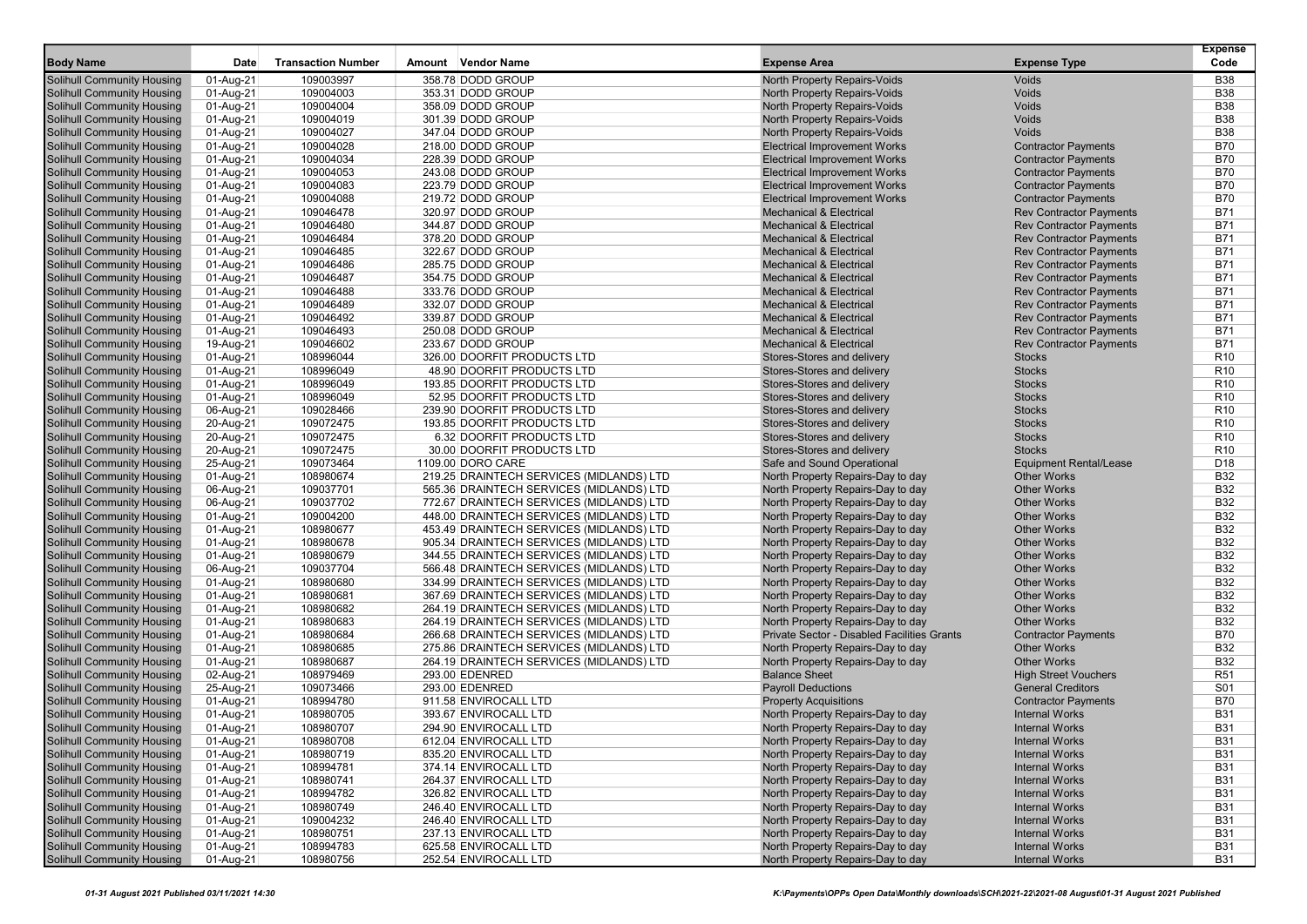|                                                                        |                        | <b>Transaction Number</b> | Amount Vendor Name                             |                                                                        |                                                | <b>Expense</b><br>Code   |
|------------------------------------------------------------------------|------------------------|---------------------------|------------------------------------------------|------------------------------------------------------------------------|------------------------------------------------|--------------------------|
| <b>Body Name</b>                                                       | Date                   |                           |                                                | <b>Expense Area</b>                                                    | <b>Expense Type</b>                            |                          |
| <b>Solihull Community Housing</b>                                      | 01-Aug-21              | 108994784                 | 529.74 ENVIROCALL LTD                          | North Property Repairs-Day to day                                      | <b>Internal Works</b>                          | <b>B31</b>               |
| <b>Solihull Community Housing</b>                                      | 01-Aug-21              | 108994785                 | 405.39 ENVIROCALL LTD                          | North Property Repairs-Day to day                                      | <b>Internal Works</b>                          | <b>B31</b>               |
| <b>Solihull Community Housing</b>                                      | 01-Aug-21              | 108994786                 | 428.60 ENVIROCALL LTD                          | North Property Repairs-Day to day                                      | <b>Internal Works</b>                          | <b>B31</b>               |
| <b>Solihull Community Housing</b>                                      | 01-Aug-21              | 108994787                 | 422.55 ENVIROCALL LTD                          | North Property Repairs-Day to day                                      | <b>Internal Works</b>                          | <b>B31</b>               |
| <b>Solihull Community Housing</b>                                      | 01-Aug-21              | 108994788                 | 346.08 ENVIROCALL LTD                          | North Property Repairs-Day to day                                      | <b>Internal Works</b>                          | <b>B31</b>               |
| <b>Solihull Community Housing</b>                                      | 01-Aug-21              | 108994789                 | 387.34 ENVIROCALL LTD                          | North Property Repairs-Day to day                                      | <b>External Structures</b>                     | <b>B33</b>               |
| <b>Solihull Community Housing</b>                                      | 01-Aug-21              | 109004237                 | 580.80 ENVIROCALL LTD                          | North Property Repairs-Day to day                                      | <b>Internal Works</b>                          | <b>B31</b><br><b>B31</b> |
| <b>Solihull Community Housing</b>                                      | 01-Aug-21              | 108980771                 | 299.31 ENVIROCALL LTD                          | North Property Repairs-Day to day                                      | <b>Internal Works</b>                          |                          |
| <b>Solihull Community Housing</b><br><b>Solihull Community Housing</b> | 01-Aug-21              | 108994790<br>109004240    | 550.20 ENVIROCALL LTD<br>231.64 ENVIROCALL LTD | North Property Repairs-Day to day                                      | <b>Internal Works</b><br><b>Internal Works</b> | <b>B31</b><br><b>B31</b> |
| <b>Solihull Community Housing</b>                                      | 01-Aug-21              | 108994791                 | 315.15 ENVIROCALL LTD                          | North Property Repairs-Day to day<br>North Property Repairs-Day to day | <b>Internal Works</b>                          | <b>B31</b>               |
| <b>Solihull Community Housing</b>                                      | 01-Aug-21              | 108980780                 | 290.51 ENVIROCALL LTD                          | North Property Repairs-Day to day                                      | <b>Internal Works</b>                          | <b>B31</b>               |
| <b>Solihull Community Housing</b>                                      | 01-Aug-21              | 109004250                 | 236.59 ENVIROCALL LTD                          | North Property Repairs-Day to day                                      | <b>Internal Works</b>                          | <b>B31</b>               |
| <b>Solihull Community Housing</b>                                      | 01-Aug-21<br>01-Aug-21 | 109004258                 | 980.46 ENVIROCALL LTD                          | North Property Repairs-Day to day                                      | <b>Internal Works</b>                          | <b>B31</b>               |
| <b>Solihull Community Housing</b>                                      | 01-Aug-21              | 109004261                 | 524.35 ENVIROCALL LTD                          | North Property Repairs-Day to day                                      | <b>Internal Works</b>                          | <b>B31</b>               |
| <b>Solihull Community Housing</b>                                      | 01-Aug-21              | 109004264                 | 228.80 ENVIROCALL LTD                          | North Property Repairs-Day to day                                      | <b>Internal Works</b>                          | <b>B31</b>               |
| <b>Solihull Community Housing</b>                                      | 02-Aug-21              | 109046687                 | 459.75 ENVIROCALL LTD                          | North Property Repairs-Day to day                                      | <b>Internal Works</b>                          | <b>B31</b>               |
| <b>Solihull Community Housing</b>                                      | 01-Aug-21              | 109004267                 | 326.82 ENVIROCALL LTD                          | North Property Repairs-Day to day                                      | <b>Internal Works</b>                          | <b>B31</b>               |
| <b>Solihull Community Housing</b>                                      | 03-Aug-21              | 109063587                 | 317.25 ENVIROCALL LTD                          | North Property Repairs-Day to day                                      | <b>Internal Works</b>                          | <b>B31</b>               |
| <b>Solihull Community Housing</b>                                      | 05-Aug-21              | 109046688                 | 380.08 ENVIROCALL LTD                          | North Property Repairs-Day to day                                      | <b>Internal Works</b>                          | <b>B31</b>               |
| <b>Solihull Community Housing</b>                                      | 03-Aug-21              | 109037719                 | 254.19 ENVIROCALL LTD                          | North Property Repairs-Day to day                                      | <b>Internal Works</b>                          | <b>B31</b>               |
| <b>Solihull Community Housing</b>                                      | 11-Aug-21              | 109063591                 | 246.49 ENVIROCALL LTD                          | North Property Repairs-Day to day                                      | <b>Internal Works</b>                          | <b>B31</b>               |
| <b>Solihull Community Housing</b>                                      | 10-Aug-21              | 109063593                 | 246.40 ENVIROCALL LTD                          | North Property Repairs-Day to day                                      | <b>Internal Works</b>                          | <b>B31</b>               |
| <b>Solihull Community Housing</b>                                      | 09-Aug-21              | 109063595                 | 275.17 ENVIROCALL LTD                          | North Property Repairs-Day to day                                      | <b>Internal Works</b>                          | <b>B31</b>               |
| <b>Solihull Community Housing</b>                                      | 13-Aug-21              | 109063610                 | 211.20 ENVIROCALL LTD                          | North Property Repairs-Day to day                                      | <b>Internal Works</b>                          | <b>B31</b>               |
| <b>Solihull Community Housing</b>                                      | 16-Aug-21              | 109034478                 | 25660.58 ENVIRONMENTAL CONTRACTS LTD           | Stores-Stores and delivery                                             | <b>Waste Disposal</b>                          | E20                      |
| <b>Solihull Community Housing</b>                                      | 09-Aug-21              | 109002631                 | 256.50 EUROPEAN METAL RECYCLING LTD            | Stores-Stores and delivery                                             | <b>Waste Disposal</b>                          | E20                      |
| <b>Solihull Community Housing</b>                                      | 18-Aug-21              | 109044470                 | 275.50 EUROPEAN METAL RECYCLING LTD            | Stores-Stores and delivery                                             | <b>Waste Disposal</b>                          | E20                      |
| <b>Solihull Community Housing</b>                                      | 05-Aug-21              | 108995623                 | 375.00 FAMILY CARE TRUST                       | <b>Private Sector Leasing</b>                                          | <b>Internal Works</b>                          | <b>B31</b>               |
| <b>Solihull Community Housing</b>                                      | 01-Aug-21              | 109037474                 | 396.75 FAMILY CARE TRUST                       | North Property Repairs-Day to day                                      | <b>External Structures</b>                     | <b>B33</b>               |
| <b>Solihull Community Housing</b>                                      | 01-Aug-21              | 109037476                 | 661.25 FAMILY CARE TRUST                       | North Property Repairs-Day to day                                      | <b>External Structures</b>                     | <b>B33</b>               |
| <b>Solihull Community Housing</b>                                      | 01-Aug-21              | 109037477                 | 661.25 FAMILY CARE TRUST                       | North Property Repairs-Day to day                                      | <b>External Structures</b>                     | <b>B33</b>               |
| <b>Solihull Community Housing</b>                                      | 01-Aug-21              | 109037478                 | 861.25 FAMILY CARE TRUST                       | North Property Repairs-Day to day                                      | <b>External Structures</b>                     | <b>B33</b>               |
| <b>Solihull Community Housing</b>                                      | 01-Aug-21              | 109037479                 | 529.00 FAMILY CARE TRUST                       | North Property Repairs-Day to day                                      | <b>External Structures</b>                     | <b>B33</b>               |
| <b>Solihull Community Housing</b>                                      | 01-Aug-21              | 109037482                 | 264.50 FAMILY CARE TRUST                       | North Property Repairs-Voids                                           | Voids                                          | <b>B38</b>               |
| <b>Solihull Community Housing</b>                                      | 01-Aug-21              | 109037484                 | 264.50 FAMILY CARE TRUST                       | North Property Repairs-Voids                                           | Voids                                          | <b>B38</b>               |
| <b>Solihull Community Housing</b>                                      | 01-Aug-21              | 109037486                 | 264.50 FAMILY CARE TRUST                       | North Property Repairs-Voids                                           | Voids                                          | <b>B38</b>               |
| <b>Solihull Community Housing</b>                                      | 01-Aug-21              | 109037487                 | 264.50 FAMILY CARE TRUST                       | North Property Repairs-Voids                                           | Voids                                          | <b>B38</b>               |
| <b>Solihull Community Housing</b>                                      | 01-Aug-21              | 109037488                 | 264.50 FAMILY CARE TRUST                       | North Property Repairs-Voids                                           | Voids                                          | <b>B38</b>               |
| <b>Solihull Community Housing</b>                                      | 01-Aug-21              | 109037492                 | 264.50 FAMILY CARE TRUST                       | North Property Repairs-Voids                                           | Voids                                          | <b>B38</b>               |
| <b>Solihull Community Housing</b>                                      | 09-Aug-21              | 109002482                 | 1342.86 GABLES BED & BREAKFAST LTD             | <b>Housing Aid &amp; Homelessness</b>                                  | <b>B&amp;B Accommodation</b>                   | <b>B23</b>               |
| <b>Solihull Community Housing</b>                                      | 09-Aug-21              | 109002483                 | 1571.43 GABLES BED & BREAKFAST LTD             | <b>Housing Aid &amp; Homelessness</b>                                  | <b>B&amp;B Accommodation</b>                   | <b>B23</b>               |
| <b>Solihull Community Housing</b>                                      | 17-Aug-21              | 109040451                 | 1485.71 GABLES BED & BREAKFAST LTD             | Housing Aid & Homelessness                                             | <b>B&amp;B Accommodation</b>                   | <b>B23</b>               |
| <b>Solihull Community Housing</b>                                      | 24-Aug-21              | 109066471                 | 1514.29 GABLES BED & BREAKFAST LTD             | Housing Aid & Homelessness                                             | <b>B&amp;B Accommodation</b>                   | <b>B23</b>               |
| <b>Solihull Community Housing</b>                                      | 01-Aug-21              | 108978471                 | 12527.50 GMR LTD                               | <b>Retro fitting Sprinklers</b>                                        | <b>Contractor Payments</b>                     | <b>B70</b>               |
| <b>Solihull Community Housing</b>                                      | 03-Aug-21              | 108983489                 | 253.00 GRANGE REMOVAL CO LTD                   | <b>Housing Aid &amp; Homelessness</b>                                  | <b>Other Supplier/Services Costs</b>           | D90                      |
| <b>Solihull Community Housing</b>                                      | 03-Aug-21              | 108984440                 | 253.00 GRANGE REMOVAL CO LTD                   | North Property Repairs-Day to day                                      | <b>Contractor Payments</b>                     | <b>B70</b>               |
| <b>Solihull Community Housing</b>                                      | 03-Aug-21              | 108983491                 | 321.00 GRANGE REMOVAL CO LTD                   | Housing Aid & Homelessness                                             | <b>Other Supplier/Services Costs</b>           | D90                      |
| <b>Solihull Community Housing</b>                                      | 18-Aug-21              | 109041465                 | 253.00 GRANGE REMOVAL CO LTD                   | Housing Aid & Homelessness                                             | <b>Other Supplier/Services Costs</b>           | D90                      |
| <b>Solihull Community Housing</b>                                      | 23-Aug-21              | 109057469                 | 552.00 GRANGE REMOVAL CO LTD                   | <b>Housing Aid &amp; Homelessness</b>                                  | <b>Other Supplier/Services Costs</b>           | D90                      |
| Solihull Community Housing                                             | 23-Aug-21              | 109057469                 | -231.00 GRANGE REMOVAL CO LTD                  | Housing Aid & Homelessness                                             | Other Supplier/Services Costs                  | D90                      |
| <b>Solihull Community Housing</b>                                      | 23-Aug-21              | 109060464                 | -253.00 GRANGE REMOVAL CO LTD                  | North Property Repairs-Day to day                                      | <b>Contractor Payments</b>                     | <b>B70</b>               |
| <b>Solihull Community Housing</b>                                      | 26-Aug-21              | 109079813                 | 250.00 GROVE WEST PROPERTY CONSULTANTS         | North Property Repairs-Day to day                                      | <b>Complaints Compensation</b>                 | D97                      |
| <b>Solihull Community Housing</b>                                      | 26-Aug-21              | 109079814                 | 250.00 GROVE WEST PROPERTY CONSULTANTS         | North Property Repairs-Day to day                                      | <b>Complaints Compensation</b>                 | D97                      |
| <b>Solihull Community Housing</b>                                      | 16-Aug-21              | 109033486                 | 250.00 GROVE WEST PROPERTY CONSULTANTS         | North Property Repairs-Day to day                                      | <b>Complaints Compensation</b>                 | D97                      |
| <b>Solihull Community Housing</b>                                      | 26-Aug-21              | 109079815                 | 250.00 GROVE WEST PROPERTY CONSULTANTS         | North Property Repairs-Day to day                                      | <b>Complaints Compensation</b>                 | D97                      |
| <b>Solihull Community Housing</b>                                      | 01-Aug-21              | 108980782                 | 2326.00 HANDICARE ACCESSIBILITY LTD            | Home Improvement Agency                                                | <b>Adaptations</b>                             | <b>B83</b>               |
| <b>Solihull Community Housing</b>                                      | 01-Aug-21              | 108980783                 | 1330.00 HANDICARE ACCESSIBILITY LTD            | Home Improvement Agency                                                | <b>Adaptations</b>                             | <b>B83</b>               |
| <b>Solihull Community Housing</b>                                      | 01-Aug-21              | 109004509                 | 1915.00 HANDICARE ACCESSIBILITY LTD            | Private Sector - Disabled Facilities Grants                            | <b>Contractor Payments</b>                     | <b>B70</b>               |
| <b>Solihull Community Housing</b>                                      | 01-Aug-21              | 108980784                 | 2245.00 HANDICARE ACCESSIBILITY LTD            | Public Sector - Major Adaptations                                      | <b>Contractor Payments</b>                     | <b>B70</b>               |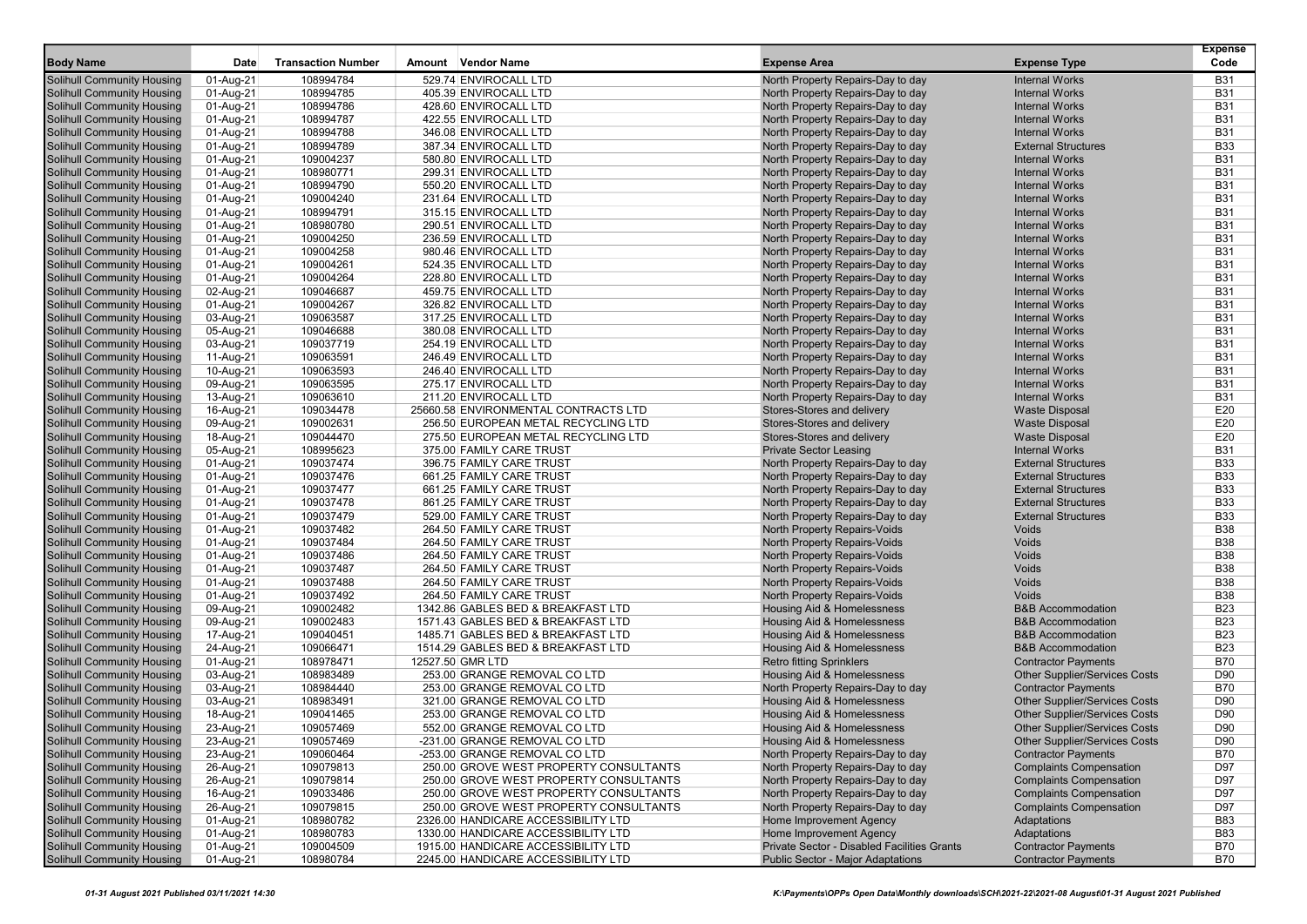|                                                                 |                        |                           |                                                 |                                                          |                                    | <b>Expense</b>                     |
|-----------------------------------------------------------------|------------------------|---------------------------|-------------------------------------------------|----------------------------------------------------------|------------------------------------|------------------------------------|
| <b>Body Name</b>                                                | <b>Date</b>            | <b>Transaction Number</b> | Amount Vendor Name                              | <b>Expense Area</b>                                      | <b>Expense Type</b>                | Code                               |
| <b>Solihull Community Housing</b>                               | 01-Aug-21              | 108980785                 | 1382.00 HANDICARE ACCESSIBILITY LTD             | Public Sector - Major Adaptations                        | <b>Contractor Payments</b>         | <b>B70</b>                         |
| <b>Solihull Community Housing</b>                               | 01-Aug-21              | 108980786                 | 4951.00 HANDICARE ACCESSIBILITY LTD             | Public Sector - Major Adaptations                        | <b>Contractor Payments</b>         | <b>B70</b>                         |
| <b>Solihull Community Housing</b>                               | 01-Aug-21              | 108980787                 | 1990.00 HANDICARE ACCESSIBILITY LTD             | Public Sector - Major Adaptations                        | <b>Contractor Payments</b>         | <b>B70</b>                         |
| <b>Solihull Community Housing</b>                               | 01-Aug-21              | 108980788                 | 374.00 HANDICARE ACCESSIBILITY LTD              | Home Improvement Agency                                  | Adaptations                        | <b>B83</b>                         |
| <b>Solihull Community Housing</b>                               | 01-Aug-21              | 108980789                 | 282.00 HANDICARE ACCESSIBILITY LTD              | Home Improvement Agency                                  | Adaptations                        | <b>B83</b>                         |
| <b>Solihull Community Housing</b>                               | 01-Aug-21              | 109024481                 | 3243.00 HARDYMAN GROUP LTD                      | <b>Kitchens</b>                                          | <b>Contractor Payments</b>         | <b>B70</b>                         |
| <b>Solihull Community Housing</b>                               | 10-Aug-21              | 109004593                 | 2881.79 HI-SPEC FACILITIES SERVICES PLC         | <b>Endeavour House</b>                                   | Cleaning                           | <b>B50</b>                         |
| <b>Solihull Community Housing</b>                               | 10-Aug-21              | 109004593                 | 1167.12 HI-SPEC FACILITIES SERVICES PLC         | <b>Endeavour House</b>                                   | <b>Other Premises Costs</b>        | <b>B90</b>                         |
| <b>Solihull Community Housing</b>                               | 10-Aug-21              | 109004593                 | 183.39 HI-SPEC FACILITIES SERVICES PLC          | <b>CCTV</b>                                              | Cleaning                           | <b>B50</b>                         |
| <b>Solihull Community Housing</b>                               | 10-Aug-21              | 109004593                 | 198.26 HI-SPEC FACILITIES SERVICES PLC          | <b>Auckland Hall</b>                                     | Cleaning                           | <b>B50</b>                         |
| <b>Solihull Community Housing</b>                               | 10-Aug-21              | 109004593                 | 261.98 HI-SPEC FACILITIES SERVICES PLC          | <b>Crabtree Hall</b>                                     | Cleaning                           | <b>B50</b>                         |
| <b>Solihull Community Housing</b>                               | 10-Aug-21              | 109004593                 | 198.26 HI-SPEC FACILITIES SERVICES PLC          | Whar Hall Farm Community Hall                            | Cleaning                           | <b>B50</b>                         |
| <b>Solihull Community Housing</b>                               | 10-Aug-21              | 109004593                 | 183.39 HI-SPEC FACILITIES SERVICES PLC          | Kingshurst Office                                        | Cleaning                           | <b>B50</b>                         |
| <b>Solihull Community Housing</b>                               | 10-Aug-21              | 109004593                 | 1076.25 HI-SPEC FACILITIES SERVICES PLC         | Business Support - MST Back Office Support               | Cleaning                           | <b>B50</b>                         |
| <b>Solihull Community Housing</b>                               | 10-Aug-21              | 109005286                 | 124006.00 HM REVENUE & CUSTOMS                  | <b>VAT</b>                                               | <b>Creditor: Government</b>        | S04                                |
| <b>Solihull Community Housing</b>                               | 18-Aug-21              | 109041485                 | 3539.00 HM REVENUE & CUSTOMS                    | <b>Central Administration</b>                            | <b>Other Employee Costs</b>        | A90                                |
| <b>Solihull Community Housing</b>                               | 26-Aug-21              | 109079801                 | 450.00 HQN LTD                                  | <b>Customer Involvement Team</b>                         | Training                           | A80                                |
| <b>Solihull Community Housing</b>                               | 04-Aug-21              | 108992474                 | 1110.00 JAMES ANDREWS RECRUITMENT SOLUTIONS LTD | Housing Aid & Homelessness                               | <b>Agency Staff (Funded Posts)</b> | A61                                |
| <b>Solihull Community Housing</b>                               | 11-Aug-21              | 109014475                 | 1027.50 JAMES ANDREWS RECRUITMENT SOLUTIONS LTD | Housing Aid & Homelessness                               | <b>Agency Staff (Funded Posts)</b> | A61                                |
| <b>Solihull Community Housing</b>                               | 31-Aug-21              | 109099479                 | 609.00 JAMES ANDREWS RECRUITMENT SOLUTIONS LTD  | <b>Welfare Reform Work</b>                               | <b>Agency Staff</b>                | A60                                |
| <b>Solihull Community Housing</b>                               | 23-Aug-21              | 109061486                 | 1110.00 JAMES ANDREWS RECRUITMENT SOLUTIONS LTD | <b>Housing Aid &amp; Homelessness</b>                    | <b>Agency Staff</b>                | A60                                |
| <b>Solihull Community Housing</b>                               | 31-Aug-21              | 109099480                 | 803.36 JAMES ANDREWS RECRUITMENT SOLUTIONS LTD  | <b>Welfare Reform Work</b>                               | <b>Agency Staff</b>                | A60                                |
| <b>Solihull Community Housing</b>                               | 31-Aug-21              | 109098467                 | 804.63 JAMES ANDREWS RECRUITMENT SOLUTIONS LTD  | <b>Welfare Reform Work</b>                               | <b>Agency Staff</b>                | A60                                |
| <b>Solihull Community Housing</b>                               | 12-Aug-21              | 109018582                 | 123734.12 JESSUP BROTHERS LTD                   | New Build - Wagon Lane                                   | <b>Contractor Payments</b>         | <b>B70</b>                         |
| <b>Solihull Community Housing</b>                               | 12-Aug-21              | 109018582                 | 139526.25 JESSUP BROTHERS LTD                   | New Build - Halifax Road                                 | <b>Contractor Payments</b>         | <b>B70</b>                         |
| <b>Solihull Community Housing</b>                               | 04-Aug-21              | 109028468                 | 35.40 JEWSON LTD                                | Stores-Stores and delivery                               | <b>Stocks</b>                      | R <sub>10</sub>                    |
| <b>Solihull Community Housing</b>                               | 04-Aug-21              | 109028468                 | 28.50 JEWSON LTD                                | Stores-Stores and delivery                               | <b>Stocks</b>                      | R <sub>10</sub>                    |
| <b>Solihull Community Housing</b>                               | 04-Aug-21              | 109028468                 | 640.00 JEWSON LTD                               | Stores-Stores and delivery                               | <b>Stocks</b>                      | R <sub>10</sub>                    |
| <b>Solihull Community Housing</b>                               | 04-Aug-21              | 109028468                 | 39.30 JEWSON LTD                                | Stores-Stores and delivery                               | <b>Stocks</b>                      | R <sub>10</sub>                    |
| Solihull Community Housing                                      | 04-Aug-21              | 109028468                 | 364.60 JEWSON LTD                               | Stores-Stores and delivery                               | <b>Stocks</b>                      | R <sub>10</sub>                    |
| <b>Solihull Community Housing</b>                               | 09-Aug-21              | 109072479                 | 98.50 JEWSON LTD                                | Stores-Stores and delivery                               | <b>Stocks</b>                      | R <sub>10</sub>                    |
| <b>Solihull Community Housing</b>                               | 09-Aug-21              | 109072479                 | 177.80 JEWSON LTD                               | Stores-Stores and delivery                               | <b>Stocks</b>                      | R <sub>10</sub>                    |
| <b>Solihull Community Housing</b>                               | 09-Aug-21              | 109072479                 | 64.80 JEWSON LTD                                | Stores-Stores and delivery                               | <b>Stocks</b>                      | R <sub>10</sub>                    |
| <b>Solihull Community Housing</b>                               | 09-Aug-21              | 109072479                 | 397.80 JEWSON LTD                               | Stores-Stores and delivery                               | <b>Stocks</b>                      | R <sub>10</sub>                    |
| <b>Solihull Community Housing</b>                               | 09-Aug-21              | 109072479                 | 69.69 JEWSON LTD                                | Stores-Stores and delivery                               | <b>Stocks</b>                      | R <sub>10</sub>                    |
| <b>Solihull Community Housing</b>                               | 09-Aug-21              | 109072479                 | 20.76 JEWSON LTD                                | Stores-Stores and delivery                               | <b>Stocks</b>                      | R <sub>10</sub>                    |
| <b>Solihull Community Housing</b>                               | 09-Aug-21              | 109072479                 | 43.75 JEWSON LTD                                | Stores-Stores and delivery                               | <b>Stocks</b>                      | R <sub>10</sub>                    |
| <b>Solihull Community Housing</b>                               | 09-Aug-21              | 109072479                 | 94.64 JEWSON LTD                                | Stores-Stores and delivery                               | <b>Stocks</b>                      | R <sub>10</sub>                    |
| <b>Solihull Community Housing</b>                               | 09-Aug-21              | 109072479                 | 24.00 JEWSON LTD                                | Stores-Stores and delivery                               | <b>Stocks</b>                      | R <sub>10</sub>                    |
| <b>Solihull Community Housing</b>                               | 09-Aug-21              | 109072479                 | 13.65 JEWSON LTD                                | Stores-Stores and delivery                               | <b>Stocks</b>                      | R <sub>10</sub>                    |
| <b>Solihull Community Housing</b>                               | 09-Aug-21              | 109072479                 | 100.80 JEWSON LTD                               | Stores-Stores and delivery                               | <b>Stocks</b>                      | R <sub>10</sub>                    |
| <b>Solihull Community Housing</b>                               | 09-Aug-21              | 109072480                 | 10.20 JEWSON LTD                                | Stores-Stores and delivery                               | <b>Stocks</b>                      | R <sub>10</sub>                    |
| <b>Solihull Community Housing</b>                               | 09-Aug-21              | 109072480                 | 35.40 JEWSON LTD                                | Stores-Stores and delivery                               | <b>Stocks</b><br><b>Stocks</b>     | R <sub>10</sub><br>R <sub>10</sub> |
| <b>Solihull Community Housing</b>                               | 09-Aug-21              | 109072480                 | 23.60 JEWSON LTD                                | Stores-Stores and delivery<br>Stores-Stores and delivery |                                    | R <sub>10</sub>                    |
| <b>Solihull Community Housing</b>                               | 09-Aug-21              | 109072480                 | 282.40 JEWSON LTD                               |                                                          | <b>Stocks</b>                      | R <sub>10</sub>                    |
| <b>Solihull Community Housing</b><br>Solihull Community Housing | 09-Aug-21<br>09-Aug-21 | 109072480<br>109072480    | 135.50 JEWSON LTD<br>25.60 JEWSON LTD           | Stores-Stores and delivery<br>Stores-Stores and delivery | <b>Stocks</b><br><b>Stocks</b>     | R <sub>10</sub>                    |
| <b>Solihull Community Housing</b>                               | 09-Aug-21              | 109072480                 | 320.10 JEWSON LTD                               | Stores-Stores and delivery                               | <b>Stocks</b>                      | R <sub>10</sub>                    |
| <b>Solihull Community Housing</b>                               | 09-Aug-21              | 109072480                 | 76.00 JEWSON LTD                                | Stores-Stores and delivery                               | <b>Stocks</b>                      | R <sub>10</sub>                    |
| <b>Solihull Community Housing</b>                               | 09-Aug-21              | 109072480                 | 806.00 JEWSON LTD                               | Stores-Stores and delivery                               | <b>Stocks</b>                      | R <sub>10</sub>                    |
|                                                                 | 09-Aug-21              |                           | 592.00 JEWSON LTD                               |                                                          | <b>Stocks</b>                      | R <sub>10</sub>                    |
| Solihull Community Housing<br><b>Solihull Community Housing</b> | 09-Aug-21              | 109072480<br>109072480    | 179.20 JEWSON LTD                               | Stores-Stores and delivery<br>Stores-Stores and delivery | <b>Stocks</b>                      | R <sub>10</sub>                    |
| <b>Solihull Community Housing</b>                               | 09-Aug-21              | 109072480                 | 200.80 JEWSON LTD                               | Stores-Stores and delivery                               | <b>Stocks</b>                      | R <sub>10</sub>                    |
| Solihull Community Housing                                      | 09-Aug-21              | 109072480                 | 43.30 JEWSON LTD                                | Stores-Stores and delivery                               | <b>Stocks</b>                      | R <sub>10</sub>                    |
| <b>Solihull Community Housing</b>                               | 09-Aug-21              | 109072480                 | 135.00 JEWSON LTD                               | Stores-Stores and delivery                               | <b>Stocks</b>                      | R <sub>10</sub>                    |
| <b>Solihull Community Housing</b>                               | 06-Aug-21              | 109028470                 | 18.44 JEWSON LTD                                | Stores-Stores and delivery                               | <b>Stocks</b>                      | R <sub>10</sub>                    |
| <b>Solihull Community Housing</b>                               | 06-Aug-21              | 109028470                 | 12.12 JEWSON LTD                                | Stores-Stores and delivery                               | <b>Stocks</b>                      | R <sub>10</sub>                    |
| <b>Solihull Community Housing</b>                               | 06-Aug-21              | 109028470                 | 346.56 JEWSON LTD                               | Stores-Stores and delivery                               | <b>Stocks</b>                      | R <sub>10</sub>                    |
| <b>Solihull Community Housing</b>                               | 06-Aug-21              | 109028470                 | 88.25 JEWSON LTD                                | Stores-Stores and delivery                               | <b>Stocks</b>                      | R <sub>10</sub>                    |
| <b>Solihull Community Housing</b>                               | 06-Aug-21              | 109028470                 | 99.90 JEWSON LTD                                | Stores-Stores and delivery                               | <b>Stocks</b>                      | R <sub>10</sub>                    |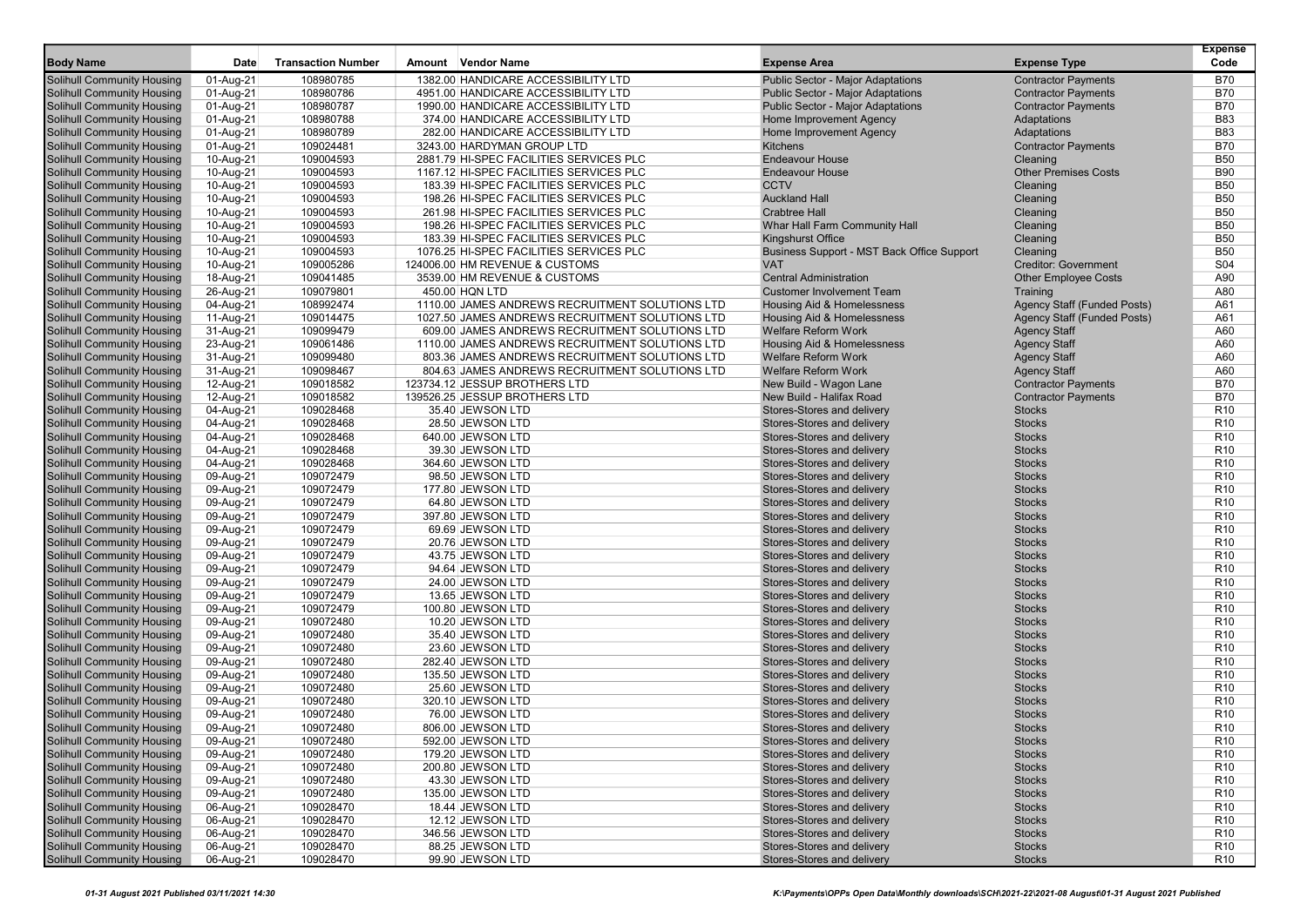| Date<br>Amount Vendor Name<br><b>Expense Area</b><br><b>Expense Type</b><br>04-Aug-21<br>109028471<br>10.20 JEWSON LTD<br>Stores-Stores and delivery<br>R <sub>10</sub><br>Solihull Community Housing<br><b>Stocks</b><br>04-Aug-21<br><b>Stocks</b><br>R <sub>10</sub><br>Solihull Community Housing<br>109028471<br>4.20 JEWSON LTD<br>Stores-Stores and delivery<br>109028471<br>Stores-Stores and delivery<br><b>Stocks</b><br>Solihull Community Housing<br>04-Aug-21<br>220.40 JEWSON LTD<br>R <sub>10</sub><br>109028471<br>Stores-Stores and delivery<br><b>Solihull Community Housing</b><br>04-Aug-21<br>27.90 JEWSON LTD<br><b>Stocks</b><br>R <sub>10</sub><br><b>Stocks</b><br><b>Solihull Community Housing</b><br>04-Aug-21<br>109028471<br>53.90 JEWSON LTD<br>Stores-Stores and delivery<br>R <sub>10</sub><br><b>Stocks</b><br>R <sub>10</sub><br>Solihull Community Housing<br>04-Aug-21<br>109028471<br>100.80 JEWSON LTD<br>Stores-Stores and delivery<br>R <sub>10</sub><br><b>Solihull Community Housing</b><br>04-Aug-21<br>109028471<br>27.00 JEWSON LTD<br>Stores-Stores and delivery<br><b>Stocks</b><br>109028472<br><b>Stocks</b><br>R <sub>10</sub><br>Solihull Community Housing<br>04-Aug-21<br>748.00 JEWSON LTD<br>Stores-Stores and delivery<br>109072481<br>Stores-Stores and delivery<br>R <sub>10</sub><br>Solihull Community Housing<br>11-Aug-21<br>262.30 JEWSON LTD<br><b>Stocks</b><br>109072481<br>Stores-Stores and delivery<br><b>Stocks</b><br>Solihull Community Housing<br>11-Aug-21<br>437.00 JEWSON LTD<br>R <sub>10</sub><br>R <sub>10</sub><br>Solihull Community Housing<br>11-Aug-21<br>109072481<br>655.40 JEWSON LTD<br>Stores-Stores and delivery<br><b>Stocks</b><br><b>Stocks</b><br>R <sub>10</sub><br><b>Solihull Community Housing</b><br>109072481<br>Stores-Stores and delivery<br>11-Aug-21<br>115.05 JEWSON LTD<br>109072481<br>Stores-Stores and delivery<br><b>Stocks</b><br>R <sub>10</sub><br><b>Solihull Community Housing</b><br>11-Aug-21<br>131.70 JEWSON LTD<br>R <sub>10</sub><br>Solihull Community Housing<br>11-Aug-21<br>109072481<br>111.00 JEWSON LTD<br>Stores-Stores and delivery<br><b>Stocks</b><br>109072481<br><b>Stocks</b><br>R <sub>10</sub><br>Solihull Community Housing<br>11-Aug-21<br>45.50 JEWSON LTD<br>Stores-Stores and delivery<br>109072481<br>Stores-Stores and delivery<br>Solihull Community Housing<br>254.40 JEWSON LTD<br><b>Stocks</b><br>R <sub>10</sub><br>11-Aug-21<br>109072482<br>Stores-Stores and delivery<br><b>Stocks</b><br><b>Solihull Community Housing</b><br>10-Aug-21<br>14.50 JEWSON LTD<br>R <sub>10</sub><br>R <sub>10</sub><br>Solihull Community Housing<br>10-Aug-21<br>109072482<br>Stores-Stores and delivery<br><b>Stocks</b><br>22.00 JEWSON LTD<br>109072482<br>Stores-Stores and delivery<br>R <sub>10</sub><br><b>Solihull Community Housing</b><br>10-Aug-21<br>32.88 JEWSON LTD<br><b>Stocks</b><br>109072482<br>Stores-Stores and delivery<br><b>Stocks</b><br>R <sub>10</sub><br><b>Solihull Community Housing</b><br>10-Aug-21<br>51.00 JEWSON LTD<br>109072482<br>Stores-Stores and delivery<br>R <sub>10</sub><br>Solihull Community Housing<br>10-Aug-21<br>142.95 JEWSON LTD<br><b>Stocks</b><br>109072482<br>Stores-Stores and delivery<br>Solihull Community Housing<br>10-Aug-21<br>7.20 JEWSON LTD<br><b>Stocks</b><br>R <sub>10</sub><br>109072482<br>Stores-Stores and delivery<br>R <sub>10</sub><br><b>Solihull Community Housing</b><br>10-Aug-21<br>204.10 JEWSON LTD<br><b>Stocks</b><br>109072482<br><b>Stocks</b><br>R <sub>10</sub><br><b>Solihull Community Housing</b><br>10-Aug-21<br>221.40 JEWSON LTD<br>Stores-Stores and delivery<br>109072482<br><b>Stocks</b><br>R <sub>10</sub><br><b>Solihull Community Housing</b><br>10-Aug-21<br>68.40 JEWSON LTD<br>Stores-Stores and delivery<br>109072482<br>Stores-Stores and delivery<br>R <sub>10</sub><br><b>Solihull Community Housing</b><br>10-Aug-21<br>27.00 JEWSON LTD<br><b>Stocks</b><br>109028476<br>Stores-Stores and delivery<br><b>Stocks</b><br>R <sub>10</sub><br>Solihull Community Housing<br>06-Aug-21<br>985.20 JEWSON LTD<br>109072483<br>Stores-Stores and delivery<br>R <sub>10</sub><br>Solihull Community Housing<br>10-Aug-21<br>144.00 JEWSON LTD<br><b>Stocks</b><br><b>Stocks</b><br><b>Solihull Community Housing</b><br>10-Aug-21<br>109072483<br>742.61 JEWSON LTD<br>Stores-Stores and delivery<br>R <sub>10</sub><br><b>Stocks</b><br>R <sub>10</sub><br>Solihull Community Housing<br>04-Aug-21<br>109028477<br>192.36 JEWSON LTD<br>Stores-Stores and delivery<br>Stores-Stores and delivery<br><b>Stocks</b><br>R <sub>10</sub><br><b>Solihull Community Housing</b><br>04-Aug-21<br>109028477<br>12.00 JEWSON LTD<br>109028477<br>Stores-Stores and delivery<br><b>Stocks</b><br>R <sub>10</sub><br>Solihull Community Housing<br>04-Aug-21<br>10.20 JEWSON LTD<br>R <sub>10</sub><br>Solihull Community Housing<br>04-Aug-21<br>109028477<br>240.84 JEWSON LTD<br>Stores-Stores and delivery<br><b>Stocks</b><br>109028477<br>Stores-Stores and delivery<br><b>Stocks</b><br>R <sub>10</sub><br>Solihull Community Housing<br>04-Aug-21<br>8.45 JEWSON LTD<br>109028478<br>Stores-Stores and delivery<br>R <sub>10</sub><br>Solihull Community Housing<br>05-Aug-21<br>336.00 JEWSON LTD<br><b>Stocks</b><br><b>Stocks</b><br><b>Solihull Community Housing</b><br>05-Aug-21<br>109028478<br>19.38 JEWSON LTD<br>Stores-Stores and delivery<br>R <sub>10</sub><br><b>Stocks</b><br>R <sub>10</sub><br><b>Solihull Community Housing</b><br>06-Aug-21<br>109028480<br>6.00 JEWSON LTD<br>Stores-Stores and delivery<br>109028480<br>Stores-Stores and delivery<br>R <sub>10</sub><br><b>Solihull Community Housing</b><br>06-Aug-21<br>53.10 JEWSON LTD<br><b>Stocks</b><br>109028480<br>Stores-Stores and delivery<br><b>Stocks</b><br>R <sub>10</sub><br>Solihull Community Housing<br>06-Aug-21<br>11.80 JEWSON LTD<br>R <sub>10</sub><br>Solihull Community Housing<br>109028480<br>301.72 JEWSON LTD<br>Stores-Stores and delivery<br><b>Stocks</b><br>06-Aug-21<br>109028480<br>Stores-Stores and delivery<br><b>Stocks</b><br>Solihull Community Housing<br>06-Aug-21<br>28.86 JEWSON LTD<br>R <sub>10</sub><br>109028480<br>Stores-Stores and delivery<br>R <sub>10</sub><br>Solihull Community Housing<br>06-Aug-21<br>136.90 JEWSON LTD<br><b>Stocks</b><br><b>Stocks</b><br>R <sub>10</sub><br><b>Solihull Community Housing</b><br>06-Aug-21<br>109028480<br>19.90 JEWSON LTD<br>Stores-Stores and delivery<br><b>Stocks</b><br>R <sub>10</sub><br><b>Solihull Community Housing</b><br>06-Aug-21<br>109028480<br>22.80 JEWSON LTD<br>Stores-Stores and delivery<br>109028480<br>Stores-Stores and delivery<br>R <sub>10</sub><br><b>Solihull Community Housing</b><br>06-Aug-21<br>24.52 JEWSON LTD<br><b>Stocks</b><br>Stores-Stores and delivery<br><b>Stocks</b><br>R <sub>10</sub><br>Solihull Community Housing<br>06-Aug-21<br>109028480<br>234.40 JEWSON LTD<br>109028481<br>Stores-Stores and delivery<br>Solihull Community Housing<br>54.00 JEWSON LTD<br><b>Stocks</b><br>R <sub>10</sub><br>06-Aug-21<br>109028481<br>Stores-Stores and delivery<br><b>Stocks</b><br><b>Solihull Community Housing</b><br>06-Aug-21<br>206.28 JEWSON LTD<br>R <sub>10</sub><br><b>Stocks</b><br>R <sub>10</sub><br>Solihull Community Housing<br>06-Aug-21<br>109028481<br>336.00 JEWSON LTD<br>Stores-Stores and delivery<br>R <sub>10</sub><br><b>Solihull Community Housing</b><br>06-Aug-21<br>109028481<br>19.38 JEWSON LTD<br>Stores-Stores and delivery<br><b>Stocks</b><br>R <sub>10</sub><br>06-Aug-21<br>Solihull Community Housing<br>109028486<br>16.10 JEWSON LTD<br>Stores-Stores and delivery<br><b>Stocks</b><br>R <sub>10</sub><br>Solihull Community Housing<br>06-Aug-21<br>109028486<br>25.30 JEWSON LTD<br>Stores-Stores and delivery<br><b>Stocks</b><br><b>Solihull Community Housing</b><br>06-Aug-21<br>109028486<br>76.98 JEWSON LTD<br>Stores-Stores and delivery<br><b>Stocks</b><br>R <sub>10</sub><br><b>Solihull Community Housing</b><br>109028486<br>34.32 JEWSON LTD<br>Stores-Stores and delivery<br>06-Aug-21<br><b>Stocks</b><br>R <sub>10</sub><br><b>Solihull Community Housing</b><br>06-Aug-21<br>109028486<br>121.10 JEWSON LTD<br>Stores-Stores and delivery<br><b>Stocks</b><br>R <sub>10</sub><br><b>Solihull Community Housing</b><br>06-Aug-21<br>109028486<br>63.00 JEWSON LTD<br>Stores-Stores and delivery<br><b>Stocks</b><br>R <sub>10</sub><br><b>Solihull Community Housing</b><br>109028486<br>Stores-Stores and delivery<br>R <sub>10</sub><br>06-Aug-21<br>282.00 JEWSON LTD<br><b>Stocks</b><br>Solihull Community Housing<br>06-Aug-21<br>109028486<br>77.10 JEWSON LTD<br>Stores-Stores and delivery<br><b>Stocks</b><br>R <sub>10</sub><br>Solihull Community Housing<br>109028486<br>Stores-Stores and delivery<br>06-Aug-21<br>72.20 JEWSON LTD<br><b>Stocks</b><br>R <sub>10</sub><br><b>Solihull Community Housing</b><br>04-Aug-21<br>109028487<br>Stores-Stores and delivery<br><b>Stocks</b><br>244.80 JEWSON LTD<br>R <sub>10</sub> |                  |                           |  |  | <b>Expense</b> |
|-----------------------------------------------------------------------------------------------------------------------------------------------------------------------------------------------------------------------------------------------------------------------------------------------------------------------------------------------------------------------------------------------------------------------------------------------------------------------------------------------------------------------------------------------------------------------------------------------------------------------------------------------------------------------------------------------------------------------------------------------------------------------------------------------------------------------------------------------------------------------------------------------------------------------------------------------------------------------------------------------------------------------------------------------------------------------------------------------------------------------------------------------------------------------------------------------------------------------------------------------------------------------------------------------------------------------------------------------------------------------------------------------------------------------------------------------------------------------------------------------------------------------------------------------------------------------------------------------------------------------------------------------------------------------------------------------------------------------------------------------------------------------------------------------------------------------------------------------------------------------------------------------------------------------------------------------------------------------------------------------------------------------------------------------------------------------------------------------------------------------------------------------------------------------------------------------------------------------------------------------------------------------------------------------------------------------------------------------------------------------------------------------------------------------------------------------------------------------------------------------------------------------------------------------------------------------------------------------------------------------------------------------------------------------------------------------------------------------------------------------------------------------------------------------------------------------------------------------------------------------------------------------------------------------------------------------------------------------------------------------------------------------------------------------------------------------------------------------------------------------------------------------------------------------------------------------------------------------------------------------------------------------------------------------------------------------------------------------------------------------------------------------------------------------------------------------------------------------------------------------------------------------------------------------------------------------------------------------------------------------------------------------------------------------------------------------------------------------------------------------------------------------------------------------------------------------------------------------------------------------------------------------------------------------------------------------------------------------------------------------------------------------------------------------------------------------------------------------------------------------------------------------------------------------------------------------------------------------------------------------------------------------------------------------------------------------------------------------------------------------------------------------------------------------------------------------------------------------------------------------------------------------------------------------------------------------------------------------------------------------------------------------------------------------------------------------------------------------------------------------------------------------------------------------------------------------------------------------------------------------------------------------------------------------------------------------------------------------------------------------------------------------------------------------------------------------------------------------------------------------------------------------------------------------------------------------------------------------------------------------------------------------------------------------------------------------------------------------------------------------------------------------------------------------------------------------------------------------------------------------------------------------------------------------------------------------------------------------------------------------------------------------------------------------------------------------------------------------------------------------------------------------------------------------------------------------------------------------------------------------------------------------------------------------------------------------------------------------------------------------------------------------------------------------------------------------------------------------------------------------------------------------------------------------------------------------------------------------------------------------------------------------------------------------------------------------------------------------------------------------------------------------------------------------------------------------------------------------------------------------------------------------------------------------------------------------------------------------------------------------------------------------------------------------------------------------------------------------------------------------------------------------------------------------------------------------------------------------------------------------------------------------------------------------------------------------------------------------------------------------------------------------------------------------------------------------------------------------------------------------------------------------------------------------------------------------------------------------------------------------------------------------------------------------------------------------------------------------------------------------------------------------------------------------------------------------------------------------------------------------------------------------------------------------------------------------------------------------------------------------------------------------------------------------------------------------------------------------------------------------------------------------------------------------------------------------------------------------------------------------------------------------------------------------------------------------------------------------------------------------------------------------------------------------------------------------------------------------------------------------------------------------------------------------------------------------------------------------------------------------------------------------------------------------------------------------------------------------------------------------------------------------------------------------------------------------------------------------------------------------------------------------------------------------------------------------------------------------------------------------------------------------------------------------------------------------------------------------------------------------------------------------------------------------------------------------------------------------------------------------------------------------------------------------------------------------------------------------------------------------------------------------------------------------------------------------------------------------------------------------------------------------------------------------------|------------------|---------------------------|--|--|----------------|
|                                                                                                                                                                                                                                                                                                                                                                                                                                                                                                                                                                                                                                                                                                                                                                                                                                                                                                                                                                                                                                                                                                                                                                                                                                                                                                                                                                                                                                                                                                                                                                                                                                                                                                                                                                                                                                                                                                                                                                                                                                                                                                                                                                                                                                                                                                                                                                                                                                                                                                                                                                                                                                                                                                                                                                                                                                                                                                                                                                                                                                                                                                                                                                                                                                                                                                                                                                                                                                                                                                                                                                                                                                                                                                                                                                                                                                                                                                                                                                                                                                                                                                                                                                                                                                                                                                                                                                                                                                                                                                                                                                                                                                                                                                                                                                                                                                                                                                                                                                                                                                                                                                                                                                                                                                                                                                                                                                                                                                                                                                                                                                                                                                                                                                                                                                                                                                                                                                                                                                                                                                                                                                                                                                                                                                                                                                                                                                                                                                                                                                                                                                                                                                                                                                                                                                                                                                                                                                                                                                                                                                                                                                                                                                                                                                                                                                                                                                                                                                                                                                                                                                                                                                                                                                                                                                                                                                                                                                                                                                                                                                                                                                                                                                                                                                                                                                                                                                                                                                                                                                                                                                                                                                                                                                                                                                                                                                                                                                                                                                                                                                                                                                                                                                             | <b>Body Name</b> | <b>Transaction Number</b> |  |  | Code           |
|                                                                                                                                                                                                                                                                                                                                                                                                                                                                                                                                                                                                                                                                                                                                                                                                                                                                                                                                                                                                                                                                                                                                                                                                                                                                                                                                                                                                                                                                                                                                                                                                                                                                                                                                                                                                                                                                                                                                                                                                                                                                                                                                                                                                                                                                                                                                                                                                                                                                                                                                                                                                                                                                                                                                                                                                                                                                                                                                                                                                                                                                                                                                                                                                                                                                                                                                                                                                                                                                                                                                                                                                                                                                                                                                                                                                                                                                                                                                                                                                                                                                                                                                                                                                                                                                                                                                                                                                                                                                                                                                                                                                                                                                                                                                                                                                                                                                                                                                                                                                                                                                                                                                                                                                                                                                                                                                                                                                                                                                                                                                                                                                                                                                                                                                                                                                                                                                                                                                                                                                                                                                                                                                                                                                                                                                                                                                                                                                                                                                                                                                                                                                                                                                                                                                                                                                                                                                                                                                                                                                                                                                                                                                                                                                                                                                                                                                                                                                                                                                                                                                                                                                                                                                                                                                                                                                                                                                                                                                                                                                                                                                                                                                                                                                                                                                                                                                                                                                                                                                                                                                                                                                                                                                                                                                                                                                                                                                                                                                                                                                                                                                                                                                                                             |                  |                           |  |  |                |
|                                                                                                                                                                                                                                                                                                                                                                                                                                                                                                                                                                                                                                                                                                                                                                                                                                                                                                                                                                                                                                                                                                                                                                                                                                                                                                                                                                                                                                                                                                                                                                                                                                                                                                                                                                                                                                                                                                                                                                                                                                                                                                                                                                                                                                                                                                                                                                                                                                                                                                                                                                                                                                                                                                                                                                                                                                                                                                                                                                                                                                                                                                                                                                                                                                                                                                                                                                                                                                                                                                                                                                                                                                                                                                                                                                                                                                                                                                                                                                                                                                                                                                                                                                                                                                                                                                                                                                                                                                                                                                                                                                                                                                                                                                                                                                                                                                                                                                                                                                                                                                                                                                                                                                                                                                                                                                                                                                                                                                                                                                                                                                                                                                                                                                                                                                                                                                                                                                                                                                                                                                                                                                                                                                                                                                                                                                                                                                                                                                                                                                                                                                                                                                                                                                                                                                                                                                                                                                                                                                                                                                                                                                                                                                                                                                                                                                                                                                                                                                                                                                                                                                                                                                                                                                                                                                                                                                                                                                                                                                                                                                                                                                                                                                                                                                                                                                                                                                                                                                                                                                                                                                                                                                                                                                                                                                                                                                                                                                                                                                                                                                                                                                                                                                             |                  |                           |  |  |                |
|                                                                                                                                                                                                                                                                                                                                                                                                                                                                                                                                                                                                                                                                                                                                                                                                                                                                                                                                                                                                                                                                                                                                                                                                                                                                                                                                                                                                                                                                                                                                                                                                                                                                                                                                                                                                                                                                                                                                                                                                                                                                                                                                                                                                                                                                                                                                                                                                                                                                                                                                                                                                                                                                                                                                                                                                                                                                                                                                                                                                                                                                                                                                                                                                                                                                                                                                                                                                                                                                                                                                                                                                                                                                                                                                                                                                                                                                                                                                                                                                                                                                                                                                                                                                                                                                                                                                                                                                                                                                                                                                                                                                                                                                                                                                                                                                                                                                                                                                                                                                                                                                                                                                                                                                                                                                                                                                                                                                                                                                                                                                                                                                                                                                                                                                                                                                                                                                                                                                                                                                                                                                                                                                                                                                                                                                                                                                                                                                                                                                                                                                                                                                                                                                                                                                                                                                                                                                                                                                                                                                                                                                                                                                                                                                                                                                                                                                                                                                                                                                                                                                                                                                                                                                                                                                                                                                                                                                                                                                                                                                                                                                                                                                                                                                                                                                                                                                                                                                                                                                                                                                                                                                                                                                                                                                                                                                                                                                                                                                                                                                                                                                                                                                                                             |                  |                           |  |  |                |
|                                                                                                                                                                                                                                                                                                                                                                                                                                                                                                                                                                                                                                                                                                                                                                                                                                                                                                                                                                                                                                                                                                                                                                                                                                                                                                                                                                                                                                                                                                                                                                                                                                                                                                                                                                                                                                                                                                                                                                                                                                                                                                                                                                                                                                                                                                                                                                                                                                                                                                                                                                                                                                                                                                                                                                                                                                                                                                                                                                                                                                                                                                                                                                                                                                                                                                                                                                                                                                                                                                                                                                                                                                                                                                                                                                                                                                                                                                                                                                                                                                                                                                                                                                                                                                                                                                                                                                                                                                                                                                                                                                                                                                                                                                                                                                                                                                                                                                                                                                                                                                                                                                                                                                                                                                                                                                                                                                                                                                                                                                                                                                                                                                                                                                                                                                                                                                                                                                                                                                                                                                                                                                                                                                                                                                                                                                                                                                                                                                                                                                                                                                                                                                                                                                                                                                                                                                                                                                                                                                                                                                                                                                                                                                                                                                                                                                                                                                                                                                                                                                                                                                                                                                                                                                                                                                                                                                                                                                                                                                                                                                                                                                                                                                                                                                                                                                                                                                                                                                                                                                                                                                                                                                                                                                                                                                                                                                                                                                                                                                                                                                                                                                                                                                             |                  |                           |  |  |                |
|                                                                                                                                                                                                                                                                                                                                                                                                                                                                                                                                                                                                                                                                                                                                                                                                                                                                                                                                                                                                                                                                                                                                                                                                                                                                                                                                                                                                                                                                                                                                                                                                                                                                                                                                                                                                                                                                                                                                                                                                                                                                                                                                                                                                                                                                                                                                                                                                                                                                                                                                                                                                                                                                                                                                                                                                                                                                                                                                                                                                                                                                                                                                                                                                                                                                                                                                                                                                                                                                                                                                                                                                                                                                                                                                                                                                                                                                                                                                                                                                                                                                                                                                                                                                                                                                                                                                                                                                                                                                                                                                                                                                                                                                                                                                                                                                                                                                                                                                                                                                                                                                                                                                                                                                                                                                                                                                                                                                                                                                                                                                                                                                                                                                                                                                                                                                                                                                                                                                                                                                                                                                                                                                                                                                                                                                                                                                                                                                                                                                                                                                                                                                                                                                                                                                                                                                                                                                                                                                                                                                                                                                                                                                                                                                                                                                                                                                                                                                                                                                                                                                                                                                                                                                                                                                                                                                                                                                                                                                                                                                                                                                                                                                                                                                                                                                                                                                                                                                                                                                                                                                                                                                                                                                                                                                                                                                                                                                                                                                                                                                                                                                                                                                                                             |                  |                           |  |  |                |
|                                                                                                                                                                                                                                                                                                                                                                                                                                                                                                                                                                                                                                                                                                                                                                                                                                                                                                                                                                                                                                                                                                                                                                                                                                                                                                                                                                                                                                                                                                                                                                                                                                                                                                                                                                                                                                                                                                                                                                                                                                                                                                                                                                                                                                                                                                                                                                                                                                                                                                                                                                                                                                                                                                                                                                                                                                                                                                                                                                                                                                                                                                                                                                                                                                                                                                                                                                                                                                                                                                                                                                                                                                                                                                                                                                                                                                                                                                                                                                                                                                                                                                                                                                                                                                                                                                                                                                                                                                                                                                                                                                                                                                                                                                                                                                                                                                                                                                                                                                                                                                                                                                                                                                                                                                                                                                                                                                                                                                                                                                                                                                                                                                                                                                                                                                                                                                                                                                                                                                                                                                                                                                                                                                                                                                                                                                                                                                                                                                                                                                                                                                                                                                                                                                                                                                                                                                                                                                                                                                                                                                                                                                                                                                                                                                                                                                                                                                                                                                                                                                                                                                                                                                                                                                                                                                                                                                                                                                                                                                                                                                                                                                                                                                                                                                                                                                                                                                                                                                                                                                                                                                                                                                                                                                                                                                                                                                                                                                                                                                                                                                                                                                                                                                             |                  |                           |  |  |                |
|                                                                                                                                                                                                                                                                                                                                                                                                                                                                                                                                                                                                                                                                                                                                                                                                                                                                                                                                                                                                                                                                                                                                                                                                                                                                                                                                                                                                                                                                                                                                                                                                                                                                                                                                                                                                                                                                                                                                                                                                                                                                                                                                                                                                                                                                                                                                                                                                                                                                                                                                                                                                                                                                                                                                                                                                                                                                                                                                                                                                                                                                                                                                                                                                                                                                                                                                                                                                                                                                                                                                                                                                                                                                                                                                                                                                                                                                                                                                                                                                                                                                                                                                                                                                                                                                                                                                                                                                                                                                                                                                                                                                                                                                                                                                                                                                                                                                                                                                                                                                                                                                                                                                                                                                                                                                                                                                                                                                                                                                                                                                                                                                                                                                                                                                                                                                                                                                                                                                                                                                                                                                                                                                                                                                                                                                                                                                                                                                                                                                                                                                                                                                                                                                                                                                                                                                                                                                                                                                                                                                                                                                                                                                                                                                                                                                                                                                                                                                                                                                                                                                                                                                                                                                                                                                                                                                                                                                                                                                                                                                                                                                                                                                                                                                                                                                                                                                                                                                                                                                                                                                                                                                                                                                                                                                                                                                                                                                                                                                                                                                                                                                                                                                                                             |                  |                           |  |  |                |
|                                                                                                                                                                                                                                                                                                                                                                                                                                                                                                                                                                                                                                                                                                                                                                                                                                                                                                                                                                                                                                                                                                                                                                                                                                                                                                                                                                                                                                                                                                                                                                                                                                                                                                                                                                                                                                                                                                                                                                                                                                                                                                                                                                                                                                                                                                                                                                                                                                                                                                                                                                                                                                                                                                                                                                                                                                                                                                                                                                                                                                                                                                                                                                                                                                                                                                                                                                                                                                                                                                                                                                                                                                                                                                                                                                                                                                                                                                                                                                                                                                                                                                                                                                                                                                                                                                                                                                                                                                                                                                                                                                                                                                                                                                                                                                                                                                                                                                                                                                                                                                                                                                                                                                                                                                                                                                                                                                                                                                                                                                                                                                                                                                                                                                                                                                                                                                                                                                                                                                                                                                                                                                                                                                                                                                                                                                                                                                                                                                                                                                                                                                                                                                                                                                                                                                                                                                                                                                                                                                                                                                                                                                                                                                                                                                                                                                                                                                                                                                                                                                                                                                                                                                                                                                                                                                                                                                                                                                                                                                                                                                                                                                                                                                                                                                                                                                                                                                                                                                                                                                                                                                                                                                                                                                                                                                                                                                                                                                                                                                                                                                                                                                                                                                             |                  |                           |  |  |                |
|                                                                                                                                                                                                                                                                                                                                                                                                                                                                                                                                                                                                                                                                                                                                                                                                                                                                                                                                                                                                                                                                                                                                                                                                                                                                                                                                                                                                                                                                                                                                                                                                                                                                                                                                                                                                                                                                                                                                                                                                                                                                                                                                                                                                                                                                                                                                                                                                                                                                                                                                                                                                                                                                                                                                                                                                                                                                                                                                                                                                                                                                                                                                                                                                                                                                                                                                                                                                                                                                                                                                                                                                                                                                                                                                                                                                                                                                                                                                                                                                                                                                                                                                                                                                                                                                                                                                                                                                                                                                                                                                                                                                                                                                                                                                                                                                                                                                                                                                                                                                                                                                                                                                                                                                                                                                                                                                                                                                                                                                                                                                                                                                                                                                                                                                                                                                                                                                                                                                                                                                                                                                                                                                                                                                                                                                                                                                                                                                                                                                                                                                                                                                                                                                                                                                                                                                                                                                                                                                                                                                                                                                                                                                                                                                                                                                                                                                                                                                                                                                                                                                                                                                                                                                                                                                                                                                                                                                                                                                                                                                                                                                                                                                                                                                                                                                                                                                                                                                                                                                                                                                                                                                                                                                                                                                                                                                                                                                                                                                                                                                                                                                                                                                                                             |                  |                           |  |  |                |
|                                                                                                                                                                                                                                                                                                                                                                                                                                                                                                                                                                                                                                                                                                                                                                                                                                                                                                                                                                                                                                                                                                                                                                                                                                                                                                                                                                                                                                                                                                                                                                                                                                                                                                                                                                                                                                                                                                                                                                                                                                                                                                                                                                                                                                                                                                                                                                                                                                                                                                                                                                                                                                                                                                                                                                                                                                                                                                                                                                                                                                                                                                                                                                                                                                                                                                                                                                                                                                                                                                                                                                                                                                                                                                                                                                                                                                                                                                                                                                                                                                                                                                                                                                                                                                                                                                                                                                                                                                                                                                                                                                                                                                                                                                                                                                                                                                                                                                                                                                                                                                                                                                                                                                                                                                                                                                                                                                                                                                                                                                                                                                                                                                                                                                                                                                                                                                                                                                                                                                                                                                                                                                                                                                                                                                                                                                                                                                                                                                                                                                                                                                                                                                                                                                                                                                                                                                                                                                                                                                                                                                                                                                                                                                                                                                                                                                                                                                                                                                                                                                                                                                                                                                                                                                                                                                                                                                                                                                                                                                                                                                                                                                                                                                                                                                                                                                                                                                                                                                                                                                                                                                                                                                                                                                                                                                                                                                                                                                                                                                                                                                                                                                                                                                             |                  |                           |  |  |                |
|                                                                                                                                                                                                                                                                                                                                                                                                                                                                                                                                                                                                                                                                                                                                                                                                                                                                                                                                                                                                                                                                                                                                                                                                                                                                                                                                                                                                                                                                                                                                                                                                                                                                                                                                                                                                                                                                                                                                                                                                                                                                                                                                                                                                                                                                                                                                                                                                                                                                                                                                                                                                                                                                                                                                                                                                                                                                                                                                                                                                                                                                                                                                                                                                                                                                                                                                                                                                                                                                                                                                                                                                                                                                                                                                                                                                                                                                                                                                                                                                                                                                                                                                                                                                                                                                                                                                                                                                                                                                                                                                                                                                                                                                                                                                                                                                                                                                                                                                                                                                                                                                                                                                                                                                                                                                                                                                                                                                                                                                                                                                                                                                                                                                                                                                                                                                                                                                                                                                                                                                                                                                                                                                                                                                                                                                                                                                                                                                                                                                                                                                                                                                                                                                                                                                                                                                                                                                                                                                                                                                                                                                                                                                                                                                                                                                                                                                                                                                                                                                                                                                                                                                                                                                                                                                                                                                                                                                                                                                                                                                                                                                                                                                                                                                                                                                                                                                                                                                                                                                                                                                                                                                                                                                                                                                                                                                                                                                                                                                                                                                                                                                                                                                                                             |                  |                           |  |  |                |
|                                                                                                                                                                                                                                                                                                                                                                                                                                                                                                                                                                                                                                                                                                                                                                                                                                                                                                                                                                                                                                                                                                                                                                                                                                                                                                                                                                                                                                                                                                                                                                                                                                                                                                                                                                                                                                                                                                                                                                                                                                                                                                                                                                                                                                                                                                                                                                                                                                                                                                                                                                                                                                                                                                                                                                                                                                                                                                                                                                                                                                                                                                                                                                                                                                                                                                                                                                                                                                                                                                                                                                                                                                                                                                                                                                                                                                                                                                                                                                                                                                                                                                                                                                                                                                                                                                                                                                                                                                                                                                                                                                                                                                                                                                                                                                                                                                                                                                                                                                                                                                                                                                                                                                                                                                                                                                                                                                                                                                                                                                                                                                                                                                                                                                                                                                                                                                                                                                                                                                                                                                                                                                                                                                                                                                                                                                                                                                                                                                                                                                                                                                                                                                                                                                                                                                                                                                                                                                                                                                                                                                                                                                                                                                                                                                                                                                                                                                                                                                                                                                                                                                                                                                                                                                                                                                                                                                                                                                                                                                                                                                                                                                                                                                                                                                                                                                                                                                                                                                                                                                                                                                                                                                                                                                                                                                                                                                                                                                                                                                                                                                                                                                                                                                             |                  |                           |  |  |                |
|                                                                                                                                                                                                                                                                                                                                                                                                                                                                                                                                                                                                                                                                                                                                                                                                                                                                                                                                                                                                                                                                                                                                                                                                                                                                                                                                                                                                                                                                                                                                                                                                                                                                                                                                                                                                                                                                                                                                                                                                                                                                                                                                                                                                                                                                                                                                                                                                                                                                                                                                                                                                                                                                                                                                                                                                                                                                                                                                                                                                                                                                                                                                                                                                                                                                                                                                                                                                                                                                                                                                                                                                                                                                                                                                                                                                                                                                                                                                                                                                                                                                                                                                                                                                                                                                                                                                                                                                                                                                                                                                                                                                                                                                                                                                                                                                                                                                                                                                                                                                                                                                                                                                                                                                                                                                                                                                                                                                                                                                                                                                                                                                                                                                                                                                                                                                                                                                                                                                                                                                                                                                                                                                                                                                                                                                                                                                                                                                                                                                                                                                                                                                                                                                                                                                                                                                                                                                                                                                                                                                                                                                                                                                                                                                                                                                                                                                                                                                                                                                                                                                                                                                                                                                                                                                                                                                                                                                                                                                                                                                                                                                                                                                                                                                                                                                                                                                                                                                                                                                                                                                                                                                                                                                                                                                                                                                                                                                                                                                                                                                                                                                                                                                                                             |                  |                           |  |  |                |
|                                                                                                                                                                                                                                                                                                                                                                                                                                                                                                                                                                                                                                                                                                                                                                                                                                                                                                                                                                                                                                                                                                                                                                                                                                                                                                                                                                                                                                                                                                                                                                                                                                                                                                                                                                                                                                                                                                                                                                                                                                                                                                                                                                                                                                                                                                                                                                                                                                                                                                                                                                                                                                                                                                                                                                                                                                                                                                                                                                                                                                                                                                                                                                                                                                                                                                                                                                                                                                                                                                                                                                                                                                                                                                                                                                                                                                                                                                                                                                                                                                                                                                                                                                                                                                                                                                                                                                                                                                                                                                                                                                                                                                                                                                                                                                                                                                                                                                                                                                                                                                                                                                                                                                                                                                                                                                                                                                                                                                                                                                                                                                                                                                                                                                                                                                                                                                                                                                                                                                                                                                                                                                                                                                                                                                                                                                                                                                                                                                                                                                                                                                                                                                                                                                                                                                                                                                                                                                                                                                                                                                                                                                                                                                                                                                                                                                                                                                                                                                                                                                                                                                                                                                                                                                                                                                                                                                                                                                                                                                                                                                                                                                                                                                                                                                                                                                                                                                                                                                                                                                                                                                                                                                                                                                                                                                                                                                                                                                                                                                                                                                                                                                                                                                             |                  |                           |  |  |                |
|                                                                                                                                                                                                                                                                                                                                                                                                                                                                                                                                                                                                                                                                                                                                                                                                                                                                                                                                                                                                                                                                                                                                                                                                                                                                                                                                                                                                                                                                                                                                                                                                                                                                                                                                                                                                                                                                                                                                                                                                                                                                                                                                                                                                                                                                                                                                                                                                                                                                                                                                                                                                                                                                                                                                                                                                                                                                                                                                                                                                                                                                                                                                                                                                                                                                                                                                                                                                                                                                                                                                                                                                                                                                                                                                                                                                                                                                                                                                                                                                                                                                                                                                                                                                                                                                                                                                                                                                                                                                                                                                                                                                                                                                                                                                                                                                                                                                                                                                                                                                                                                                                                                                                                                                                                                                                                                                                                                                                                                                                                                                                                                                                                                                                                                                                                                                                                                                                                                                                                                                                                                                                                                                                                                                                                                                                                                                                                                                                                                                                                                                                                                                                                                                                                                                                                                                                                                                                                                                                                                                                                                                                                                                                                                                                                                                                                                                                                                                                                                                                                                                                                                                                                                                                                                                                                                                                                                                                                                                                                                                                                                                                                                                                                                                                                                                                                                                                                                                                                                                                                                                                                                                                                                                                                                                                                                                                                                                                                                                                                                                                                                                                                                                                                             |                  |                           |  |  |                |
|                                                                                                                                                                                                                                                                                                                                                                                                                                                                                                                                                                                                                                                                                                                                                                                                                                                                                                                                                                                                                                                                                                                                                                                                                                                                                                                                                                                                                                                                                                                                                                                                                                                                                                                                                                                                                                                                                                                                                                                                                                                                                                                                                                                                                                                                                                                                                                                                                                                                                                                                                                                                                                                                                                                                                                                                                                                                                                                                                                                                                                                                                                                                                                                                                                                                                                                                                                                                                                                                                                                                                                                                                                                                                                                                                                                                                                                                                                                                                                                                                                                                                                                                                                                                                                                                                                                                                                                                                                                                                                                                                                                                                                                                                                                                                                                                                                                                                                                                                                                                                                                                                                                                                                                                                                                                                                                                                                                                                                                                                                                                                                                                                                                                                                                                                                                                                                                                                                                                                                                                                                                                                                                                                                                                                                                                                                                                                                                                                                                                                                                                                                                                                                                                                                                                                                                                                                                                                                                                                                                                                                                                                                                                                                                                                                                                                                                                                                                                                                                                                                                                                                                                                                                                                                                                                                                                                                                                                                                                                                                                                                                                                                                                                                                                                                                                                                                                                                                                                                                                                                                                                                                                                                                                                                                                                                                                                                                                                                                                                                                                                                                                                                                                                                             |                  |                           |  |  |                |
|                                                                                                                                                                                                                                                                                                                                                                                                                                                                                                                                                                                                                                                                                                                                                                                                                                                                                                                                                                                                                                                                                                                                                                                                                                                                                                                                                                                                                                                                                                                                                                                                                                                                                                                                                                                                                                                                                                                                                                                                                                                                                                                                                                                                                                                                                                                                                                                                                                                                                                                                                                                                                                                                                                                                                                                                                                                                                                                                                                                                                                                                                                                                                                                                                                                                                                                                                                                                                                                                                                                                                                                                                                                                                                                                                                                                                                                                                                                                                                                                                                                                                                                                                                                                                                                                                                                                                                                                                                                                                                                                                                                                                                                                                                                                                                                                                                                                                                                                                                                                                                                                                                                                                                                                                                                                                                                                                                                                                                                                                                                                                                                                                                                                                                                                                                                                                                                                                                                                                                                                                                                                                                                                                                                                                                                                                                                                                                                                                                                                                                                                                                                                                                                                                                                                                                                                                                                                                                                                                                                                                                                                                                                                                                                                                                                                                                                                                                                                                                                                                                                                                                                                                                                                                                                                                                                                                                                                                                                                                                                                                                                                                                                                                                                                                                                                                                                                                                                                                                                                                                                                                                                                                                                                                                                                                                                                                                                                                                                                                                                                                                                                                                                                                                             |                  |                           |  |  |                |
|                                                                                                                                                                                                                                                                                                                                                                                                                                                                                                                                                                                                                                                                                                                                                                                                                                                                                                                                                                                                                                                                                                                                                                                                                                                                                                                                                                                                                                                                                                                                                                                                                                                                                                                                                                                                                                                                                                                                                                                                                                                                                                                                                                                                                                                                                                                                                                                                                                                                                                                                                                                                                                                                                                                                                                                                                                                                                                                                                                                                                                                                                                                                                                                                                                                                                                                                                                                                                                                                                                                                                                                                                                                                                                                                                                                                                                                                                                                                                                                                                                                                                                                                                                                                                                                                                                                                                                                                                                                                                                                                                                                                                                                                                                                                                                                                                                                                                                                                                                                                                                                                                                                                                                                                                                                                                                                                                                                                                                                                                                                                                                                                                                                                                                                                                                                                                                                                                                                                                                                                                                                                                                                                                                                                                                                                                                                                                                                                                                                                                                                                                                                                                                                                                                                                                                                                                                                                                                                                                                                                                                                                                                                                                                                                                                                                                                                                                                                                                                                                                                                                                                                                                                                                                                                                                                                                                                                                                                                                                                                                                                                                                                                                                                                                                                                                                                                                                                                                                                                                                                                                                                                                                                                                                                                                                                                                                                                                                                                                                                                                                                                                                                                                                                             |                  |                           |  |  |                |
|                                                                                                                                                                                                                                                                                                                                                                                                                                                                                                                                                                                                                                                                                                                                                                                                                                                                                                                                                                                                                                                                                                                                                                                                                                                                                                                                                                                                                                                                                                                                                                                                                                                                                                                                                                                                                                                                                                                                                                                                                                                                                                                                                                                                                                                                                                                                                                                                                                                                                                                                                                                                                                                                                                                                                                                                                                                                                                                                                                                                                                                                                                                                                                                                                                                                                                                                                                                                                                                                                                                                                                                                                                                                                                                                                                                                                                                                                                                                                                                                                                                                                                                                                                                                                                                                                                                                                                                                                                                                                                                                                                                                                                                                                                                                                                                                                                                                                                                                                                                                                                                                                                                                                                                                                                                                                                                                                                                                                                                                                                                                                                                                                                                                                                                                                                                                                                                                                                                                                                                                                                                                                                                                                                                                                                                                                                                                                                                                                                                                                                                                                                                                                                                                                                                                                                                                                                                                                                                                                                                                                                                                                                                                                                                                                                                                                                                                                                                                                                                                                                                                                                                                                                                                                                                                                                                                                                                                                                                                                                                                                                                                                                                                                                                                                                                                                                                                                                                                                                                                                                                                                                                                                                                                                                                                                                                                                                                                                                                                                                                                                                                                                                                                                                             |                  |                           |  |  |                |
|                                                                                                                                                                                                                                                                                                                                                                                                                                                                                                                                                                                                                                                                                                                                                                                                                                                                                                                                                                                                                                                                                                                                                                                                                                                                                                                                                                                                                                                                                                                                                                                                                                                                                                                                                                                                                                                                                                                                                                                                                                                                                                                                                                                                                                                                                                                                                                                                                                                                                                                                                                                                                                                                                                                                                                                                                                                                                                                                                                                                                                                                                                                                                                                                                                                                                                                                                                                                                                                                                                                                                                                                                                                                                                                                                                                                                                                                                                                                                                                                                                                                                                                                                                                                                                                                                                                                                                                                                                                                                                                                                                                                                                                                                                                                                                                                                                                                                                                                                                                                                                                                                                                                                                                                                                                                                                                                                                                                                                                                                                                                                                                                                                                                                                                                                                                                                                                                                                                                                                                                                                                                                                                                                                                                                                                                                                                                                                                                                                                                                                                                                                                                                                                                                                                                                                                                                                                                                                                                                                                                                                                                                                                                                                                                                                                                                                                                                                                                                                                                                                                                                                                                                                                                                                                                                                                                                                                                                                                                                                                                                                                                                                                                                                                                                                                                                                                                                                                                                                                                                                                                                                                                                                                                                                                                                                                                                                                                                                                                                                                                                                                                                                                                                                             |                  |                           |  |  |                |
|                                                                                                                                                                                                                                                                                                                                                                                                                                                                                                                                                                                                                                                                                                                                                                                                                                                                                                                                                                                                                                                                                                                                                                                                                                                                                                                                                                                                                                                                                                                                                                                                                                                                                                                                                                                                                                                                                                                                                                                                                                                                                                                                                                                                                                                                                                                                                                                                                                                                                                                                                                                                                                                                                                                                                                                                                                                                                                                                                                                                                                                                                                                                                                                                                                                                                                                                                                                                                                                                                                                                                                                                                                                                                                                                                                                                                                                                                                                                                                                                                                                                                                                                                                                                                                                                                                                                                                                                                                                                                                                                                                                                                                                                                                                                                                                                                                                                                                                                                                                                                                                                                                                                                                                                                                                                                                                                                                                                                                                                                                                                                                                                                                                                                                                                                                                                                                                                                                                                                                                                                                                                                                                                                                                                                                                                                                                                                                                                                                                                                                                                                                                                                                                                                                                                                                                                                                                                                                                                                                                                                                                                                                                                                                                                                                                                                                                                                                                                                                                                                                                                                                                                                                                                                                                                                                                                                                                                                                                                                                                                                                                                                                                                                                                                                                                                                                                                                                                                                                                                                                                                                                                                                                                                                                                                                                                                                                                                                                                                                                                                                                                                                                                                                                             |                  |                           |  |  |                |
|                                                                                                                                                                                                                                                                                                                                                                                                                                                                                                                                                                                                                                                                                                                                                                                                                                                                                                                                                                                                                                                                                                                                                                                                                                                                                                                                                                                                                                                                                                                                                                                                                                                                                                                                                                                                                                                                                                                                                                                                                                                                                                                                                                                                                                                                                                                                                                                                                                                                                                                                                                                                                                                                                                                                                                                                                                                                                                                                                                                                                                                                                                                                                                                                                                                                                                                                                                                                                                                                                                                                                                                                                                                                                                                                                                                                                                                                                                                                                                                                                                                                                                                                                                                                                                                                                                                                                                                                                                                                                                                                                                                                                                                                                                                                                                                                                                                                                                                                                                                                                                                                                                                                                                                                                                                                                                                                                                                                                                                                                                                                                                                                                                                                                                                                                                                                                                                                                                                                                                                                                                                                                                                                                                                                                                                                                                                                                                                                                                                                                                                                                                                                                                                                                                                                                                                                                                                                                                                                                                                                                                                                                                                                                                                                                                                                                                                                                                                                                                                                                                                                                                                                                                                                                                                                                                                                                                                                                                                                                                                                                                                                                                                                                                                                                                                                                                                                                                                                                                                                                                                                                                                                                                                                                                                                                                                                                                                                                                                                                                                                                                                                                                                                                                             |                  |                           |  |  |                |
|                                                                                                                                                                                                                                                                                                                                                                                                                                                                                                                                                                                                                                                                                                                                                                                                                                                                                                                                                                                                                                                                                                                                                                                                                                                                                                                                                                                                                                                                                                                                                                                                                                                                                                                                                                                                                                                                                                                                                                                                                                                                                                                                                                                                                                                                                                                                                                                                                                                                                                                                                                                                                                                                                                                                                                                                                                                                                                                                                                                                                                                                                                                                                                                                                                                                                                                                                                                                                                                                                                                                                                                                                                                                                                                                                                                                                                                                                                                                                                                                                                                                                                                                                                                                                                                                                                                                                                                                                                                                                                                                                                                                                                                                                                                                                                                                                                                                                                                                                                                                                                                                                                                                                                                                                                                                                                                                                                                                                                                                                                                                                                                                                                                                                                                                                                                                                                                                                                                                                                                                                                                                                                                                                                                                                                                                                                                                                                                                                                                                                                                                                                                                                                                                                                                                                                                                                                                                                                                                                                                                                                                                                                                                                                                                                                                                                                                                                                                                                                                                                                                                                                                                                                                                                                                                                                                                                                                                                                                                                                                                                                                                                                                                                                                                                                                                                                                                                                                                                                                                                                                                                                                                                                                                                                                                                                                                                                                                                                                                                                                                                                                                                                                                                                             |                  |                           |  |  |                |
|                                                                                                                                                                                                                                                                                                                                                                                                                                                                                                                                                                                                                                                                                                                                                                                                                                                                                                                                                                                                                                                                                                                                                                                                                                                                                                                                                                                                                                                                                                                                                                                                                                                                                                                                                                                                                                                                                                                                                                                                                                                                                                                                                                                                                                                                                                                                                                                                                                                                                                                                                                                                                                                                                                                                                                                                                                                                                                                                                                                                                                                                                                                                                                                                                                                                                                                                                                                                                                                                                                                                                                                                                                                                                                                                                                                                                                                                                                                                                                                                                                                                                                                                                                                                                                                                                                                                                                                                                                                                                                                                                                                                                                                                                                                                                                                                                                                                                                                                                                                                                                                                                                                                                                                                                                                                                                                                                                                                                                                                                                                                                                                                                                                                                                                                                                                                                                                                                                                                                                                                                                                                                                                                                                                                                                                                                                                                                                                                                                                                                                                                                                                                                                                                                                                                                                                                                                                                                                                                                                                                                                                                                                                                                                                                                                                                                                                                                                                                                                                                                                                                                                                                                                                                                                                                                                                                                                                                                                                                                                                                                                                                                                                                                                                                                                                                                                                                                                                                                                                                                                                                                                                                                                                                                                                                                                                                                                                                                                                                                                                                                                                                                                                                                                             |                  |                           |  |  |                |
|                                                                                                                                                                                                                                                                                                                                                                                                                                                                                                                                                                                                                                                                                                                                                                                                                                                                                                                                                                                                                                                                                                                                                                                                                                                                                                                                                                                                                                                                                                                                                                                                                                                                                                                                                                                                                                                                                                                                                                                                                                                                                                                                                                                                                                                                                                                                                                                                                                                                                                                                                                                                                                                                                                                                                                                                                                                                                                                                                                                                                                                                                                                                                                                                                                                                                                                                                                                                                                                                                                                                                                                                                                                                                                                                                                                                                                                                                                                                                                                                                                                                                                                                                                                                                                                                                                                                                                                                                                                                                                                                                                                                                                                                                                                                                                                                                                                                                                                                                                                                                                                                                                                                                                                                                                                                                                                                                                                                                                                                                                                                                                                                                                                                                                                                                                                                                                                                                                                                                                                                                                                                                                                                                                                                                                                                                                                                                                                                                                                                                                                                                                                                                                                                                                                                                                                                                                                                                                                                                                                                                                                                                                                                                                                                                                                                                                                                                                                                                                                                                                                                                                                                                                                                                                                                                                                                                                                                                                                                                                                                                                                                                                                                                                                                                                                                                                                                                                                                                                                                                                                                                                                                                                                                                                                                                                                                                                                                                                                                                                                                                                                                                                                                                                             |                  |                           |  |  |                |
|                                                                                                                                                                                                                                                                                                                                                                                                                                                                                                                                                                                                                                                                                                                                                                                                                                                                                                                                                                                                                                                                                                                                                                                                                                                                                                                                                                                                                                                                                                                                                                                                                                                                                                                                                                                                                                                                                                                                                                                                                                                                                                                                                                                                                                                                                                                                                                                                                                                                                                                                                                                                                                                                                                                                                                                                                                                                                                                                                                                                                                                                                                                                                                                                                                                                                                                                                                                                                                                                                                                                                                                                                                                                                                                                                                                                                                                                                                                                                                                                                                                                                                                                                                                                                                                                                                                                                                                                                                                                                                                                                                                                                                                                                                                                                                                                                                                                                                                                                                                                                                                                                                                                                                                                                                                                                                                                                                                                                                                                                                                                                                                                                                                                                                                                                                                                                                                                                                                                                                                                                                                                                                                                                                                                                                                                                                                                                                                                                                                                                                                                                                                                                                                                                                                                                                                                                                                                                                                                                                                                                                                                                                                                                                                                                                                                                                                                                                                                                                                                                                                                                                                                                                                                                                                                                                                                                                                                                                                                                                                                                                                                                                                                                                                                                                                                                                                                                                                                                                                                                                                                                                                                                                                                                                                                                                                                                                                                                                                                                                                                                                                                                                                                                                             |                  |                           |  |  |                |
|                                                                                                                                                                                                                                                                                                                                                                                                                                                                                                                                                                                                                                                                                                                                                                                                                                                                                                                                                                                                                                                                                                                                                                                                                                                                                                                                                                                                                                                                                                                                                                                                                                                                                                                                                                                                                                                                                                                                                                                                                                                                                                                                                                                                                                                                                                                                                                                                                                                                                                                                                                                                                                                                                                                                                                                                                                                                                                                                                                                                                                                                                                                                                                                                                                                                                                                                                                                                                                                                                                                                                                                                                                                                                                                                                                                                                                                                                                                                                                                                                                                                                                                                                                                                                                                                                                                                                                                                                                                                                                                                                                                                                                                                                                                                                                                                                                                                                                                                                                                                                                                                                                                                                                                                                                                                                                                                                                                                                                                                                                                                                                                                                                                                                                                                                                                                                                                                                                                                                                                                                                                                                                                                                                                                                                                                                                                                                                                                                                                                                                                                                                                                                                                                                                                                                                                                                                                                                                                                                                                                                                                                                                                                                                                                                                                                                                                                                                                                                                                                                                                                                                                                                                                                                                                                                                                                                                                                                                                                                                                                                                                                                                                                                                                                                                                                                                                                                                                                                                                                                                                                                                                                                                                                                                                                                                                                                                                                                                                                                                                                                                                                                                                                                                             |                  |                           |  |  |                |
|                                                                                                                                                                                                                                                                                                                                                                                                                                                                                                                                                                                                                                                                                                                                                                                                                                                                                                                                                                                                                                                                                                                                                                                                                                                                                                                                                                                                                                                                                                                                                                                                                                                                                                                                                                                                                                                                                                                                                                                                                                                                                                                                                                                                                                                                                                                                                                                                                                                                                                                                                                                                                                                                                                                                                                                                                                                                                                                                                                                                                                                                                                                                                                                                                                                                                                                                                                                                                                                                                                                                                                                                                                                                                                                                                                                                                                                                                                                                                                                                                                                                                                                                                                                                                                                                                                                                                                                                                                                                                                                                                                                                                                                                                                                                                                                                                                                                                                                                                                                                                                                                                                                                                                                                                                                                                                                                                                                                                                                                                                                                                                                                                                                                                                                                                                                                                                                                                                                                                                                                                                                                                                                                                                                                                                                                                                                                                                                                                                                                                                                                                                                                                                                                                                                                                                                                                                                                                                                                                                                                                                                                                                                                                                                                                                                                                                                                                                                                                                                                                                                                                                                                                                                                                                                                                                                                                                                                                                                                                                                                                                                                                                                                                                                                                                                                                                                                                                                                                                                                                                                                                                                                                                                                                                                                                                                                                                                                                                                                                                                                                                                                                                                                                                             |                  |                           |  |  |                |
|                                                                                                                                                                                                                                                                                                                                                                                                                                                                                                                                                                                                                                                                                                                                                                                                                                                                                                                                                                                                                                                                                                                                                                                                                                                                                                                                                                                                                                                                                                                                                                                                                                                                                                                                                                                                                                                                                                                                                                                                                                                                                                                                                                                                                                                                                                                                                                                                                                                                                                                                                                                                                                                                                                                                                                                                                                                                                                                                                                                                                                                                                                                                                                                                                                                                                                                                                                                                                                                                                                                                                                                                                                                                                                                                                                                                                                                                                                                                                                                                                                                                                                                                                                                                                                                                                                                                                                                                                                                                                                                                                                                                                                                                                                                                                                                                                                                                                                                                                                                                                                                                                                                                                                                                                                                                                                                                                                                                                                                                                                                                                                                                                                                                                                                                                                                                                                                                                                                                                                                                                                                                                                                                                                                                                                                                                                                                                                                                                                                                                                                                                                                                                                                                                                                                                                                                                                                                                                                                                                                                                                                                                                                                                                                                                                                                                                                                                                                                                                                                                                                                                                                                                                                                                                                                                                                                                                                                                                                                                                                                                                                                                                                                                                                                                                                                                                                                                                                                                                                                                                                                                                                                                                                                                                                                                                                                                                                                                                                                                                                                                                                                                                                                                                             |                  |                           |  |  |                |
|                                                                                                                                                                                                                                                                                                                                                                                                                                                                                                                                                                                                                                                                                                                                                                                                                                                                                                                                                                                                                                                                                                                                                                                                                                                                                                                                                                                                                                                                                                                                                                                                                                                                                                                                                                                                                                                                                                                                                                                                                                                                                                                                                                                                                                                                                                                                                                                                                                                                                                                                                                                                                                                                                                                                                                                                                                                                                                                                                                                                                                                                                                                                                                                                                                                                                                                                                                                                                                                                                                                                                                                                                                                                                                                                                                                                                                                                                                                                                                                                                                                                                                                                                                                                                                                                                                                                                                                                                                                                                                                                                                                                                                                                                                                                                                                                                                                                                                                                                                                                                                                                                                                                                                                                                                                                                                                                                                                                                                                                                                                                                                                                                                                                                                                                                                                                                                                                                                                                                                                                                                                                                                                                                                                                                                                                                                                                                                                                                                                                                                                                                                                                                                                                                                                                                                                                                                                                                                                                                                                                                                                                                                                                                                                                                                                                                                                                                                                                                                                                                                                                                                                                                                                                                                                                                                                                                                                                                                                                                                                                                                                                                                                                                                                                                                                                                                                                                                                                                                                                                                                                                                                                                                                                                                                                                                                                                                                                                                                                                                                                                                                                                                                                                                             |                  |                           |  |  |                |
|                                                                                                                                                                                                                                                                                                                                                                                                                                                                                                                                                                                                                                                                                                                                                                                                                                                                                                                                                                                                                                                                                                                                                                                                                                                                                                                                                                                                                                                                                                                                                                                                                                                                                                                                                                                                                                                                                                                                                                                                                                                                                                                                                                                                                                                                                                                                                                                                                                                                                                                                                                                                                                                                                                                                                                                                                                                                                                                                                                                                                                                                                                                                                                                                                                                                                                                                                                                                                                                                                                                                                                                                                                                                                                                                                                                                                                                                                                                                                                                                                                                                                                                                                                                                                                                                                                                                                                                                                                                                                                                                                                                                                                                                                                                                                                                                                                                                                                                                                                                                                                                                                                                                                                                                                                                                                                                                                                                                                                                                                                                                                                                                                                                                                                                                                                                                                                                                                                                                                                                                                                                                                                                                                                                                                                                                                                                                                                                                                                                                                                                                                                                                                                                                                                                                                                                                                                                                                                                                                                                                                                                                                                                                                                                                                                                                                                                                                                                                                                                                                                                                                                                                                                                                                                                                                                                                                                                                                                                                                                                                                                                                                                                                                                                                                                                                                                                                                                                                                                                                                                                                                                                                                                                                                                                                                                                                                                                                                                                                                                                                                                                                                                                                                                             |                  |                           |  |  |                |
|                                                                                                                                                                                                                                                                                                                                                                                                                                                                                                                                                                                                                                                                                                                                                                                                                                                                                                                                                                                                                                                                                                                                                                                                                                                                                                                                                                                                                                                                                                                                                                                                                                                                                                                                                                                                                                                                                                                                                                                                                                                                                                                                                                                                                                                                                                                                                                                                                                                                                                                                                                                                                                                                                                                                                                                                                                                                                                                                                                                                                                                                                                                                                                                                                                                                                                                                                                                                                                                                                                                                                                                                                                                                                                                                                                                                                                                                                                                                                                                                                                                                                                                                                                                                                                                                                                                                                                                                                                                                                                                                                                                                                                                                                                                                                                                                                                                                                                                                                                                                                                                                                                                                                                                                                                                                                                                                                                                                                                                                                                                                                                                                                                                                                                                                                                                                                                                                                                                                                                                                                                                                                                                                                                                                                                                                                                                                                                                                                                                                                                                                                                                                                                                                                                                                                                                                                                                                                                                                                                                                                                                                                                                                                                                                                                                                                                                                                                                                                                                                                                                                                                                                                                                                                                                                                                                                                                                                                                                                                                                                                                                                                                                                                                                                                                                                                                                                                                                                                                                                                                                                                                                                                                                                                                                                                                                                                                                                                                                                                                                                                                                                                                                                                                             |                  |                           |  |  |                |
|                                                                                                                                                                                                                                                                                                                                                                                                                                                                                                                                                                                                                                                                                                                                                                                                                                                                                                                                                                                                                                                                                                                                                                                                                                                                                                                                                                                                                                                                                                                                                                                                                                                                                                                                                                                                                                                                                                                                                                                                                                                                                                                                                                                                                                                                                                                                                                                                                                                                                                                                                                                                                                                                                                                                                                                                                                                                                                                                                                                                                                                                                                                                                                                                                                                                                                                                                                                                                                                                                                                                                                                                                                                                                                                                                                                                                                                                                                                                                                                                                                                                                                                                                                                                                                                                                                                                                                                                                                                                                                                                                                                                                                                                                                                                                                                                                                                                                                                                                                                                                                                                                                                                                                                                                                                                                                                                                                                                                                                                                                                                                                                                                                                                                                                                                                                                                                                                                                                                                                                                                                                                                                                                                                                                                                                                                                                                                                                                                                                                                                                                                                                                                                                                                                                                                                                                                                                                                                                                                                                                                                                                                                                                                                                                                                                                                                                                                                                                                                                                                                                                                                                                                                                                                                                                                                                                                                                                                                                                                                                                                                                                                                                                                                                                                                                                                                                                                                                                                                                                                                                                                                                                                                                                                                                                                                                                                                                                                                                                                                                                                                                                                                                                                                             |                  |                           |  |  |                |
|                                                                                                                                                                                                                                                                                                                                                                                                                                                                                                                                                                                                                                                                                                                                                                                                                                                                                                                                                                                                                                                                                                                                                                                                                                                                                                                                                                                                                                                                                                                                                                                                                                                                                                                                                                                                                                                                                                                                                                                                                                                                                                                                                                                                                                                                                                                                                                                                                                                                                                                                                                                                                                                                                                                                                                                                                                                                                                                                                                                                                                                                                                                                                                                                                                                                                                                                                                                                                                                                                                                                                                                                                                                                                                                                                                                                                                                                                                                                                                                                                                                                                                                                                                                                                                                                                                                                                                                                                                                                                                                                                                                                                                                                                                                                                                                                                                                                                                                                                                                                                                                                                                                                                                                                                                                                                                                                                                                                                                                                                                                                                                                                                                                                                                                                                                                                                                                                                                                                                                                                                                                                                                                                                                                                                                                                                                                                                                                                                                                                                                                                                                                                                                                                                                                                                                                                                                                                                                                                                                                                                                                                                                                                                                                                                                                                                                                                                                                                                                                                                                                                                                                                                                                                                                                                                                                                                                                                                                                                                                                                                                                                                                                                                                                                                                                                                                                                                                                                                                                                                                                                                                                                                                                                                                                                                                                                                                                                                                                                                                                                                                                                                                                                                                             |                  |                           |  |  |                |
|                                                                                                                                                                                                                                                                                                                                                                                                                                                                                                                                                                                                                                                                                                                                                                                                                                                                                                                                                                                                                                                                                                                                                                                                                                                                                                                                                                                                                                                                                                                                                                                                                                                                                                                                                                                                                                                                                                                                                                                                                                                                                                                                                                                                                                                                                                                                                                                                                                                                                                                                                                                                                                                                                                                                                                                                                                                                                                                                                                                                                                                                                                                                                                                                                                                                                                                                                                                                                                                                                                                                                                                                                                                                                                                                                                                                                                                                                                                                                                                                                                                                                                                                                                                                                                                                                                                                                                                                                                                                                                                                                                                                                                                                                                                                                                                                                                                                                                                                                                                                                                                                                                                                                                                                                                                                                                                                                                                                                                                                                                                                                                                                                                                                                                                                                                                                                                                                                                                                                                                                                                                                                                                                                                                                                                                                                                                                                                                                                                                                                                                                                                                                                                                                                                                                                                                                                                                                                                                                                                                                                                                                                                                                                                                                                                                                                                                                                                                                                                                                                                                                                                                                                                                                                                                                                                                                                                                                                                                                                                                                                                                                                                                                                                                                                                                                                                                                                                                                                                                                                                                                                                                                                                                                                                                                                                                                                                                                                                                                                                                                                                                                                                                                                                             |                  |                           |  |  |                |
|                                                                                                                                                                                                                                                                                                                                                                                                                                                                                                                                                                                                                                                                                                                                                                                                                                                                                                                                                                                                                                                                                                                                                                                                                                                                                                                                                                                                                                                                                                                                                                                                                                                                                                                                                                                                                                                                                                                                                                                                                                                                                                                                                                                                                                                                                                                                                                                                                                                                                                                                                                                                                                                                                                                                                                                                                                                                                                                                                                                                                                                                                                                                                                                                                                                                                                                                                                                                                                                                                                                                                                                                                                                                                                                                                                                                                                                                                                                                                                                                                                                                                                                                                                                                                                                                                                                                                                                                                                                                                                                                                                                                                                                                                                                                                                                                                                                                                                                                                                                                                                                                                                                                                                                                                                                                                                                                                                                                                                                                                                                                                                                                                                                                                                                                                                                                                                                                                                                                                                                                                                                                                                                                                                                                                                                                                                                                                                                                                                                                                                                                                                                                                                                                                                                                                                                                                                                                                                                                                                                                                                                                                                                                                                                                                                                                                                                                                                                                                                                                                                                                                                                                                                                                                                                                                                                                                                                                                                                                                                                                                                                                                                                                                                                                                                                                                                                                                                                                                                                                                                                                                                                                                                                                                                                                                                                                                                                                                                                                                                                                                                                                                                                                                                             |                  |                           |  |  |                |
|                                                                                                                                                                                                                                                                                                                                                                                                                                                                                                                                                                                                                                                                                                                                                                                                                                                                                                                                                                                                                                                                                                                                                                                                                                                                                                                                                                                                                                                                                                                                                                                                                                                                                                                                                                                                                                                                                                                                                                                                                                                                                                                                                                                                                                                                                                                                                                                                                                                                                                                                                                                                                                                                                                                                                                                                                                                                                                                                                                                                                                                                                                                                                                                                                                                                                                                                                                                                                                                                                                                                                                                                                                                                                                                                                                                                                                                                                                                                                                                                                                                                                                                                                                                                                                                                                                                                                                                                                                                                                                                                                                                                                                                                                                                                                                                                                                                                                                                                                                                                                                                                                                                                                                                                                                                                                                                                                                                                                                                                                                                                                                                                                                                                                                                                                                                                                                                                                                                                                                                                                                                                                                                                                                                                                                                                                                                                                                                                                                                                                                                                                                                                                                                                                                                                                                                                                                                                                                                                                                                                                                                                                                                                                                                                                                                                                                                                                                                                                                                                                                                                                                                                                                                                                                                                                                                                                                                                                                                                                                                                                                                                                                                                                                                                                                                                                                                                                                                                                                                                                                                                                                                                                                                                                                                                                                                                                                                                                                                                                                                                                                                                                                                                                                             |                  |                           |  |  |                |
|                                                                                                                                                                                                                                                                                                                                                                                                                                                                                                                                                                                                                                                                                                                                                                                                                                                                                                                                                                                                                                                                                                                                                                                                                                                                                                                                                                                                                                                                                                                                                                                                                                                                                                                                                                                                                                                                                                                                                                                                                                                                                                                                                                                                                                                                                                                                                                                                                                                                                                                                                                                                                                                                                                                                                                                                                                                                                                                                                                                                                                                                                                                                                                                                                                                                                                                                                                                                                                                                                                                                                                                                                                                                                                                                                                                                                                                                                                                                                                                                                                                                                                                                                                                                                                                                                                                                                                                                                                                                                                                                                                                                                                                                                                                                                                                                                                                                                                                                                                                                                                                                                                                                                                                                                                                                                                                                                                                                                                                                                                                                                                                                                                                                                                                                                                                                                                                                                                                                                                                                                                                                                                                                                                                                                                                                                                                                                                                                                                                                                                                                                                                                                                                                                                                                                                                                                                                                                                                                                                                                                                                                                                                                                                                                                                                                                                                                                                                                                                                                                                                                                                                                                                                                                                                                                                                                                                                                                                                                                                                                                                                                                                                                                                                                                                                                                                                                                                                                                                                                                                                                                                                                                                                                                                                                                                                                                                                                                                                                                                                                                                                                                                                                                                             |                  |                           |  |  |                |
|                                                                                                                                                                                                                                                                                                                                                                                                                                                                                                                                                                                                                                                                                                                                                                                                                                                                                                                                                                                                                                                                                                                                                                                                                                                                                                                                                                                                                                                                                                                                                                                                                                                                                                                                                                                                                                                                                                                                                                                                                                                                                                                                                                                                                                                                                                                                                                                                                                                                                                                                                                                                                                                                                                                                                                                                                                                                                                                                                                                                                                                                                                                                                                                                                                                                                                                                                                                                                                                                                                                                                                                                                                                                                                                                                                                                                                                                                                                                                                                                                                                                                                                                                                                                                                                                                                                                                                                                                                                                                                                                                                                                                                                                                                                                                                                                                                                                                                                                                                                                                                                                                                                                                                                                                                                                                                                                                                                                                                                                                                                                                                                                                                                                                                                                                                                                                                                                                                                                                                                                                                                                                                                                                                                                                                                                                                                                                                                                                                                                                                                                                                                                                                                                                                                                                                                                                                                                                                                                                                                                                                                                                                                                                                                                                                                                                                                                                                                                                                                                                                                                                                                                                                                                                                                                                                                                                                                                                                                                                                                                                                                                                                                                                                                                                                                                                                                                                                                                                                                                                                                                                                                                                                                                                                                                                                                                                                                                                                                                                                                                                                                                                                                                                                             |                  |                           |  |  |                |
|                                                                                                                                                                                                                                                                                                                                                                                                                                                                                                                                                                                                                                                                                                                                                                                                                                                                                                                                                                                                                                                                                                                                                                                                                                                                                                                                                                                                                                                                                                                                                                                                                                                                                                                                                                                                                                                                                                                                                                                                                                                                                                                                                                                                                                                                                                                                                                                                                                                                                                                                                                                                                                                                                                                                                                                                                                                                                                                                                                                                                                                                                                                                                                                                                                                                                                                                                                                                                                                                                                                                                                                                                                                                                                                                                                                                                                                                                                                                                                                                                                                                                                                                                                                                                                                                                                                                                                                                                                                                                                                                                                                                                                                                                                                                                                                                                                                                                                                                                                                                                                                                                                                                                                                                                                                                                                                                                                                                                                                                                                                                                                                                                                                                                                                                                                                                                                                                                                                                                                                                                                                                                                                                                                                                                                                                                                                                                                                                                                                                                                                                                                                                                                                                                                                                                                                                                                                                                                                                                                                                                                                                                                                                                                                                                                                                                                                                                                                                                                                                                                                                                                                                                                                                                                                                                                                                                                                                                                                                                                                                                                                                                                                                                                                                                                                                                                                                                                                                                                                                                                                                                                                                                                                                                                                                                                                                                                                                                                                                                                                                                                                                                                                                                                             |                  |                           |  |  |                |
|                                                                                                                                                                                                                                                                                                                                                                                                                                                                                                                                                                                                                                                                                                                                                                                                                                                                                                                                                                                                                                                                                                                                                                                                                                                                                                                                                                                                                                                                                                                                                                                                                                                                                                                                                                                                                                                                                                                                                                                                                                                                                                                                                                                                                                                                                                                                                                                                                                                                                                                                                                                                                                                                                                                                                                                                                                                                                                                                                                                                                                                                                                                                                                                                                                                                                                                                                                                                                                                                                                                                                                                                                                                                                                                                                                                                                                                                                                                                                                                                                                                                                                                                                                                                                                                                                                                                                                                                                                                                                                                                                                                                                                                                                                                                                                                                                                                                                                                                                                                                                                                                                                                                                                                                                                                                                                                                                                                                                                                                                                                                                                                                                                                                                                                                                                                                                                                                                                                                                                                                                                                                                                                                                                                                                                                                                                                                                                                                                                                                                                                                                                                                                                                                                                                                                                                                                                                                                                                                                                                                                                                                                                                                                                                                                                                                                                                                                                                                                                                                                                                                                                                                                                                                                                                                                                                                                                                                                                                                                                                                                                                                                                                                                                                                                                                                                                                                                                                                                                                                                                                                                                                                                                                                                                                                                                                                                                                                                                                                                                                                                                                                                                                                                                             |                  |                           |  |  |                |
|                                                                                                                                                                                                                                                                                                                                                                                                                                                                                                                                                                                                                                                                                                                                                                                                                                                                                                                                                                                                                                                                                                                                                                                                                                                                                                                                                                                                                                                                                                                                                                                                                                                                                                                                                                                                                                                                                                                                                                                                                                                                                                                                                                                                                                                                                                                                                                                                                                                                                                                                                                                                                                                                                                                                                                                                                                                                                                                                                                                                                                                                                                                                                                                                                                                                                                                                                                                                                                                                                                                                                                                                                                                                                                                                                                                                                                                                                                                                                                                                                                                                                                                                                                                                                                                                                                                                                                                                                                                                                                                                                                                                                                                                                                                                                                                                                                                                                                                                                                                                                                                                                                                                                                                                                                                                                                                                                                                                                                                                                                                                                                                                                                                                                                                                                                                                                                                                                                                                                                                                                                                                                                                                                                                                                                                                                                                                                                                                                                                                                                                                                                                                                                                                                                                                                                                                                                                                                                                                                                                                                                                                                                                                                                                                                                                                                                                                                                                                                                                                                                                                                                                                                                                                                                                                                                                                                                                                                                                                                                                                                                                                                                                                                                                                                                                                                                                                                                                                                                                                                                                                                                                                                                                                                                                                                                                                                                                                                                                                                                                                                                                                                                                                                                             |                  |                           |  |  |                |
|                                                                                                                                                                                                                                                                                                                                                                                                                                                                                                                                                                                                                                                                                                                                                                                                                                                                                                                                                                                                                                                                                                                                                                                                                                                                                                                                                                                                                                                                                                                                                                                                                                                                                                                                                                                                                                                                                                                                                                                                                                                                                                                                                                                                                                                                                                                                                                                                                                                                                                                                                                                                                                                                                                                                                                                                                                                                                                                                                                                                                                                                                                                                                                                                                                                                                                                                                                                                                                                                                                                                                                                                                                                                                                                                                                                                                                                                                                                                                                                                                                                                                                                                                                                                                                                                                                                                                                                                                                                                                                                                                                                                                                                                                                                                                                                                                                                                                                                                                                                                                                                                                                                                                                                                                                                                                                                                                                                                                                                                                                                                                                                                                                                                                                                                                                                                                                                                                                                                                                                                                                                                                                                                                                                                                                                                                                                                                                                                                                                                                                                                                                                                                                                                                                                                                                                                                                                                                                                                                                                                                                                                                                                                                                                                                                                                                                                                                                                                                                                                                                                                                                                                                                                                                                                                                                                                                                                                                                                                                                                                                                                                                                                                                                                                                                                                                                                                                                                                                                                                                                                                                                                                                                                                                                                                                                                                                                                                                                                                                                                                                                                                                                                                                                             |                  |                           |  |  |                |
|                                                                                                                                                                                                                                                                                                                                                                                                                                                                                                                                                                                                                                                                                                                                                                                                                                                                                                                                                                                                                                                                                                                                                                                                                                                                                                                                                                                                                                                                                                                                                                                                                                                                                                                                                                                                                                                                                                                                                                                                                                                                                                                                                                                                                                                                                                                                                                                                                                                                                                                                                                                                                                                                                                                                                                                                                                                                                                                                                                                                                                                                                                                                                                                                                                                                                                                                                                                                                                                                                                                                                                                                                                                                                                                                                                                                                                                                                                                                                                                                                                                                                                                                                                                                                                                                                                                                                                                                                                                                                                                                                                                                                                                                                                                                                                                                                                                                                                                                                                                                                                                                                                                                                                                                                                                                                                                                                                                                                                                                                                                                                                                                                                                                                                                                                                                                                                                                                                                                                                                                                                                                                                                                                                                                                                                                                                                                                                                                                                                                                                                                                                                                                                                                                                                                                                                                                                                                                                                                                                                                                                                                                                                                                                                                                                                                                                                                                                                                                                                                                                                                                                                                                                                                                                                                                                                                                                                                                                                                                                                                                                                                                                                                                                                                                                                                                                                                                                                                                                                                                                                                                                                                                                                                                                                                                                                                                                                                                                                                                                                                                                                                                                                                                                             |                  |                           |  |  |                |
|                                                                                                                                                                                                                                                                                                                                                                                                                                                                                                                                                                                                                                                                                                                                                                                                                                                                                                                                                                                                                                                                                                                                                                                                                                                                                                                                                                                                                                                                                                                                                                                                                                                                                                                                                                                                                                                                                                                                                                                                                                                                                                                                                                                                                                                                                                                                                                                                                                                                                                                                                                                                                                                                                                                                                                                                                                                                                                                                                                                                                                                                                                                                                                                                                                                                                                                                                                                                                                                                                                                                                                                                                                                                                                                                                                                                                                                                                                                                                                                                                                                                                                                                                                                                                                                                                                                                                                                                                                                                                                                                                                                                                                                                                                                                                                                                                                                                                                                                                                                                                                                                                                                                                                                                                                                                                                                                                                                                                                                                                                                                                                                                                                                                                                                                                                                                                                                                                                                                                                                                                                                                                                                                                                                                                                                                                                                                                                                                                                                                                                                                                                                                                                                                                                                                                                                                                                                                                                                                                                                                                                                                                                                                                                                                                                                                                                                                                                                                                                                                                                                                                                                                                                                                                                                                                                                                                                                                                                                                                                                                                                                                                                                                                                                                                                                                                                                                                                                                                                                                                                                                                                                                                                                                                                                                                                                                                                                                                                                                                                                                                                                                                                                                                                             |                  |                           |  |  |                |
|                                                                                                                                                                                                                                                                                                                                                                                                                                                                                                                                                                                                                                                                                                                                                                                                                                                                                                                                                                                                                                                                                                                                                                                                                                                                                                                                                                                                                                                                                                                                                                                                                                                                                                                                                                                                                                                                                                                                                                                                                                                                                                                                                                                                                                                                                                                                                                                                                                                                                                                                                                                                                                                                                                                                                                                                                                                                                                                                                                                                                                                                                                                                                                                                                                                                                                                                                                                                                                                                                                                                                                                                                                                                                                                                                                                                                                                                                                                                                                                                                                                                                                                                                                                                                                                                                                                                                                                                                                                                                                                                                                                                                                                                                                                                                                                                                                                                                                                                                                                                                                                                                                                                                                                                                                                                                                                                                                                                                                                                                                                                                                                                                                                                                                                                                                                                                                                                                                                                                                                                                                                                                                                                                                                                                                                                                                                                                                                                                                                                                                                                                                                                                                                                                                                                                                                                                                                                                                                                                                                                                                                                                                                                                                                                                                                                                                                                                                                                                                                                                                                                                                                                                                                                                                                                                                                                                                                                                                                                                                                                                                                                                                                                                                                                                                                                                                                                                                                                                                                                                                                                                                                                                                                                                                                                                                                                                                                                                                                                                                                                                                                                                                                                                                             |                  |                           |  |  |                |
|                                                                                                                                                                                                                                                                                                                                                                                                                                                                                                                                                                                                                                                                                                                                                                                                                                                                                                                                                                                                                                                                                                                                                                                                                                                                                                                                                                                                                                                                                                                                                                                                                                                                                                                                                                                                                                                                                                                                                                                                                                                                                                                                                                                                                                                                                                                                                                                                                                                                                                                                                                                                                                                                                                                                                                                                                                                                                                                                                                                                                                                                                                                                                                                                                                                                                                                                                                                                                                                                                                                                                                                                                                                                                                                                                                                                                                                                                                                                                                                                                                                                                                                                                                                                                                                                                                                                                                                                                                                                                                                                                                                                                                                                                                                                                                                                                                                                                                                                                                                                                                                                                                                                                                                                                                                                                                                                                                                                                                                                                                                                                                                                                                                                                                                                                                                                                                                                                                                                                                                                                                                                                                                                                                                                                                                                                                                                                                                                                                                                                                                                                                                                                                                                                                                                                                                                                                                                                                                                                                                                                                                                                                                                                                                                                                                                                                                                                                                                                                                                                                                                                                                                                                                                                                                                                                                                                                                                                                                                                                                                                                                                                                                                                                                                                                                                                                                                                                                                                                                                                                                                                                                                                                                                                                                                                                                                                                                                                                                                                                                                                                                                                                                                                                             |                  |                           |  |  |                |
|                                                                                                                                                                                                                                                                                                                                                                                                                                                                                                                                                                                                                                                                                                                                                                                                                                                                                                                                                                                                                                                                                                                                                                                                                                                                                                                                                                                                                                                                                                                                                                                                                                                                                                                                                                                                                                                                                                                                                                                                                                                                                                                                                                                                                                                                                                                                                                                                                                                                                                                                                                                                                                                                                                                                                                                                                                                                                                                                                                                                                                                                                                                                                                                                                                                                                                                                                                                                                                                                                                                                                                                                                                                                                                                                                                                                                                                                                                                                                                                                                                                                                                                                                                                                                                                                                                                                                                                                                                                                                                                                                                                                                                                                                                                                                                                                                                                                                                                                                                                                                                                                                                                                                                                                                                                                                                                                                                                                                                                                                                                                                                                                                                                                                                                                                                                                                                                                                                                                                                                                                                                                                                                                                                                                                                                                                                                                                                                                                                                                                                                                                                                                                                                                                                                                                                                                                                                                                                                                                                                                                                                                                                                                                                                                                                                                                                                                                                                                                                                                                                                                                                                                                                                                                                                                                                                                                                                                                                                                                                                                                                                                                                                                                                                                                                                                                                                                                                                                                                                                                                                                                                                                                                                                                                                                                                                                                                                                                                                                                                                                                                                                                                                                                                             |                  |                           |  |  |                |
|                                                                                                                                                                                                                                                                                                                                                                                                                                                                                                                                                                                                                                                                                                                                                                                                                                                                                                                                                                                                                                                                                                                                                                                                                                                                                                                                                                                                                                                                                                                                                                                                                                                                                                                                                                                                                                                                                                                                                                                                                                                                                                                                                                                                                                                                                                                                                                                                                                                                                                                                                                                                                                                                                                                                                                                                                                                                                                                                                                                                                                                                                                                                                                                                                                                                                                                                                                                                                                                                                                                                                                                                                                                                                                                                                                                                                                                                                                                                                                                                                                                                                                                                                                                                                                                                                                                                                                                                                                                                                                                                                                                                                                                                                                                                                                                                                                                                                                                                                                                                                                                                                                                                                                                                                                                                                                                                                                                                                                                                                                                                                                                                                                                                                                                                                                                                                                                                                                                                                                                                                                                                                                                                                                                                                                                                                                                                                                                                                                                                                                                                                                                                                                                                                                                                                                                                                                                                                                                                                                                                                                                                                                                                                                                                                                                                                                                                                                                                                                                                                                                                                                                                                                                                                                                                                                                                                                                                                                                                                                                                                                                                                                                                                                                                                                                                                                                                                                                                                                                                                                                                                                                                                                                                                                                                                                                                                                                                                                                                                                                                                                                                                                                                                                             |                  |                           |  |  |                |
|                                                                                                                                                                                                                                                                                                                                                                                                                                                                                                                                                                                                                                                                                                                                                                                                                                                                                                                                                                                                                                                                                                                                                                                                                                                                                                                                                                                                                                                                                                                                                                                                                                                                                                                                                                                                                                                                                                                                                                                                                                                                                                                                                                                                                                                                                                                                                                                                                                                                                                                                                                                                                                                                                                                                                                                                                                                                                                                                                                                                                                                                                                                                                                                                                                                                                                                                                                                                                                                                                                                                                                                                                                                                                                                                                                                                                                                                                                                                                                                                                                                                                                                                                                                                                                                                                                                                                                                                                                                                                                                                                                                                                                                                                                                                                                                                                                                                                                                                                                                                                                                                                                                                                                                                                                                                                                                                                                                                                                                                                                                                                                                                                                                                                                                                                                                                                                                                                                                                                                                                                                                                                                                                                                                                                                                                                                                                                                                                                                                                                                                                                                                                                                                                                                                                                                                                                                                                                                                                                                                                                                                                                                                                                                                                                                                                                                                                                                                                                                                                                                                                                                                                                                                                                                                                                                                                                                                                                                                                                                                                                                                                                                                                                                                                                                                                                                                                                                                                                                                                                                                                                                                                                                                                                                                                                                                                                                                                                                                                                                                                                                                                                                                                                                             |                  |                           |  |  |                |
|                                                                                                                                                                                                                                                                                                                                                                                                                                                                                                                                                                                                                                                                                                                                                                                                                                                                                                                                                                                                                                                                                                                                                                                                                                                                                                                                                                                                                                                                                                                                                                                                                                                                                                                                                                                                                                                                                                                                                                                                                                                                                                                                                                                                                                                                                                                                                                                                                                                                                                                                                                                                                                                                                                                                                                                                                                                                                                                                                                                                                                                                                                                                                                                                                                                                                                                                                                                                                                                                                                                                                                                                                                                                                                                                                                                                                                                                                                                                                                                                                                                                                                                                                                                                                                                                                                                                                                                                                                                                                                                                                                                                                                                                                                                                                                                                                                                                                                                                                                                                                                                                                                                                                                                                                                                                                                                                                                                                                                                                                                                                                                                                                                                                                                                                                                                                                                                                                                                                                                                                                                                                                                                                                                                                                                                                                                                                                                                                                                                                                                                                                                                                                                                                                                                                                                                                                                                                                                                                                                                                                                                                                                                                                                                                                                                                                                                                                                                                                                                                                                                                                                                                                                                                                                                                                                                                                                                                                                                                                                                                                                                                                                                                                                                                                                                                                                                                                                                                                                                                                                                                                                                                                                                                                                                                                                                                                                                                                                                                                                                                                                                                                                                                                                             |                  |                           |  |  |                |
|                                                                                                                                                                                                                                                                                                                                                                                                                                                                                                                                                                                                                                                                                                                                                                                                                                                                                                                                                                                                                                                                                                                                                                                                                                                                                                                                                                                                                                                                                                                                                                                                                                                                                                                                                                                                                                                                                                                                                                                                                                                                                                                                                                                                                                                                                                                                                                                                                                                                                                                                                                                                                                                                                                                                                                                                                                                                                                                                                                                                                                                                                                                                                                                                                                                                                                                                                                                                                                                                                                                                                                                                                                                                                                                                                                                                                                                                                                                                                                                                                                                                                                                                                                                                                                                                                                                                                                                                                                                                                                                                                                                                                                                                                                                                                                                                                                                                                                                                                                                                                                                                                                                                                                                                                                                                                                                                                                                                                                                                                                                                                                                                                                                                                                                                                                                                                                                                                                                                                                                                                                                                                                                                                                                                                                                                                                                                                                                                                                                                                                                                                                                                                                                                                                                                                                                                                                                                                                                                                                                                                                                                                                                                                                                                                                                                                                                                                                                                                                                                                                                                                                                                                                                                                                                                                                                                                                                                                                                                                                                                                                                                                                                                                                                                                                                                                                                                                                                                                                                                                                                                                                                                                                                                                                                                                                                                                                                                                                                                                                                                                                                                                                                                                                             |                  |                           |  |  |                |
|                                                                                                                                                                                                                                                                                                                                                                                                                                                                                                                                                                                                                                                                                                                                                                                                                                                                                                                                                                                                                                                                                                                                                                                                                                                                                                                                                                                                                                                                                                                                                                                                                                                                                                                                                                                                                                                                                                                                                                                                                                                                                                                                                                                                                                                                                                                                                                                                                                                                                                                                                                                                                                                                                                                                                                                                                                                                                                                                                                                                                                                                                                                                                                                                                                                                                                                                                                                                                                                                                                                                                                                                                                                                                                                                                                                                                                                                                                                                                                                                                                                                                                                                                                                                                                                                                                                                                                                                                                                                                                                                                                                                                                                                                                                                                                                                                                                                                                                                                                                                                                                                                                                                                                                                                                                                                                                                                                                                                                                                                                                                                                                                                                                                                                                                                                                                                                                                                                                                                                                                                                                                                                                                                                                                                                                                                                                                                                                                                                                                                                                                                                                                                                                                                                                                                                                                                                                                                                                                                                                                                                                                                                                                                                                                                                                                                                                                                                                                                                                                                                                                                                                                                                                                                                                                                                                                                                                                                                                                                                                                                                                                                                                                                                                                                                                                                                                                                                                                                                                                                                                                                                                                                                                                                                                                                                                                                                                                                                                                                                                                                                                                                                                                                                             |                  |                           |  |  |                |
|                                                                                                                                                                                                                                                                                                                                                                                                                                                                                                                                                                                                                                                                                                                                                                                                                                                                                                                                                                                                                                                                                                                                                                                                                                                                                                                                                                                                                                                                                                                                                                                                                                                                                                                                                                                                                                                                                                                                                                                                                                                                                                                                                                                                                                                                                                                                                                                                                                                                                                                                                                                                                                                                                                                                                                                                                                                                                                                                                                                                                                                                                                                                                                                                                                                                                                                                                                                                                                                                                                                                                                                                                                                                                                                                                                                                                                                                                                                                                                                                                                                                                                                                                                                                                                                                                                                                                                                                                                                                                                                                                                                                                                                                                                                                                                                                                                                                                                                                                                                                                                                                                                                                                                                                                                                                                                                                                                                                                                                                                                                                                                                                                                                                                                                                                                                                                                                                                                                                                                                                                                                                                                                                                                                                                                                                                                                                                                                                                                                                                                                                                                                                                                                                                                                                                                                                                                                                                                                                                                                                                                                                                                                                                                                                                                                                                                                                                                                                                                                                                                                                                                                                                                                                                                                                                                                                                                                                                                                                                                                                                                                                                                                                                                                                                                                                                                                                                                                                                                                                                                                                                                                                                                                                                                                                                                                                                                                                                                                                                                                                                                                                                                                                                                             |                  |                           |  |  |                |
|                                                                                                                                                                                                                                                                                                                                                                                                                                                                                                                                                                                                                                                                                                                                                                                                                                                                                                                                                                                                                                                                                                                                                                                                                                                                                                                                                                                                                                                                                                                                                                                                                                                                                                                                                                                                                                                                                                                                                                                                                                                                                                                                                                                                                                                                                                                                                                                                                                                                                                                                                                                                                                                                                                                                                                                                                                                                                                                                                                                                                                                                                                                                                                                                                                                                                                                                                                                                                                                                                                                                                                                                                                                                                                                                                                                                                                                                                                                                                                                                                                                                                                                                                                                                                                                                                                                                                                                                                                                                                                                                                                                                                                                                                                                                                                                                                                                                                                                                                                                                                                                                                                                                                                                                                                                                                                                                                                                                                                                                                                                                                                                                                                                                                                                                                                                                                                                                                                                                                                                                                                                                                                                                                                                                                                                                                                                                                                                                                                                                                                                                                                                                                                                                                                                                                                                                                                                                                                                                                                                                                                                                                                                                                                                                                                                                                                                                                                                                                                                                                                                                                                                                                                                                                                                                                                                                                                                                                                                                                                                                                                                                                                                                                                                                                                                                                                                                                                                                                                                                                                                                                                                                                                                                                                                                                                                                                                                                                                                                                                                                                                                                                                                                                                             |                  |                           |  |  |                |
|                                                                                                                                                                                                                                                                                                                                                                                                                                                                                                                                                                                                                                                                                                                                                                                                                                                                                                                                                                                                                                                                                                                                                                                                                                                                                                                                                                                                                                                                                                                                                                                                                                                                                                                                                                                                                                                                                                                                                                                                                                                                                                                                                                                                                                                                                                                                                                                                                                                                                                                                                                                                                                                                                                                                                                                                                                                                                                                                                                                                                                                                                                                                                                                                                                                                                                                                                                                                                                                                                                                                                                                                                                                                                                                                                                                                                                                                                                                                                                                                                                                                                                                                                                                                                                                                                                                                                                                                                                                                                                                                                                                                                                                                                                                                                                                                                                                                                                                                                                                                                                                                                                                                                                                                                                                                                                                                                                                                                                                                                                                                                                                                                                                                                                                                                                                                                                                                                                                                                                                                                                                                                                                                                                                                                                                                                                                                                                                                                                                                                                                                                                                                                                                                                                                                                                                                                                                                                                                                                                                                                                                                                                                                                                                                                                                                                                                                                                                                                                                                                                                                                                                                                                                                                                                                                                                                                                                                                                                                                                                                                                                                                                                                                                                                                                                                                                                                                                                                                                                                                                                                                                                                                                                                                                                                                                                                                                                                                                                                                                                                                                                                                                                                                                             |                  |                           |  |  |                |
|                                                                                                                                                                                                                                                                                                                                                                                                                                                                                                                                                                                                                                                                                                                                                                                                                                                                                                                                                                                                                                                                                                                                                                                                                                                                                                                                                                                                                                                                                                                                                                                                                                                                                                                                                                                                                                                                                                                                                                                                                                                                                                                                                                                                                                                                                                                                                                                                                                                                                                                                                                                                                                                                                                                                                                                                                                                                                                                                                                                                                                                                                                                                                                                                                                                                                                                                                                                                                                                                                                                                                                                                                                                                                                                                                                                                                                                                                                                                                                                                                                                                                                                                                                                                                                                                                                                                                                                                                                                                                                                                                                                                                                                                                                                                                                                                                                                                                                                                                                                                                                                                                                                                                                                                                                                                                                                                                                                                                                                                                                                                                                                                                                                                                                                                                                                                                                                                                                                                                                                                                                                                                                                                                                                                                                                                                                                                                                                                                                                                                                                                                                                                                                                                                                                                                                                                                                                                                                                                                                                                                                                                                                                                                                                                                                                                                                                                                                                                                                                                                                                                                                                                                                                                                                                                                                                                                                                                                                                                                                                                                                                                                                                                                                                                                                                                                                                                                                                                                                                                                                                                                                                                                                                                                                                                                                                                                                                                                                                                                                                                                                                                                                                                                                             |                  |                           |  |  |                |
|                                                                                                                                                                                                                                                                                                                                                                                                                                                                                                                                                                                                                                                                                                                                                                                                                                                                                                                                                                                                                                                                                                                                                                                                                                                                                                                                                                                                                                                                                                                                                                                                                                                                                                                                                                                                                                                                                                                                                                                                                                                                                                                                                                                                                                                                                                                                                                                                                                                                                                                                                                                                                                                                                                                                                                                                                                                                                                                                                                                                                                                                                                                                                                                                                                                                                                                                                                                                                                                                                                                                                                                                                                                                                                                                                                                                                                                                                                                                                                                                                                                                                                                                                                                                                                                                                                                                                                                                                                                                                                                                                                                                                                                                                                                                                                                                                                                                                                                                                                                                                                                                                                                                                                                                                                                                                                                                                                                                                                                                                                                                                                                                                                                                                                                                                                                                                                                                                                                                                                                                                                                                                                                                                                                                                                                                                                                                                                                                                                                                                                                                                                                                                                                                                                                                                                                                                                                                                                                                                                                                                                                                                                                                                                                                                                                                                                                                                                                                                                                                                                                                                                                                                                                                                                                                                                                                                                                                                                                                                                                                                                                                                                                                                                                                                                                                                                                                                                                                                                                                                                                                                                                                                                                                                                                                                                                                                                                                                                                                                                                                                                                                                                                                                                             |                  |                           |  |  |                |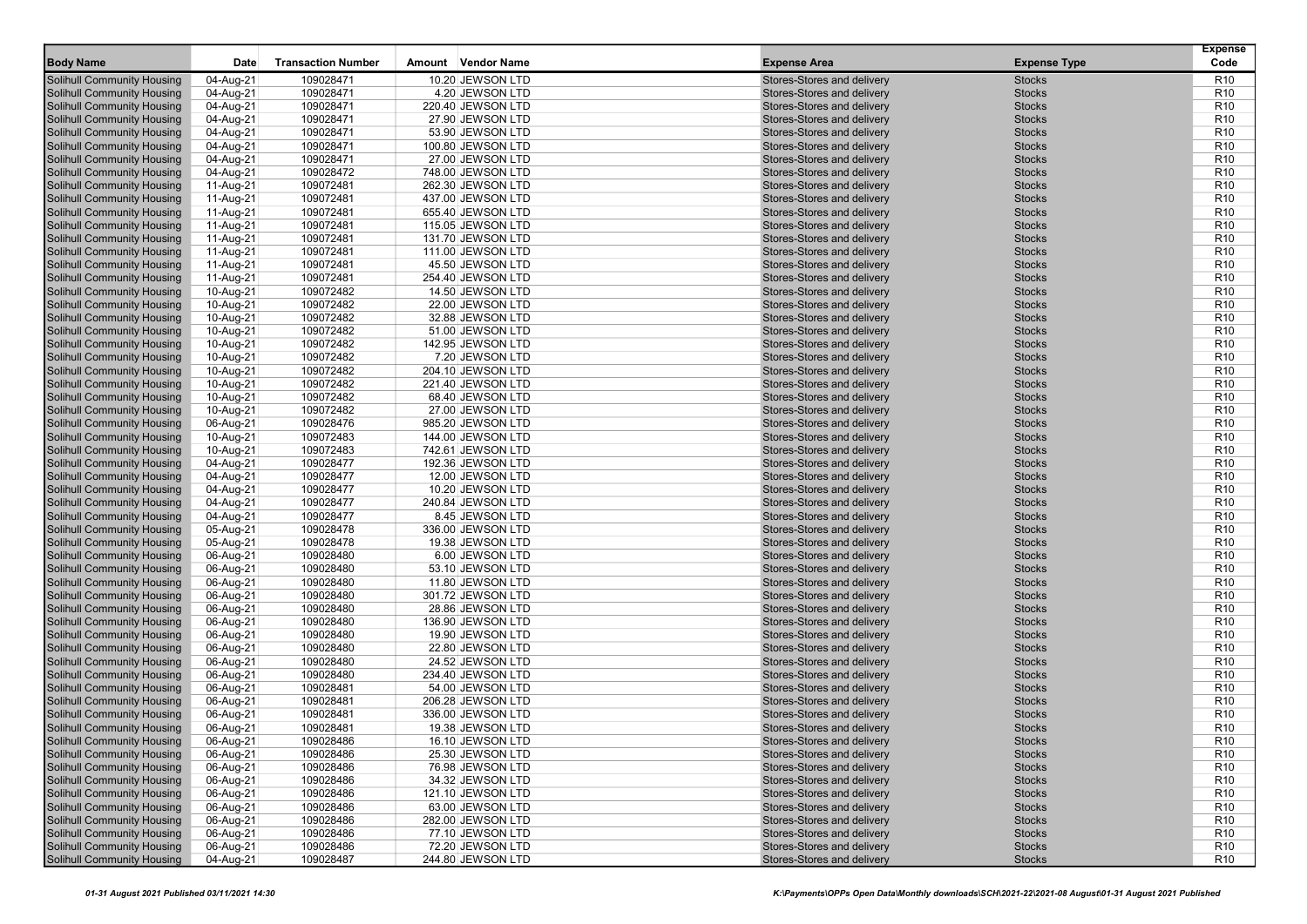|                                                                 |                        |                           |                                      |                                                          |                                | <b>Expense</b>                     |
|-----------------------------------------------------------------|------------------------|---------------------------|--------------------------------------|----------------------------------------------------------|--------------------------------|------------------------------------|
| <b>Body Name</b>                                                | Date                   | <b>Transaction Number</b> | Amount Vendor Name                   | <b>Expense Area</b>                                      | <b>Expense Type</b>            | Code                               |
| Solihull Community Housing                                      | 04-Aug-21              | 109028488                 | 28.59 JEWSON LTD                     | Stores-Stores and delivery                               | <b>Stocks</b>                  | R <sub>10</sub>                    |
| Solihull Community Housing                                      | 04-Aug-21              | 109028488                 | 146.90 JEWSON LTD                    | Stores-Stores and delivery                               | <b>Stocks</b>                  | R <sub>10</sub>                    |
| Solihull Community Housing                                      | 04-Aug-21              | 109028488                 | 20.85 JEWSON LTD                     | Stores-Stores and delivery                               | <b>Stocks</b>                  | R <sub>10</sub>                    |
| <b>Solihull Community Housing</b>                               | 04-Aug-21              | 109028488                 | 393.37 JEWSON LTD                    | Stores-Stores and delivery                               | <b>Stocks</b>                  | R <sub>10</sub>                    |
| <b>Solihull Community Housing</b>                               | 04-Aug-21              | 109028488                 | 145.90 JEWSON LTD                    | Stores-Stores and delivery                               | <b>Stocks</b>                  | R <sub>10</sub>                    |
| Solihull Community Housing                                      | 04-Aug-21              | 109028488                 | 27.00 JEWSON LTD                     | Stores-Stores and delivery                               | <b>Stocks</b>                  | R <sub>10</sub>                    |
| <b>Solihull Community Housing</b>                               | 10-Aug-21              | 109072484                 | 16.80 JEWSON LTD                     | Stores-Stores and delivery                               | <b>Stocks</b>                  | R <sub>10</sub>                    |
| Solihull Community Housing                                      | 10-Aug-21              | 109072484                 | 78.30 JEWSON LTD                     | Stores-Stores and delivery                               | <b>Stocks</b>                  | R <sub>10</sub>                    |
| Solihull Community Housing                                      | 10-Aug-21              | 109072484                 | 70.10 JEWSON LTD                     | Stores-Stores and delivery                               | <b>Stocks</b>                  | R <sub>10</sub>                    |
| Solihull Community Housing                                      | 10-Aug-21              | 109072484                 | 554.50 JEWSON LTD                    | Stores-Stores and delivery                               | <b>Stocks</b>                  | R <sub>10</sub>                    |
| Solihull Community Housing                                      | 10-Aug-21              | 109072484                 | 174.90 JEWSON LTD                    | Stores-Stores and delivery                               | <b>Stocks</b>                  | R <sub>10</sub>                    |
| <b>Solihull Community Housing</b>                               | 10-Aug-21              | 109072484                 | 17.10 JEWSON LTD                     | Stores-Stores and delivery                               | <b>Stocks</b>                  | R <sub>10</sub>                    |
| <b>Solihull Community Housing</b>                               | 10-Aug-21              | 109072484                 | 7.53 JEWSON LTD                      | Stores-Stores and delivery                               | <b>Stocks</b>                  | R <sub>10</sub>                    |
| Solihull Community Housing                                      | 04-Aug-21              | 109028490                 | 219.25 JEWSON LTD                    | Stores-Stores and delivery                               | <b>Stocks</b>                  | R <sub>10</sub>                    |
| Solihull Community Housing                                      | 11-Aug-21              | 109072485                 | 8.60 JEWSON LTD                      | Stores-Stores and delivery                               | <b>Stocks</b>                  | R <sub>10</sub>                    |
| Solihull Community Housing                                      | 11-Aug-21              | 109072485                 | 84.84 JEWSON LTD                     | Stores-Stores and delivery                               | <b>Stocks</b>                  | R <sub>10</sub>                    |
| <b>Solihull Community Housing</b>                               | 11-Aug-21              | 109072485                 | 225.60 JEWSON LTD                    | Stores-Stores and delivery                               | <b>Stocks</b>                  | R <sub>10</sub>                    |
| <b>Solihull Community Housing</b>                               | 11-Aug-21              | 109072485                 | 283.88 JEWSON LTD                    | Stores-Stores and delivery                               | <b>Stocks</b>                  | R <sub>10</sub>                    |
| <b>Solihull Community Housing</b>                               | 11-Aug-21              | 109072485                 | 95.00 JEWSON LTD                     | Stores-Stores and delivery                               | <b>Stocks</b>                  | R <sub>10</sub>                    |
| <b>Solihull Community Housing</b>                               | 11-Aug-21              | 109072485                 | 5.50 JEWSON LTD                      | Stores-Stores and delivery                               | <b>Stocks</b>                  | R <sub>10</sub>                    |
| Solihull Community Housing                                      | 11-Aug-21              | 109072485                 | 27.90 JEWSON LTD                     | Stores-Stores and delivery                               | <b>Stocks</b>                  | R <sub>10</sub>                    |
| Solihull Community Housing                                      | 11-Aug-21              | 109072485                 | 37.75 JEWSON LTD                     | Stores-Stores and delivery                               | <b>Stocks</b>                  | R <sub>10</sub>                    |
| <b>Solihull Community Housing</b>                               | 11-Aug-21              | 109072485                 | 246.00 JEWSON LTD                    | Stores-Stores and delivery                               | <b>Stocks</b>                  | R <sub>10</sub>                    |
| <b>Solihull Community Housing</b>                               | 11-Aug-21              | 109072485                 | 49.40 JEWSON LTD                     | Stores-Stores and delivery                               | <b>Stocks</b>                  | R <sub>10</sub>                    |
| <b>Solihull Community Housing</b>                               | 11-Aug-21              | 109072485                 | 69.60 JEWSON LTD                     | Stores-Stores and delivery                               | <b>Stocks</b>                  | R <sub>10</sub>                    |
| <b>Solihull Community Housing</b>                               | 11-Aug-21              | 109072485                 | 60.50 JEWSON LTD                     | Stores-Stores and delivery                               | <b>Stocks</b>                  | R <sub>10</sub>                    |
| Solihull Community Housing                                      | 11-Aug-21              | 109072485                 | 45.40 JEWSON LTD                     | Stores-Stores and delivery                               | <b>Stocks</b>                  | R <sub>10</sub>                    |
| Solihull Community Housing                                      | 11-Aug-21              | 109072485                 | 20.15 JEWSON LTD                     | Stores-Stores and delivery                               | <b>Stocks</b>                  | R <sub>10</sub>                    |
| <b>Solihull Community Housing</b>                               | 05-Aug-21              | 109028492                 | 35.44 JEWSON LTD                     | Stores-Stores and delivery                               | <b>Stocks</b>                  | R <sub>10</sub>                    |
| Solihull Community Housing                                      | 05-Aug-21              | 109028492                 | 48.25 JEWSON LTD                     | Stores-Stores and delivery                               | <b>Stocks</b>                  | R <sub>10</sub>                    |
| <b>Solihull Community Housing</b>                               | 05-Aug-21              | 109028492                 | 64.22 JEWSON LTD                     | Stores-Stores and delivery                               | <b>Stocks</b>                  | R <sub>10</sub>                    |
| <b>Solihull Community Housing</b>                               | 05-Aug-21              | 109028492                 | 111.36 JEWSON LTD                    | Stores-Stores and delivery                               | <b>Stocks</b>                  | R <sub>10</sub>                    |
| Solihull Community Housing                                      | 05-Aug-21              | 109028493                 | 221.28 JEWSON LTD                    | Stores-Stores and delivery                               | <b>Stocks</b>                  | R <sub>10</sub>                    |
| Solihull Community Housing                                      | 05-Aug-21              | 109028493                 | 291.68 JEWSON LTD                    | Stores-Stores and delivery                               | <b>Stocks</b>                  | R <sub>10</sub>                    |
| Solihull Community Housing<br><b>Solihull Community Housing</b> | 05-Aug-21<br>05-Aug-21 | 109028494<br>109028494    | 7.20 JEWSON LTD<br>13.85 JEWSON LTD  | Stores-Stores and delivery<br>Stores-Stores and delivery | <b>Stocks</b><br><b>Stocks</b> | R <sub>10</sub><br>R <sub>10</sub> |
| <b>Solihull Community Housing</b>                               |                        | 109028494                 |                                      | Stores-Stores and delivery                               | <b>Stocks</b>                  | R <sub>10</sub>                    |
| <b>Solihull Community Housing</b>                               | 05-Aug-21<br>05-Aug-21 | 109028494                 | 25.20 JEWSON LTD<br>13.50 JEWSON LTD | Stores-Stores and delivery                               | <b>Stocks</b>                  | R <sub>10</sub>                    |
| Solihull Community Housing                                      | 05-Aug-21              | 109028494                 | 12.00 JEWSON LTD                     | Stores-Stores and delivery                               | <b>Stocks</b>                  | R <sub>10</sub>                    |
| Solihull Community Housing                                      | 05-Aug-21              | 109028494                 | 2.00 JEWSON LTD                      | Stores-Stores and delivery                               | <b>Stocks</b>                  | R <sub>10</sub>                    |
| Solihull Community Housing                                      | 05-Aug-21              | 109028494                 | 17.40 JEWSON LTD                     | Stores-Stores and delivery                               | <b>Stocks</b>                  | R <sub>10</sub>                    |
| Solihull Community Housing                                      | 05-Aug-21              | 109028494                 | 221.40 JEWSON LTD                    | Stores-Stores and delivery                               | <b>Stocks</b>                  | R <sub>10</sub>                    |
| <b>Solihull Community Housing</b>                               | 10-Aug-21              | 109072486                 | 138.90 JEWSON LTD                    | Stores-Stores and delivery                               | <b>Stocks</b>                  | R <sub>10</sub>                    |
| <b>Solihull Community Housing</b>                               | 10-Aug-21              | 109072486                 | 508.80 JEWSON LTD                    | Stores-Stores and delivery                               | <b>Stocks</b>                  | R <sub>10</sub>                    |
| <b>Solihull Community Housing</b>                               | 10-Aug-21              | 109072487                 | 226.80 JEWSON LTD                    | Stores-Stores and delivery                               | <b>Stocks</b>                  | R <sub>10</sub>                    |
| Solihull Community Housing                                      | 05-Aug-21              | 109028496                 | 113.22 JEWSON LTD                    | Stores-Stores and delivery                               | <b>Stocks</b>                  | R <sub>10</sub>                    |
| Solihull Community Housing                                      | 05-Aug-21              | 109028496                 | 14.11 JEWSON LTD                     | Stores-Stores and delivery                               | <b>Stocks</b>                  | R <sub>10</sub>                    |
| <b>Solihull Community Housing</b>                               | 05-Aug-21              | 109028496                 | 247.54 JEWSON LTD                    | Stores-Stores and delivery                               | <b>Stocks</b>                  | R <sub>10</sub>                    |
| Solihull Community Housing                                      | 05-Aug-21              | 109028496                 | 3.87 JEWSON LTD                      | Stores-Stores and delivery                               | <b>Stocks</b>                  | R <sub>10</sub>                    |
| <b>Solihull Community Housing</b>                               | 05-Aug-21              | 109028496                 | 3.99 JEWSON LTD                      | Stores-Stores and delivery                               | <b>Stocks</b>                  | R <sub>10</sub>                    |
| Solihull Community Housing                                      | 10-Aug-21              | 109072488                 | 737.60 JEWSON LTD                    | Stores-Stores and delivery                               | <b>Stocks</b>                  | R <sub>10</sub>                    |
| Solihull Community Housing                                      | 11-Aug-21              | 109072490                 | 7.90 JEWSON LTD                      | Stores-Stores and delivery                               | <b>Stocks</b>                  | R <sub>10</sub>                    |
| <b>Solihull Community Housing</b>                               | 11-Aug-21              | 109072490                 | 3.00 JEWSON LTD                      | Stores-Stores and delivery                               | <b>Stocks</b>                  | R <sub>10</sub>                    |
| <b>Solihull Community Housing</b>                               | 11-Aug-21              | 109072490                 | 18.00 JEWSON LTD                     | Stores-Stores and delivery                               | <b>Stocks</b>                  | R <sub>10</sub>                    |
| <b>Solihull Community Housing</b>                               | 11-Aug-21              | 109072490                 | 224.10 JEWSON LTD                    | Stores-Stores and delivery                               | <b>Stocks</b>                  | R <sub>10</sub>                    |
| <b>Solihull Community Housing</b>                               | 11-Aug-21              | 109072490                 | 160.80 JEWSON LTD                    | Stores-Stores and delivery                               | <b>Stocks</b>                  | R <sub>10</sub>                    |
| <b>Solihull Community Housing</b>                               | 11-Aug-21              | 109072490                 | 19.60 JEWSON LTD                     | Stores-Stores and delivery                               | <b>Stocks</b>                  | R <sub>10</sub>                    |
| Solihull Community Housing                                      | 11-Aug-21              | 109072490                 | 23.30 JEWSON LTD                     | Stores-Stores and delivery                               | <b>Stocks</b>                  | R <sub>10</sub>                    |
| Solihull Community Housing                                      | 11-Aug-21              | 109072490                 | 53.10 JEWSON LTD                     | Stores-Stores and delivery                               | <b>Stocks</b>                  | R <sub>10</sub>                    |
| <b>Solihull Community Housing</b>                               | 11-Aug-21              | 109072490                 | 121.14 JEWSON LTD                    | Stores-Stores and delivery                               | <b>Stocks</b>                  | R <sub>10</sub>                    |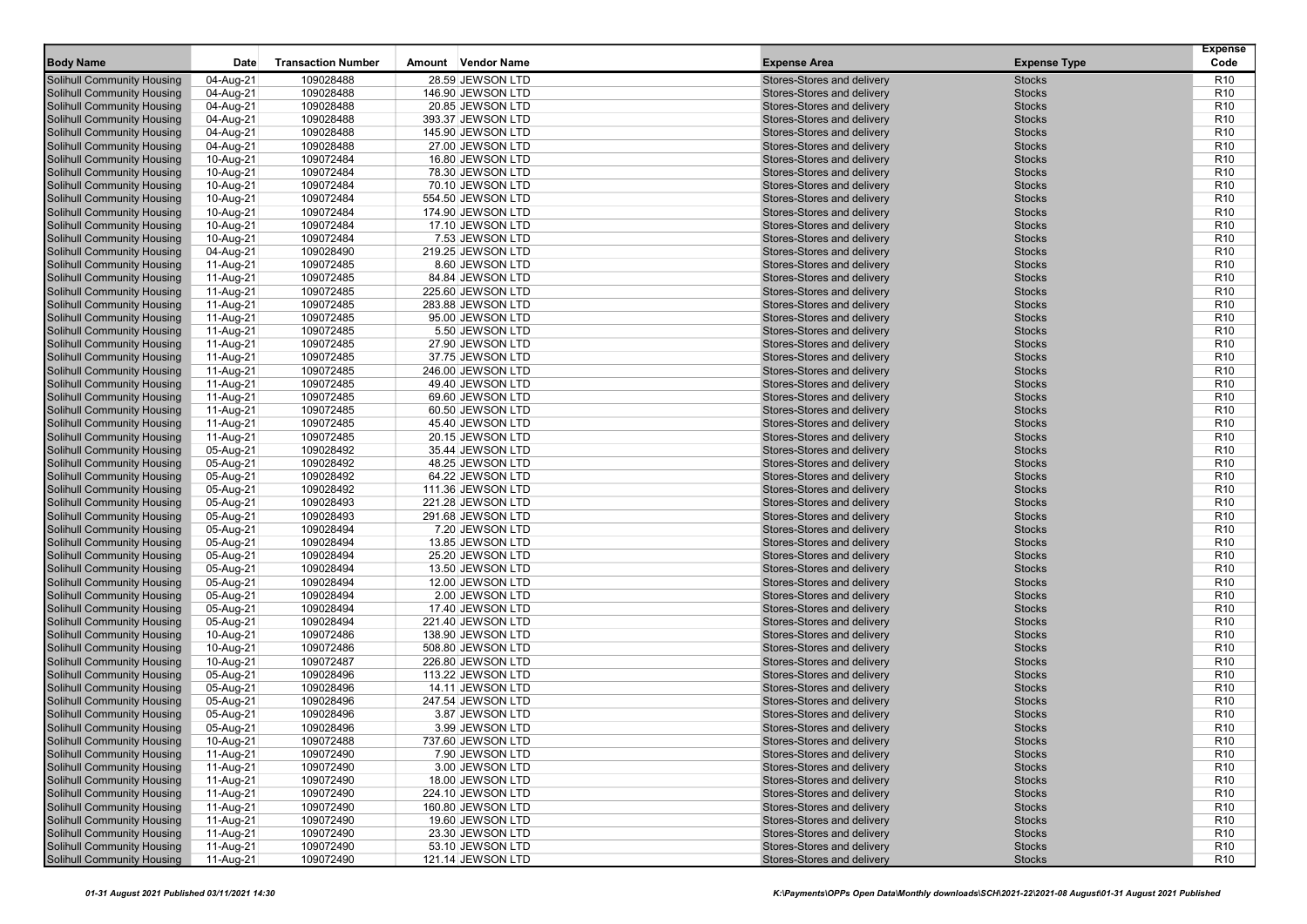|                                   |             |                           |                     |                            |                     | <b>Expense</b>  |
|-----------------------------------|-------------|---------------------------|---------------------|----------------------------|---------------------|-----------------|
| <b>Body Name</b>                  | <b>Date</b> | <b>Transaction Number</b> | Amount Vendor Name  | <b>Expense Area</b>        | <b>Expense Type</b> | Code            |
| <b>Solihull Community Housing</b> | 11-Aug-21   | 109072490                 | 59.97 JEWSON LTD    | Stores-Stores and delivery | <b>Stocks</b>       | R <sub>10</sub> |
| <b>Solihull Community Housing</b> | 11-Aug-21   | 109072490                 | 261.00 JEWSON LTD   | Stores-Stores and delivery | <b>Stocks</b>       | R <sub>10</sub> |
| <b>Solihull Community Housing</b> | 11-Aug-21   | 109072490                 | 24.93 JEWSON LTD    | Stores-Stores and delivery | <b>Stocks</b>       | R <sub>10</sub> |
| <b>Solihull Community Housing</b> | 11-Aug-21   | 109072490                 | 120.00 JEWSON LTD   | Stores-Stores and delivery | <b>Stocks</b>       | R <sub>10</sub> |
| <b>Solihull Community Housing</b> | 11-Aug-21   | 109072490                 | 133.68 JEWSON LTD   | Stores-Stores and delivery | <b>Stocks</b>       | R <sub>10</sub> |
| <b>Solihull Community Housing</b> | 11-Aug-21   | 109072490                 | 38.25 JEWSON LTD    | Stores-Stores and delivery | <b>Stocks</b>       | R <sub>10</sub> |
| <b>Solihull Community Housing</b> | 19-Aug-21   | 109079733                 | 7.00 JEWSON LTD     | Stores-Stores and delivery | <b>Stocks</b>       | R <sub>10</sub> |
| <b>Solihull Community Housing</b> | 19-Aug-21   | 109079733                 | 6.75 JEWSON LTD     | Stores-Stores and delivery | <b>Stocks</b>       | R <sub>10</sub> |
| <b>Solihull Community Housing</b> | 19-Aug-21   | 109079733                 | 41.30 JEWSON LTD    | Stores-Stores and delivery | <b>Stocks</b>       | R <sub>10</sub> |
| <b>Solihull Community Housing</b> | 19-Aug-21   | 109079733                 | 13.90 JEWSON LTD    | Stores-Stores and delivery | <b>Stocks</b>       | R <sub>10</sub> |
| <b>Solihull Community Housing</b> | 19-Aug-21   | 109079733                 | 853.75 JEWSON LTD   | Stores-Stores and delivery | <b>Stocks</b>       | R <sub>10</sub> |
| <b>Solihull Community Housing</b> | 19-Aug-21   | 109079733                 | 27.90 JEWSON LTD    | Stores-Stores and delivery | <b>Stocks</b>       | R <sub>10</sub> |
| <b>Solihull Community Housing</b> | 19-Aug-21   | 109079733                 | 101.40 JEWSON LTD   | Stores-Stores and delivery | <b>Stocks</b>       | R <sub>10</sub> |
| <b>Solihull Community Housing</b> | 19-Aug-21   | 109079733                 | 33.84 JEWSON LTD    | Stores-Stores and delivery | <b>Stocks</b>       | R <sub>10</sub> |
| <b>Solihull Community Housing</b> | 19-Aug-21   | 109079733                 | 27.00 JEWSON LTD    | Stores-Stores and delivery | <b>Stocks</b>       | R <sub>10</sub> |
| <b>Solihull Community Housing</b> | 17-Aug-21   | 109072491                 | 16.10 JEWSON LTD    | Stores-Stores and delivery | <b>Stocks</b>       | R <sub>10</sub> |
| <b>Solihull Community Housing</b> | 17-Aug-21   | 109072491                 | 9.30 JEWSON LTD     | Stores-Stores and delivery | <b>Stocks</b>       | R <sub>10</sub> |
| <b>Solihull Community Housing</b> | 17-Aug-21   | 109072491                 | 1.80 JEWSON LTD     | Stores-Stores and delivery | <b>Stocks</b>       | R <sub>10</sub> |
| <b>Solihull Community Housing</b> | 17-Aug-21   | 109072491                 | 0.50 JEWSON LTD     | Stores-Stores and delivery | <b>Stocks</b>       | R <sub>10</sub> |
| <b>Solihull Community Housing</b> | 17-Aug-21   | 109072491                 | 307.00 JEWSON LTD   | Stores-Stores and delivery | <b>Stocks</b>       | R <sub>10</sub> |
| <b>Solihull Community Housing</b> | 17-Aug-21   | 109072491                 | 1.00 JEWSON LTD     | Stores-Stores and delivery | <b>Stocks</b>       | R <sub>10</sub> |
| <b>Solihull Community Housing</b> | 17-Aug-21   | 109072491                 | 199.20 JEWSON LTD   | Stores-Stores and delivery | <b>Stocks</b>       | R <sub>10</sub> |
| Solihull Community Housing        | 17-Aug-21   | 109072491                 | 15.00 JEWSON LTD    | Stores-Stores and delivery | <b>Stocks</b>       | R <sub>10</sub> |
| <b>Solihull Community Housing</b> | 17-Aug-21   | 109072491                 | 20.85 JEWSON LTD    | Stores-Stores and delivery | <b>Stocks</b>       | R <sub>10</sub> |
| Solihull Community Housing        | 17-Aug-21   | 109072491                 | 67.70 JEWSON LTD    | Stores-Stores and delivery | <b>Stocks</b>       | R <sub>10</sub> |
| <b>Solihull Community Housing</b> | 17-Aug-21   | 109072491                 | 7.20 JEWSON LTD     | Stores-Stores and delivery | <b>Stocks</b>       | R <sub>10</sub> |
| <b>Solihull Community Housing</b> | 17-Aug-21   | 109072491                 | 34.70 JEWSON LTD    | Stores-Stores and delivery | <b>Stocks</b>       | R <sub>10</sub> |
| <b>Solihull Community Housing</b> | 17-Aug-21   | 109072491                 | 46.38 JEWSON LTD    | Stores-Stores and delivery | <b>Stocks</b>       | R <sub>10</sub> |
| <b>Solihull Community Housing</b> | 17-Aug-21   | 109072491                 | 65.80 JEWSON LTD    | Stores-Stores and delivery | <b>Stocks</b>       | R <sub>10</sub> |
| <b>Solihull Community Housing</b> | 17-Aug-21   | 109072491                 | 22.88 JEWSON LTD    | Stores-Stores and delivery | <b>Stocks</b>       | R <sub>10</sub> |
| <b>Solihull Community Housing</b> | 17-Aug-21   | 109072491                 | 145.90 JEWSON LTD   | Stores-Stores and delivery | <b>Stocks</b>       | R <sub>10</sub> |
| <b>Solihull Community Housing</b> | 17-Aug-21   | 109072492                 | 960.00 JEWSON LTD   | Stores-Stores and delivery | <b>Stocks</b>       | R <sub>10</sub> |
| <b>Solihull Community Housing</b> | 19-Aug-21   | 109079734                 | 74.40 JEWSON LTD    | Stores-Stores and delivery | <b>Stocks</b>       | R <sub>10</sub> |
| <b>Solihull Community Housing</b> | 19-Aug-21   | 109079734                 | 27.40 JEWSON LTD    | Stores-Stores and delivery | <b>Stocks</b>       | R <sub>10</sub> |
| <b>Solihull Community Housing</b> | 19-Aug-21   | 109079734                 | 19.46 JEWSON LTD    | Stores-Stores and delivery | <b>Stocks</b>       | R <sub>10</sub> |
| <b>Solihull Community Housing</b> | 19-Aug-21   | 109079734                 | 4.60 JEWSON LTD     | Stores-Stores and delivery | <b>Stocks</b>       | R <sub>10</sub> |
| <b>Solihull Community Housing</b> | 19-Aug-21   | 109079734                 | 7.00 JEWSON LTD     | Stores-Stores and delivery | <b>Stocks</b>       | R <sub>10</sub> |
| <b>Solihull Community Housing</b> | 19-Aug-21   | 109079734                 | 225.60 JEWSON LTD   | Stores-Stores and delivery | <b>Stocks</b>       | R <sub>10</sub> |
| <b>Solihull Community Housing</b> | 19-Aug-21   | 109079734                 | 283.12 JEWSON LTD   | Stores-Stores and delivery | <b>Stocks</b>       | R <sub>10</sub> |
| <b>Solihull Community Housing</b> | 19-Aug-21   | 109079734                 | 11.50 JEWSON LTD    | Stores-Stores and delivery | <b>Stocks</b>       | R <sub>10</sub> |
| <b>Solihull Community Housing</b> | 19-Aug-21   | 109079734                 | 5.60 JEWSON LTD     | Stores-Stores and delivery | <b>Stocks</b>       | R <sub>10</sub> |
| <b>Solihull Community Housing</b> | 19-Aug-21   | 109079734                 | 35.95 JEWSON LTD    | Stores-Stores and delivery | <b>Stocks</b>       | R <sub>10</sub> |
| <b>Solihull Community Housing</b> | 19-Aug-21   | 109079734                 | 16.90 JEWSON LTD    | Stores-Stores and delivery | <b>Stocks</b>       | R <sub>10</sub> |
| Solihull Community Housing        | 19-Aug-21   | 109079734                 | 110.00 JEWSON LTD   | Stores-Stores and delivery | <b>Stocks</b>       | R <sub>10</sub> |
| <b>Solihull Community Housing</b> | 19-Aug-21   | 109079734                 | 100.80 JEWSON LTD   | Stores-Stores and delivery | <b>Stocks</b>       | R <sub>10</sub> |
| <b>Solihull Community Housing</b> | 17-Aug-21   | 109072497                 | 151.50 JEWSON LTD   | Stores-Stores and delivery | <b>Stocks</b>       | R <sub>10</sub> |
| <b>Solihull Community Housing</b> | 17-Aug-21   | 109072497                 | 253.40 JEWSON LTD   | Stores-Stores and delivery | <b>Stocks</b>       | R <sub>10</sub> |
| <b>Solihull Community Housing</b> | 17-Aug-21   | 109072497                 | 312.60 JEWSON LTD   | Stores-Stores and delivery | <b>Stocks</b>       | R <sub>10</sub> |
| <b>Solihull Community Housing</b> | 17-Aug-21   | 109072497                 | 132.90 JEWSON LTD   | Stores-Stores and delivery | <b>Stocks</b>       | R <sub>10</sub> |
| <b>Solihull Community Housing</b> | 13-Aug-21   | 109072498                 | 14.50 JEWSON LTD    | Stores-Stores and delivery | <b>Stocks</b>       | R <sub>10</sub> |
| Solihull Community Housing        | 13-Aug-21   | 109072498                 | $(1.70)$ JEWSON LTD | Stores-Stores and delivery | <b>Stocks</b>       | R <sub>10</sub> |
| <b>Solihull Community Housing</b> | 13-Aug-21   | 109072498                 | 28.59 JEWSON LTD    | Stores-Stores and delivery | <b>Stocks</b>       | R <sub>10</sub> |
| <b>Solihull Community Housing</b> | 13-Aug-21   | 109072498                 | 71.20 JEWSON LTD    | Stores-Stores and delivery | <b>Stocks</b>       | R <sub>10</sub> |
| <b>Solihull Community Housing</b> | 13-Aug-21   | 109072498                 | 205.40 JEWSON LTD   | Stores-Stores and delivery | <b>Stocks</b>       | R <sub>10</sub> |
| <b>Solihull Community Housing</b> | 13-Aug-21   | 109072498                 | 296.75 JEWSON LTD   | Stores-Stores and delivery | <b>Stocks</b>       | R <sub>10</sub> |
| <b>Solihull Community Housing</b> | 13-Aug-21   | 109072498                 | 43.75 JEWSON LTD    | Stores-Stores and delivery | <b>Stocks</b>       | R <sub>10</sub> |
| Solihull Community Housing        | 13-Aug-21   | 109072498                 | 22.80 JEWSON LTD    | Stores-Stores and delivery | <b>Stocks</b>       | R <sub>10</sub> |
| Solihull Community Housing        | 13-Aug-21   | 109072498                 | 11.56 JEWSON LTD    | Stores-Stores and delivery | <b>Stocks</b>       | R <sub>10</sub> |
| <b>Solihull Community Housing</b> | 13-Aug-21   | 109072498                 | 27.35 JEWSON LTD    | Stores-Stores and delivery | <b>Stocks</b>       | R <sub>10</sub> |
| <b>Solihull Community Housing</b> | 13-Aug-21   | 109072498                 | 29.20 JEWSON LTD    | Stores-Stores and delivery | <b>Stocks</b>       | R <sub>10</sub> |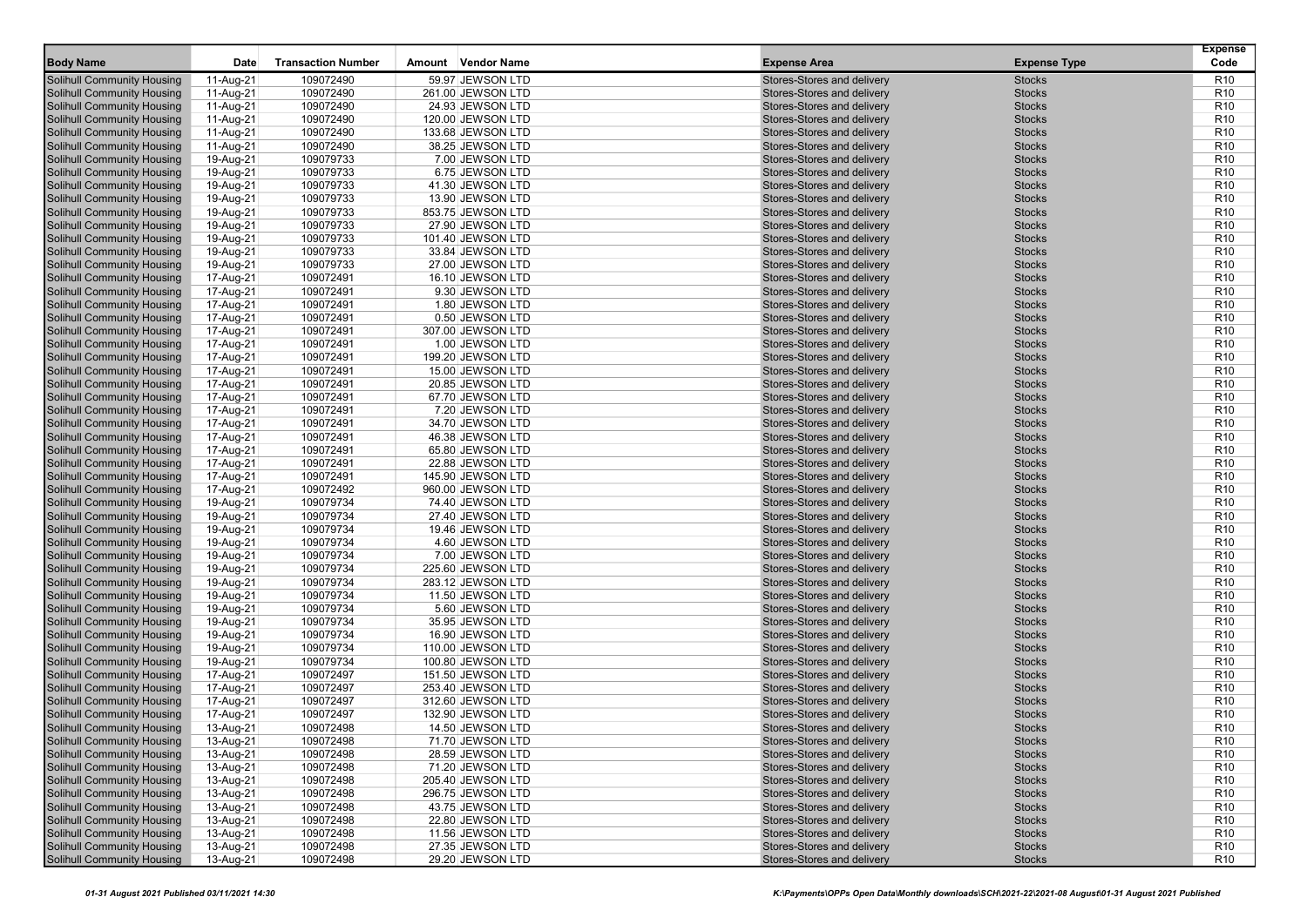|                                                                        |                        |                           |                                        |                                                          |                                | <b>Expense</b>                     |
|------------------------------------------------------------------------|------------------------|---------------------------|----------------------------------------|----------------------------------------------------------|--------------------------------|------------------------------------|
| <b>Body Name</b>                                                       | <b>Date</b>            | <b>Transaction Number</b> | Amount Vendor Name                     | <b>Expense Area</b>                                      | <b>Expense Type</b>            | Code                               |
| <b>Solihull Community Housing</b>                                      | 19-Aug-21              | 109079735                 | 10.40 JEWSON LTD                       | Stores-Stores and delivery                               | <b>Stocks</b>                  | R <sub>10</sub>                    |
| <b>Solihull Community Housing</b>                                      | 19-Aug-21              | 109079735                 | 15.60 JEWSON LTD                       | Stores-Stores and delivery                               | <b>Stocks</b>                  | R <sub>10</sub>                    |
| <b>Solihull Community Housing</b>                                      | 19-Aug-21              | 109079735                 | 4.70 JEWSON LTD                        | Stores-Stores and delivery                               | <b>Stocks</b>                  | R <sub>10</sub>                    |
| <b>Solihull Community Housing</b>                                      | 19-Aug-21              | 109079735                 | 83.80 JEWSON LTD                       | Stores-Stores and delivery                               | <b>Stocks</b>                  | R <sub>10</sub>                    |
| <b>Solihull Community Housing</b>                                      | 19-Aug-21              | 109079735                 | 24.10 JEWSON LTD                       | Stores-Stores and delivery                               | <b>Stocks</b>                  | R <sub>10</sub>                    |
| <b>Solihull Community Housing</b>                                      | 19-Aug-21              | 109079735                 | 31.05 JEWSON LTD                       | Stores-Stores and delivery                               | <b>Stocks</b>                  | R <sub>10</sub>                    |
| <b>Solihull Community Housing</b>                                      | 19-Aug-21              | 109079735                 | 36.00 JEWSON LTD                       | Stores-Stores and delivery                               | <b>Stocks</b>                  | R <sub>10</sub>                    |
| <b>Solihull Community Housing</b>                                      | 19-Aug-21              | 109079735                 | 32.97 JEWSON LTD                       | Stores-Stores and delivery                               | <b>Stocks</b>                  | R <sub>10</sub>                    |
| <b>Solihull Community Housing</b>                                      | 19-Aug-21              | 109079735                 | 101.02 JEWSON LTD                      | Stores-Stores and delivery                               | <b>Stocks</b>                  | R <sub>10</sub>                    |
| <b>Solihull Community Housing</b>                                      | 19-Aug-21              | 109079735                 | 7.20 JEWSON LTD                        | Stores-Stores and delivery                               | <b>Stocks</b>                  | R <sub>10</sub>                    |
| <b>Solihull Community Housing</b>                                      | 19-Aug-21              | 109079735                 | 231.20 JEWSON LTD                      | Stores-Stores and delivery                               | <b>Stocks</b>                  | R <sub>10</sub>                    |
| <b>Solihull Community Housing</b>                                      | 19-Aug-21              | 109079735                 | 8.65 JEWSON LTD                        | Stores-Stores and delivery                               | <b>Stocks</b>                  | R <sub>10</sub>                    |
| <b>Solihull Community Housing</b>                                      | 19-Aug-21              | 109079735                 | 45.60 JEWSON LTD                       | Stores-Stores and delivery                               | <b>Stocks</b>                  | R <sub>10</sub>                    |
| <b>Solihull Community Housing</b>                                      | 17-Aug-21              | 109072502                 | 495.00 JEWSON LTD                      | Stores-Stores and delivery                               | <b>Stocks</b>                  | R <sub>10</sub>                    |
| <b>Solihull Community Housing</b>                                      | 13-Aug-21              | 109072503                 | 105.50 JEWSON LTD                      | Stores-Stores and delivery                               | <b>Stocks</b>                  | R <sub>10</sub>                    |
| <b>Solihull Community Housing</b>                                      | 13-Aug-21              | 109072503                 | 51.83 JEWSON LTD                       | Stores-Stores and delivery                               | <b>Stocks</b>                  | R <sub>10</sub>                    |
| <b>Solihull Community Housing</b>                                      | 13-Aug-21              | 109072503                 | 10.20 JEWSON LTD                       | Stores-Stores and delivery                               | <b>Stocks</b>                  | R <sub>10</sub>                    |
| <b>Solihull Community Housing</b>                                      | 13-Aug-21              | 109072503                 | 15.55 JEWSON LTD                       | Stores-Stores and delivery                               | <b>Stocks</b>                  | R <sub>10</sub>                    |
| <b>Solihull Community Housing</b>                                      | 13-Aug-21              | 109072503                 | 6.40 JEWSON LTD                        | Stores-Stores and delivery                               | <b>Stocks</b>                  | R <sub>10</sub>                    |
| <b>Solihull Community Housing</b>                                      | 13-Aug-21              | 109072503                 | 19.83 JEWSON LTD                       | Stores-Stores and delivery                               | <b>Stocks</b>                  | R <sub>10</sub>                    |
| <b>Solihull Community Housing</b>                                      | 13-Aug-21              | 109072503                 | 120.20 JEWSON LTD                      | Stores-Stores and delivery                               | <b>Stocks</b>                  | R <sub>10</sub>                    |
| <b>Solihull Community Housing</b>                                      | 13-Aug-21              | 109072503                 | 70.10 JEWSON LTD                       | Stores-Stores and delivery                               | <b>Stocks</b>                  | R <sub>10</sub>                    |
| Solihull Community Housing                                             | 13-Aug-21              | 109072503                 | 57.50 JEWSON LTD                       | Stores-Stores and delivery                               | <b>Stocks</b>                  | R <sub>10</sub>                    |
| <b>Solihull Community Housing</b>                                      | 13-Aug-21              | 109072503                 | 204.10 JEWSON LTD                      | Stores-Stores and delivery                               | <b>Stocks</b>                  | R <sub>10</sub>                    |
| <b>Solihull Community Housing</b>                                      | 13-Aug-21              | 109072503                 | 41.60 JEWSON LTD                       | Stores-Stores and delivery                               | <b>Stocks</b>                  | R <sub>10</sub>                    |
| <b>Solihull Community Housing</b>                                      | 21-Aug-21              | 109079737                 | 8.60 JEWSON LTD                        | Stores-Stores and delivery                               | <b>Stocks</b>                  | R <sub>10</sub>                    |
| <b>Solihull Community Housing</b>                                      | 21-Aug-21              | 109079737                 | 15.00 JEWSON LTD                       | Stores-Stores and delivery                               | <b>Stocks</b>                  | R <sub>10</sub>                    |
| <b>Solihull Community Housing</b>                                      | 21-Aug-21              | 109079737                 | 62.12 JEWSON LTD                       | Stores-Stores and delivery                               | <b>Stocks</b>                  | R <sub>10</sub>                    |
| <b>Solihull Community Housing</b>                                      | 21-Aug-21              | 109079737                 | 58.60 JEWSON LTD                       | Stores-Stores and delivery                               | <b>Stocks</b>                  | R <sub>10</sub>                    |
| <b>Solihull Community Housing</b>                                      | 21-Aug-21              | 109079737                 | 90.25 JEWSON LTD                       | Stores-Stores and delivery                               | <b>Stocks</b>                  | R <sub>10</sub>                    |
| <b>Solihull Community Housing</b>                                      | 21-Aug-21              | 109079737                 | 81.15 JEWSON LTD                       | Stores-Stores and delivery                               | <b>Stocks</b>                  | R <sub>10</sub>                    |
| <b>Solihull Community Housing</b>                                      | 21-Aug-21              | 109079737                 | 60.80 JEWSON LTD                       | Stores-Stores and delivery                               | <b>Stocks</b>                  | R <sub>10</sub>                    |
| <b>Solihull Community Housing</b>                                      | 21-Aug-21              | 109079737                 | 409.20 JEWSON LTD                      | Stores-Stores and delivery                               | <b>Stocks</b>                  | R <sub>10</sub>                    |
| <b>Solihull Community Housing</b>                                      | 21-Aug-21              | 109079737                 | 61.90 JEWSON LTD                       | Stores-Stores and delivery                               | <b>Stocks</b>                  | R <sub>10</sub>                    |
| <b>Solihull Community Housing</b>                                      | 21-Aug-21              | 109079737                 | 241.50 JEWSON LTD                      | Stores-Stores and delivery                               | <b>Stocks</b>                  | R <sub>10</sub>                    |
| <b>Solihull Community Housing</b>                                      | 21-Aug-21              | 109079737                 | 39.30 JEWSON LTD                       | Stores-Stores and delivery                               | <b>Stocks</b>                  | R <sub>10</sub>                    |
| <b>Solihull Community Housing</b>                                      | 21-Aug-21              | 109079737                 | 116.40 JEWSON LTD                      | Stores-Stores and delivery                               | <b>Stocks</b>                  | R <sub>10</sub>                    |
| <b>Solihull Community Housing</b>                                      | 19-Aug-21              | 109079738                 | 2539.00 JEWSON LTD                     | Stores-Stores and delivery                               | <b>Stocks</b>                  | R <sub>10</sub>                    |
| <b>Solihull Community Housing</b>                                      | 19-Aug-21              | 109079738                 | 100.80 JEWSON LTD                      | Stores-Stores and delivery                               | <b>Stocks</b>                  | R <sub>10</sub>                    |
| <b>Solihull Community Housing</b>                                      | 19-Aug-21              | 109079738                 | 100.80 JEWSON LTD                      | Stores-Stores and delivery                               | <b>Stocks</b>                  | R <sub>10</sub>                    |
| <b>Solihull Community Housing</b>                                      | 21-Aug-21              | 109079739                 | 168.75 JEWSON LTD                      | Stores-Stores and delivery                               | <b>Stocks</b>                  | R <sub>10</sub>                    |
| <b>Solihull Community Housing</b>                                      | 21-Aug-21              | 109079739                 | 71.24 JEWSON LTD                       | Stores-Stores and delivery                               | <b>Stocks</b>                  | R <sub>10</sub>                    |
| <b>Solihull Community Housing</b><br>Solihull Community Housing        | 21-Aug-21              | 109079739                 | 423.60 JEWSON LTD                      | Stores-Stores and delivery<br>Stores-Stores and delivery | <b>Stocks</b><br><b>Stocks</b> | R <sub>10</sub><br>R <sub>10</sub> |
|                                                                        | 21-Aug-21              | 109079739                 | 7.20 JEWSON LTD                        | Stores-Stores and delivery                               |                                | R <sub>10</sub>                    |
| <b>Solihull Community Housing</b>                                      | 21-Aug-21              | 109079739                 | 220.40 JEWSON LTD<br>135.50 JEWSON LTD |                                                          | <b>Stocks</b>                  | R <sub>10</sub>                    |
| <b>Solihull Community Housing</b><br><b>Solihull Community Housing</b> | 21-Aug-21              | 109079739<br>109079739    | 19.60 JEWSON LTD                       | Stores-Stores and delivery<br>Stores-Stores and delivery | <b>Stocks</b><br><b>Stocks</b> | R <sub>10</sub>                    |
| <b>Solihull Community Housing</b>                                      | 21-Aug-21<br>21-Aug-21 | 109079739                 | 78.30 JEWSON LTD                       | Stores-Stores and delivery                               | <b>Stocks</b>                  | R <sub>10</sub>                    |
| <b>Solihull Community Housing</b>                                      | 21-Aug-21              | 109079739                 | 1580.64 JEWSON LTD                     | Stores-Stores and delivery                               | <b>Stocks</b>                  | R <sub>10</sub>                    |
| <b>Solihull Community Housing</b>                                      | 21-Aug-21              | 109079739                 | 55.80 JEWSON LTD                       | Stores-Stores and delivery                               | <b>Stocks</b>                  | R <sub>10</sub>                    |
|                                                                        | 21-Aug-21              |                           | 592.00 JEWSON LTD                      |                                                          | <b>Stocks</b>                  | R <sub>10</sub>                    |
| Solihull Community Housing<br><b>Solihull Community Housing</b>        | 21-Aug-21              | 109079739<br>109079739    | 205.50 JEWSON LTD                      | Stores-Stores and delivery<br>Stores-Stores and delivery | <b>Stocks</b>                  | R <sub>10</sub>                    |
| <b>Solihull Community Housing</b>                                      | 21-Aug-21              | 109079739                 | 17.10 JEWSON LTD                       | Stores-Stores and delivery                               | <b>Stocks</b>                  | R <sub>10</sub>                    |
| Solihull Community Housing                                             | 21-Aug-21              | 109079739                 | 75.60 JEWSON LTD                       | Stores-Stores and delivery                               | <b>Stocks</b>                  | R <sub>10</sub>                    |
| <b>Solihull Community Housing</b>                                      | 21-Aug-21              | 109079739                 | 13.65 JEWSON LTD                       | Stores-Stores and delivery                               | <b>Stocks</b>                  | R <sub>10</sub>                    |
| <b>Solihull Community Housing</b>                                      | 21-Aug-21              | 109079739                 | 473.00 JEWSON LTD                      | Stores-Stores and delivery                               | <b>Stocks</b>                  | R <sub>10</sub>                    |
| <b>Solihull Community Housing</b>                                      | 20-Aug-21              | 109079741                 | 37.60 JEWSON LTD                       | Stores-Stores and delivery                               | <b>Stocks</b>                  | R <sub>10</sub>                    |
| <b>Solihull Community Housing</b>                                      | 20-Aug-21              | 109079741                 | 81.15 JEWSON LTD                       | Stores-Stores and delivery                               | <b>Stocks</b>                  | R <sub>10</sub>                    |
| <b>Solihull Community Housing</b>                                      | 20-Aug-21              | 109079741                 | 52.10 JEWSON LTD                       | Stores-Stores and delivery                               | <b>Stocks</b>                  | R <sub>10</sub>                    |
| <b>Solihull Community Housing</b>                                      | 20-Aug-21              | 109079741                 | 22.06 JEWSON LTD                       | Stores-Stores and delivery                               | <b>Stocks</b>                  | R <sub>10</sub>                    |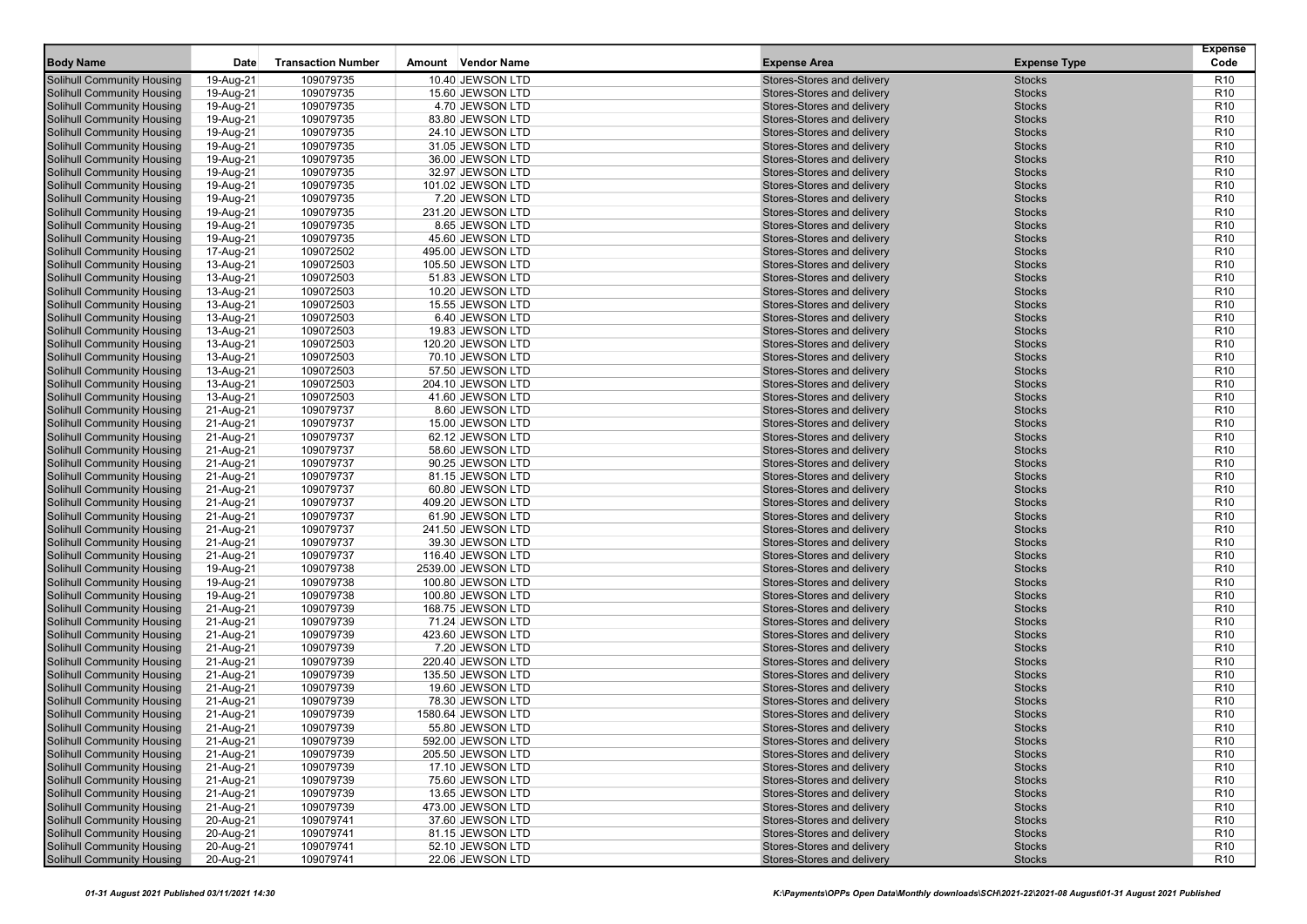|                                                                        |                        | <b>Transaction Number</b> | Amount Vendor Name                                                         |                                                                        |                                                   | <b>Expense</b><br>Code             |
|------------------------------------------------------------------------|------------------------|---------------------------|----------------------------------------------------------------------------|------------------------------------------------------------------------|---------------------------------------------------|------------------------------------|
| <b>Body Name</b>                                                       | Date                   |                           |                                                                            | <b>Expense Area</b>                                                    | <b>Expense Type</b>                               |                                    |
| <b>Solihull Community Housing</b>                                      | 20-Aug-21              | 109079741                 | 94.64 JEWSON LTD                                                           | Stores-Stores and delivery                                             | <b>Stocks</b>                                     | R <sub>10</sub>                    |
| <b>Solihull Community Housing</b>                                      | 20-Aug-21              | 109079741                 | 38.25 JEWSON LTD                                                           | Stores-Stores and delivery                                             | <b>Stocks</b>                                     | R <sub>10</sub>                    |
| <b>Solihull Community Housing</b>                                      | 20-Aug-21              | 109079742                 | 117.00 JEWSON LTD                                                          | Stores-Stores and delivery                                             | <b>Stocks</b>                                     | R <sub>10</sub>                    |
| <b>Solihull Community Housing</b>                                      | 20-Aug-21              | 109079742                 | 32.04 JEWSON LTD                                                           | Stores-Stores and delivery                                             | <b>Stocks</b>                                     | R <sub>10</sub>                    |
| <b>Solihull Community Housing</b>                                      | 20-Aug-21              | 109079742                 | 98.50 JEWSON LTD                                                           | Stores-Stores and delivery                                             | <b>Stocks</b>                                     | R <sub>10</sub>                    |
| <b>Solihull Community Housing</b>                                      | 20-Aug-21              | 109079742                 | 446.40 JEWSON LTD                                                          | Stores-Stores and delivery                                             | <b>Stocks</b>                                     | R <sub>10</sub>                    |
| <b>Solihull Community Housing</b>                                      | 20-Aug-21              | 109079742                 | 554.50 JEWSON LTD                                                          | Stores-Stores and delivery                                             | <b>Stocks</b>                                     | R <sub>10</sub>                    |
| <b>Solihull Community Housing</b>                                      | 20-Aug-21              | 109079742                 | 246.30 JEWSON LTD                                                          | Stores-Stores and delivery                                             | <b>Stocks</b>                                     | R <sub>10</sub>                    |
| <b>Solihull Community Housing</b>                                      | 01-Aug-21              | 109079745<br>109079746    | 243.00 JEWSON LTD                                                          | Stores-Stores and delivery                                             | <b>Stocks</b>                                     | R <sub>10</sub>                    |
| <b>Solihull Community Housing</b>                                      | 13-Aug-21              |                           | -243.00 JEWSON LTD                                                         | Stores-Stores and delivery                                             | <b>Stocks</b><br><b>Equipment Rental/Lease</b>    | R <sub>10</sub>                    |
| <b>Solihull Community Housing</b><br><b>Solihull Community Housing</b> | 04-Aug-21              | 108990466                 | 1110.22 JLA TOTAL CARE LTD                                                 | <b>Laundry Service</b>                                                 | <b>Equipment Rental/Lease</b>                     | D <sub>18</sub><br>D <sub>18</sub> |
| <b>Solihull Community Housing</b>                                      | 04-Aug-21              | 108990465<br>108995019    | 3011.58 JLA TOTAL CARE LTD                                                 | <b>Laundry Service</b>                                                 |                                                   | <b>B70</b>                         |
| <b>Solihull Community Housing</b>                                      | 05-Aug-21              | 109099477                 | 783.00 JOHN ROWAN & PARTNERS<br>403.83 KARTER THOMAS LTD                   | <b>Retro fitting Sprinklers</b><br><b>Estate Mgmt Team</b>             | <b>Contractor Payments</b><br><b>Agency Staff</b> | A60                                |
|                                                                        | 31-Aug-21              | 108986504                 | 797.58 KARTER THOMAS LTD                                                   | <b>Estate Mgmt Team</b>                                                | <b>Agency Staff</b>                               | A60                                |
| <b>Solihull Community Housing</b>                                      | 04-Aug-21              |                           | 762.93 KARTER THOMAS LTD                                                   |                                                                        |                                                   | A60                                |
| <b>Solihull Community Housing</b>                                      | 12-Aug-21              | 109018584<br>109099476    |                                                                            | <b>Estate Mgmt Team</b>                                                | <b>Agency Staff</b>                               |                                    |
| <b>Solihull Community Housing</b>                                      | 31-Aug-21              |                           | 802.41 KARTER THOMAS LTD                                                   | <b>Estate Mgmt Team</b><br><b>IT Services</b>                          | <b>Agency Staff</b><br><b>ICT Software</b>        | A60<br>D31                         |
| <b>Solihull Community Housing</b>                                      | 17-Aug-21              | 109039477<br>109064485    | 2160.00 KEYAPPS LTD<br>420.00 L&M DOMESTIC SCAFFOLDING LTD                 | North Property Repairs-Day to day                                      | <b>External Structures</b>                        | <b>B33</b>                         |
| <b>Solihull Community Housing</b><br><b>Solihull Community Housing</b> | 01-Aug-21              | 109064487                 | 320.00 L&M DOMESTIC SCAFFOLDING LTD                                        |                                                                        | <b>External Structures</b>                        | <b>B33</b>                         |
|                                                                        | 01-Aug-21              |                           |                                                                            | North Property Repairs-Day to day<br>North Property Repairs-Day to day | <b>External Structures</b>                        | <b>B33</b>                         |
| <b>Solihull Community Housing</b>                                      | 01-Aug-21              | 109064488<br>109064489    | 420.00 L&M DOMESTIC SCAFFOLDING LTD                                        | North Property Repairs-Day to day                                      | <b>External Structures</b>                        | <b>B33</b>                         |
| <b>Solihull Community Housing</b><br><b>Solihull Community Housing</b> | 01-Aug-21              | 109064490                 | 840.00 L&M DOMESTIC SCAFFOLDING LTD<br>420.00 L&M DOMESTIC SCAFFOLDING LTD | North Property Repairs-Day to day                                      | <b>External Structures</b>                        | <b>B33</b>                         |
|                                                                        | 01-Aug-21              |                           |                                                                            | North Property Repairs-Day to day                                      | <b>External Structures</b>                        | <b>B33</b>                         |
| <b>Solihull Community Housing</b><br><b>Solihull Community Housing</b> | 01-Aug-21              | 109064491<br>109064492    | 420.00 L&M DOMESTIC SCAFFOLDING LTD<br>420.00 L&M DOMESTIC SCAFFOLDING LTD |                                                                        | <b>External Structures</b>                        | <b>B33</b>                         |
| <b>Solihull Community Housing</b>                                      | 01-Aug-21              | 109064493                 | 320.00 L&M DOMESTIC SCAFFOLDING LTD                                        | North Property Repairs-Day to day<br>North Property Repairs-Day to day | <b>External Structures</b>                        | <b>B33</b>                         |
| <b>Solihull Community Housing</b>                                      | 01-Aug-21              | 109064494                 | 420.00 L&M DOMESTIC SCAFFOLDING LTD                                        | North Property Repairs-Day to day                                      | <b>External Structures</b>                        | <b>B33</b>                         |
|                                                                        | 01-Aug-21              | 109064495                 | 640.00 L&M DOMESTIC SCAFFOLDING LTD                                        | North Property Repairs-Day to day                                      | <b>External Structures</b>                        | <b>B33</b>                         |
| <b>Solihull Community Housing</b><br><b>Solihull Community Housing</b> | 01-Aug-21<br>01-Aug-21 | 109064496                 | 420.00 L&M DOMESTIC SCAFFOLDING LTD                                        | North Property Repairs-Day to day                                      | <b>External Structures</b>                        | <b>B33</b>                         |
| <b>Solihull Community Housing</b>                                      | 01-Aug-21              | 109064497                 | 520.00 L&M DOMESTIC SCAFFOLDING LTD                                        | North Property Repairs-Day to day                                      | <b>External Structures</b>                        | <b>B33</b>                         |
| <b>Solihull Community Housing</b>                                      |                        | 109064499                 | 320.00 L&M DOMESTIC SCAFFOLDING LTD                                        | North Property Repairs-Day to day                                      | <b>External Structures</b>                        | <b>B33</b>                         |
| <b>Solihull Community Housing</b>                                      | 01-Aug-21<br>01-Aug-21 | 109064500                 | 420.00 L&M DOMESTIC SCAFFOLDING LTD                                        | North Property Repairs-Day to day                                      | <b>External Structures</b>                        | <b>B33</b>                         |
| <b>Solihull Community Housing</b>                                      | 01-Aug-21              | 109064501                 | 420.00 L&M DOMESTIC SCAFFOLDING LTD                                        | North Property Repairs-Day to day                                      | <b>External Structures</b>                        | <b>B33</b>                         |
| <b>Solihull Community Housing</b>                                      | 01-Aug-21              | 109064502                 | 770.00 L&M DOMESTIC SCAFFOLDING LTD                                        | North Property Repairs-Day to day                                      | <b>External Structures</b>                        | <b>B33</b>                         |
| <b>Solihull Community Housing</b>                                      | 01-Aug-21              | 109064503                 | 320.00 L&M DOMESTIC SCAFFOLDING LTD                                        | North Property Repairs-Day to day                                      | <b>External Structures</b>                        | <b>B33</b>                         |
| <b>Solihull Community Housing</b>                                      | 01-Aug-21              | 109064504                 | 320.00 L&M DOMESTIC SCAFFOLDING LTD                                        | North Property Repairs-Day to day                                      | <b>External Structures</b>                        | <b>B33</b>                         |
| <b>Solihull Community Housing</b>                                      | 01-Aug-21              | 109064505                 | 770.00 L&M DOMESTIC SCAFFOLDING LTD                                        | North Property Repairs-Day to day                                      | <b>External Structures</b>                        | <b>B33</b>                         |
| <b>Solihull Community Housing</b>                                      | 09-Aug-21              | 109002636                 | 565.75 LEX AUTOLEASE LTD                                                   | <b>Client - Fleet Management</b>                                       | <b>Vehicle Hire</b>                               | C <sub>30</sub>                    |
| <b>Solihull Community Housing</b>                                      | 16-Aug-21              | 109036474                 | 27982.56 LEX AUTOLEASE LTD                                                 | <b>Client - Fleet Management</b>                                       | <b>Vehicle Hire</b>                               | C <sub>30</sub>                    |
| <b>Solihull Community Housing</b>                                      | 09-Aug-21              | 109002766                 | 481.91 LYRECO UK LTD                                                       | <b>Endeavour House</b>                                                 | Stationery                                        | D <sub>25</sub>                    |
| <b>Solihull Community Housing</b>                                      | 09-Aug-21              | 109002764                 | 466.82 LYRECO UK LTD                                                       | <b>Endeavour House</b>                                                 | Stationery                                        | D <sub>25</sub>                    |
| <b>Solihull Community Housing</b>                                      | 09-Aug-21              | 109002494                 | 455.30 LYRECO UK LTD                                                       | <b>Endeavour House</b>                                                 | Stationery                                        | D <sub>25</sub>                    |
| <b>Solihull Community Housing</b>                                      | 09-Aug-21              | 109002497                 | 290.23 LYRECO UK LTD                                                       | <b>Endeavour House</b>                                                 | Stationery                                        | D <sub>25</sub>                    |
| <b>Solihull Community Housing</b>                                      | 01-Aug-21              | 108994809                 | 290.00 M&P PRESERVATION                                                    | North Property Repairs-Day to day                                      | <b>External Structures</b>                        | <b>B33</b>                         |
| <b>Solihull Community Housing</b>                                      | 24-Aug-21              | 109066470                 | 805.00 M3 HOUSING                                                          | Business Support - MST Back Office Support                             | <b>Professional Fees</b>                          | D <sub>50</sub>                    |
| <b>Solihull Community Housing</b>                                      | 02-Aug-21              | 108979563                 | 22790.90 MAN COMMERCIAL PROTECTION LTD                                     | <b>CCTV</b>                                                            | Security                                          | <b>B43</b>                         |
| <b>Solihull Community Housing</b>                                      | 03-Aug-21              | 108982476                 | 1583.33 MAXKING LTD                                                        | <b>Biomass System</b>                                                  | Biomass Plant Room Management Sy                  | <b>B46</b>                         |
| <b>Solihull Community Housing</b>                                      | 03-Aug-21              | 108982473                 | 1583.33 MAXKING LTD                                                        | <b>Biomass System</b>                                                  | Biomass Plant Room Management S                   | <b>B46</b>                         |
| <b>Solihull Community Housing</b>                                      | 01-Aug-21              | 108980810                 | 1223.38 MITIE PROPERTY SERVICES (UK) LTD                                   | <b>Planned Maintenance</b>                                             | <b>Planned Works</b>                              | <b>B36</b>                         |
| <b>Solihull Community Housing</b>                                      | 01-Aug-21              | 108980811                 | 1223.38 MITIE PROPERTY SERVICES (UK) LTD                                   | <b>Planned Maintenance</b>                                             | <b>Planned Works</b>                              | <b>B36</b>                         |
| <b>Solihull Community Housing</b>                                      | 01-Aug-21              | 108980812                 | 1223.38 MITIE PROPERTY SERVICES (UK) LTD                                   | <b>Planned Maintenance</b>                                             | <b>Planned Works</b>                              | <b>B36</b>                         |
| <b>Solihull Community Housing</b>                                      | 01-Aug-21              | 108980813                 | 1223.38 MITIE PROPERTY SERVICES (UK) LTD                                   | <b>Planned Maintenance</b>                                             | <b>Planned Works</b>                              | <b>B36</b>                         |
| <b>Solihull Community Housing</b>                                      | 01-Aug-21              | 108980814                 | 1223.38 MITIE PROPERTY SERVICES (UK) LTD                                   | <b>Planned Maintenance</b>                                             | <b>Planned Works</b>                              | <b>B36</b>                         |
| <b>Solihull Community Housing</b>                                      | 01-Aug-21              | 108980815                 | 1223.38 MITIE PROPERTY SERVICES (UK) LTD                                   | <b>Planned Maintenance</b>                                             | <b>Planned Works</b>                              | <b>B36</b>                         |
| <b>Solihull Community Housing</b>                                      | 31-Aug-21              | 109098465                 | 369.00 MITIE PROPERTY SERVICES (UK) LTD                                    | North Property Repairs-Day to day                                      | <b>Contractor Payments</b>                        | B70                                |
| <b>Solihull Community Housing</b>                                      | 01-Aug-21              | 108996055                 | 15.00 MOBILITY WORLD LTD                                                   | Stores-Stores and delivery                                             | <b>Stocks</b>                                     | R <sub>10</sub>                    |
| <b>Solihull Community Housing</b>                                      | 01-Aug-21              | 108996055                 | 64.95 MOBILITY WORLD LTD                                                   | Stores-Stores and delivery                                             | <b>Stocks</b>                                     | R <sub>10</sub>                    |
| <b>Solihull Community Housing</b>                                      | 01-Aug-21              | 108996055                 | 154.95 MOBILITY WORLD LTD                                                  | Stores-Stores and delivery                                             | <b>Stocks</b>                                     | R <sub>10</sub>                    |
| <b>Solihull Community Housing</b>                                      | 16-Aug-21              | 109034614                 | 1938.00 MORGAN LAMBERT LTD                                                 | <b>Mechanical &amp; Electrical</b>                                     | <b>Utility Related Works</b>                      | <b>B34</b>                         |
| <b>Solihull Community Housing</b>                                      | 01-Aug-21              | 108980794                 | 240.48 N-CAP FLOORING LTD                                                  | North Property Repairs-Day to day                                      | <b>Internal Works</b>                             | <b>B31</b>                         |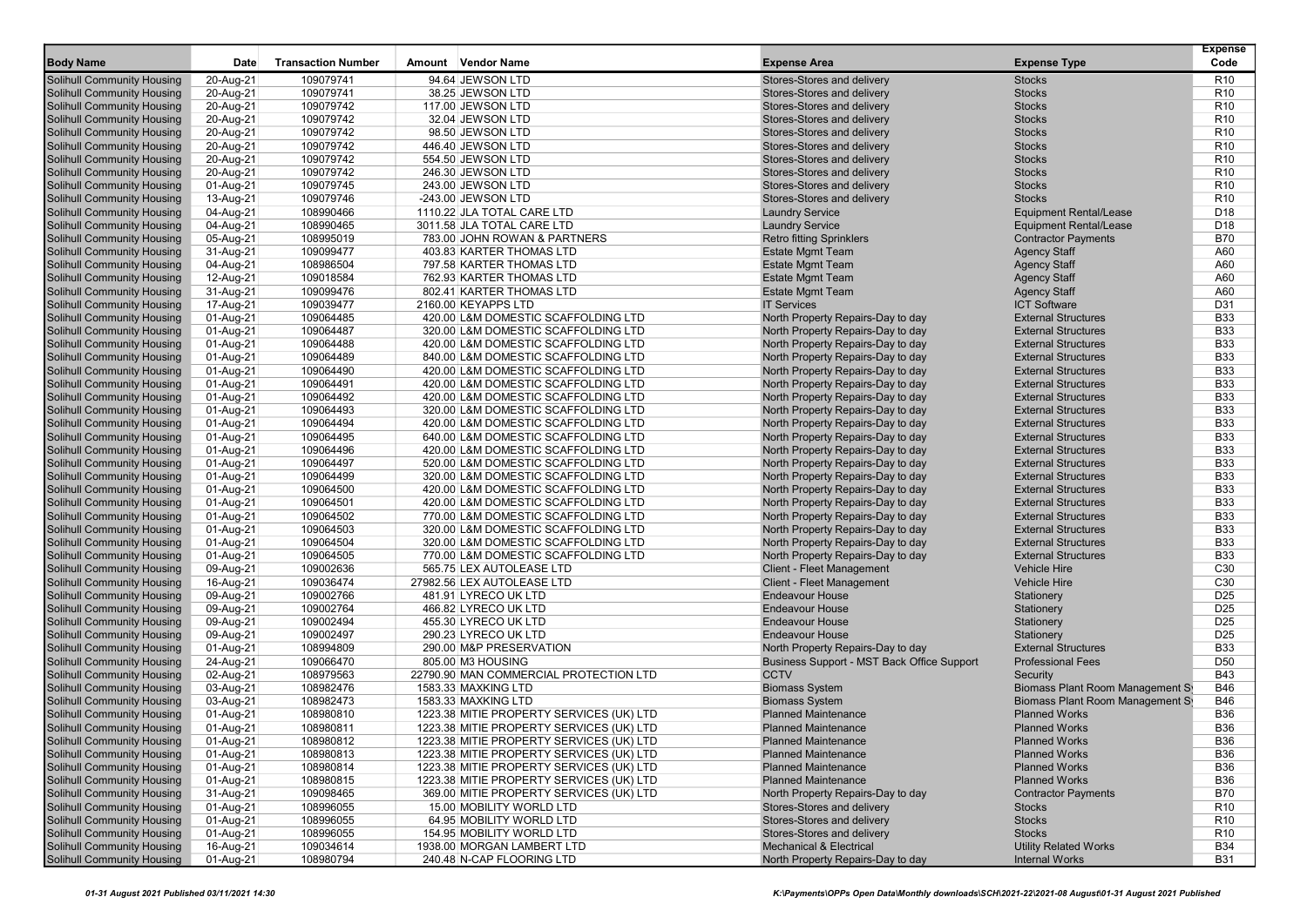|                                   |           |                           |                            |                                            |                            | <b>Expense</b> |
|-----------------------------------|-----------|---------------------------|----------------------------|--------------------------------------------|----------------------------|----------------|
| <b>Body Name</b>                  | Date      | <b>Transaction Number</b> | Amount Vendor Name         | <b>Expense Area</b>                        | <b>Expense Type</b>        | Code           |
| <b>Solihull Community Housing</b> | 01-Aug-21 | 108980795                 | 302.91 N-CAP FLOORING LTD  | North Property Repairs-Voids               | Voids                      | <b>B38</b>     |
| <b>Solihull Community Housing</b> | 01-Aug-21 | 108980796                 | 661.32 N-CAP FLOORING LTD  | North Property Repairs-Voids               | Voids                      | <b>B38</b>     |
| <b>Solihull Community Housing</b> | 01-Aug-21 | 108980798                 | 240.48 N-CAP FLOORING LTD  | North Property Repairs-Day to day          | <b>Internal Works</b>      | <b>B31</b>     |
| <b>Solihull Community Housing</b> | 01-Aug-21 | 108980799                 | 1346.52 N-CAP FLOORING LTD | North Property Repairs-Voids               | Voids                      | <b>B38</b>     |
| Solihull Community Housing        | 01-Aug-21 | 108980800                 | 1264.08 N-CAP FLOORING LTD | North Property Repairs-Voids               | Voids                      | <b>B38</b>     |
| <b>Solihull Community Housing</b> | 01-Aug-21 | 108980801                 | 274.80 N-CAP FLOORING LTD  | North Property Repairs-Voids               | Voids                      | <b>B38</b>     |
| <b>Solihull Community Housing</b> | 01-Aug-21 | 109064473                 | 1495.00 N-CAP FLOORING LTD | North Property Repairs-Day to day          | <b>Internal Works</b>      | <b>B31</b>     |
| <b>Solihull Community Housing</b> | 01-Aug-21 | 108980803                 | 440.00 N-CAP FLOORING LTD  | North Property Repairs-Day to day          | <b>Internal Works</b>      | <b>B31</b>     |
| <b>Solihull Community Housing</b> | 01-Aug-21 | 108980804                 | 210.42 N-CAP FLOORING LTD  | North Property Repairs-Day to day          | <b>Internal Works</b>      | <b>B31</b>     |
| <b>Solihull Community Housing</b> | 01-Aug-21 | 108980805                 | 288.48 N-CAP FLOORING LTD  | North Property Repairs-Voids               | Voids                      | <b>B38</b>     |
| Solihull Community Housing        | 01-Aug-21 | 108980806                 | 286.17 N-CAP FLOORING LTD  | North Property Repairs-Day to day          | <b>Internal Works</b>      | <b>B31</b>     |
| <b>Solihull Community Housing</b> | 01-Aug-21 | 108980807                 | 303.36 N-CAP FLOORING LTD  | North Property Repairs-Day to day          | <b>Internal Works</b>      | <b>B31</b>     |
| <b>Solihull Community Housing</b> | 01-Aug-21 | 108980808                 | 240.48 N-CAP FLOORING LTD  | North Property Repairs-Voids               | Voids                      | <b>B38</b>     |
| <b>Solihull Community Housing</b> | 01-Aug-21 | 108980809                 | 266.13 N-CAP FLOORING LTD  | North Property Repairs-Day to day          | <b>Internal Works</b>      | <b>B31</b>     |
| <b>Solihull Community Housing</b> | 03-Aug-21 | 109004512                 | 1236.60 N-CAP FLOORING LTD | North Property Repairs-Voids               | Voids                      | <b>B38</b>     |
| <b>Solihull Community Housing</b> | 03-Aug-21 | 109004513                 | 332.76 N-CAP FLOORING LTD  | North Property Repairs-Voids               | Voids                      | <b>B38</b>     |
| <b>Solihull Community Housing</b> | 03-Aug-21 | 109004514                 | 257.76 N-CAP FLOORING LTD  | North Property Repairs-Voids               | Voids                      | <b>B38</b>     |
| <b>Solihull Community Housing</b> | 03-Aug-21 | 109004515                 | 289.98 N-CAP FLOORING LTD  | North Property Repairs-Voids               | Voids                      | <b>B38</b>     |
| <b>Solihull Community Housing</b> |           | 109004516                 | 289.98 N-CAP FLOORING LTD  | North Property Repairs-Voids               | Voids                      | <b>B38</b>     |
|                                   | 03-Aug-21 |                           |                            |                                            | Voids                      | <b>B38</b>     |
| <b>Solihull Community Housing</b> | 03-Aug-21 | 109004517                 | 322.20 N-CAP FLOORING LTD  | North Property Repairs-Voids               | Voids                      |                |
| <b>Solihull Community Housing</b> | 03-Aug-21 | 109064474                 | 257.76 N-CAP FLOORING LTD  | North Property Repairs-Voids               |                            | <b>B38</b>     |
| <b>Solihull Community Housing</b> | 06-Aug-21 | 109064475                 | 288.48 N-CAP FLOORING LTD  | North Property Repairs-Voids               | Voids                      | <b>B38</b>     |
| <b>Solihull Community Housing</b> | 18-Aug-21 | 109064476                 | 348.19 N-CAP FLOORING LTD  | North Property Repairs-Day to day          | <b>Internal Works</b>      | <b>B31</b>     |
| <b>Solihull Community Housing</b> | 18-Aug-21 | 109064477                 | 333.41 N-CAP FLOORING LTD  | North Property Repairs-Day to day          | <b>Internal Works</b>      | <b>B31</b>     |
| <b>Solihull Community Housing</b> | 18-Aug-21 | 109064481                 | 288.48 N-CAP FLOORING LTD  | <b>North Property Repairs-Voids</b>        | Voids                      | <b>B38</b>     |
| <b>Solihull Community Housing</b> | 19-Aug-21 | 109064482                 | 310.80 N-CAP FLOORING LTD  | North Property Repairs-Day to day          | <b>Internal Works</b>      | <b>B31</b>     |
| <b>Solihull Community Housing</b> | 19-Aug-21 | 109064483                 | 297.00 N-CAP FLOORING LTD  | North Property Repairs-Voids               | Voids                      | <b>B38</b>     |
| <b>Solihull Community Housing</b> | 19-Aug-21 | 109064484                 | 274.80 N-CAP FLOORING LTD  | North Property Repairs-Voids               | Voids                      | <b>B38</b>     |
| <b>Solihull Community Housing</b> | 13-Aug-21 | 109031818                 | 758.63 NIYAA PEOPLE        | <b>Capital Programmes</b>                  | <b>Agency Staff</b>        | A60            |
| <b>Solihull Community Housing</b> | 03-Aug-21 | 108984434                 | 550.56 NIYAA PEOPLE        | <b>Mechanical &amp; Electrical</b>         | <b>Agency Staff</b>        | A60            |
| <b>Solihull Community Housing</b> | 03-Aug-21 | 108984436                 | 647.28 NIYAA PEOPLE        | <b>Mechanical &amp; Electrical</b>         | <b>Agency Staff</b>        | A60            |
| <b>Solihull Community Housing</b> | 13-Aug-21 | 109031819                 | 1294.13 NIYAA PEOPLE       | <b>Retro fitting Sprinklers</b>            | <b>Agency Staff</b>        | A60            |
| <b>Solihull Community Housing</b> | 03-Aug-21 | 108984438                 | 558.00 NIYAA PEOPLE        | <b>Mechanical &amp; Electrical</b>         | <b>Agency Staff</b>        | A60            |
| <b>Solihull Community Housing</b> | 02-Aug-21 | 108979503                 | 3162.50 NIYAA PEOPLE       | <b>IT Strategy</b>                         | ICT Services & Consultancy | D38            |
| <b>Solihull Community Housing</b> | 16-Aug-21 | 109033469                 | 605.36 NIYAA PEOPLE        | Anti Graffiti Team                         | <b>Agency Staff</b>        | A60            |
| <b>Solihull Community Housing</b> | 03-Aug-21 | 108984441                 | 1100.75 NIYAA PEOPLE       | <b>Capital Programmes</b>                  | <b>Agency Staff</b>        | A60            |
| <b>Solihull Community Housing</b> | 03-Aug-21 | 108984443                 | 1100.75 NIYAA PEOPLE       | <b>Capital Programmes</b>                  | <b>Agency Staff</b>        | A60            |
| <b>Solihull Community Housing</b> | 16-Aug-21 | 109033470                 | 605.36 NIYAA PEOPLE        | Anti Graffiti Team                         | <b>Agency Staff</b>        | A60            |
| <b>Solihull Community Housing</b> | 03-Aug-21 | 108982465                 | 1529.15 NIYAA PEOPLE       | North Property Repairs-Day to day          | Pay: APT & C               | A10            |
| <b>Solihull Community Housing</b> | 03-Aug-21 | 108982466                 | 856.80 NIYAA PEOPLE        | <b>MST Management</b>                      | <b>Agency Staff</b>        | A60            |
| <b>Solihull Community Housing</b> | 16-Aug-21 | 109035478                 | 811.50 NIYAA PEOPLE        | North Property Repairs-Day to day          | <b>Agency Staff</b>        | A60            |
| <b>Solihull Community Housing</b> | 03-Aug-21 | 108981464                 | 3162.50 NIYAA PEOPLE       | <b>IT Strategy</b>                         | ICT Services & Consultancy | D38            |
| <b>Solihull Community Housing</b> | 03-Aug-21 | 108982467                 | 643.06 NIYAA PEOPLE        | Business Support - MST Back Office Support | <b>Agency Staff</b>        | A60            |
| <b>Solihull Community Housing</b> | 03-Aug-21 | 108982497                 | 1204.88 NIYAA PEOPLE       | Development Team / M & E                   | <b>Agency Staff</b>        | A60            |
| <b>Solihull Community Housing</b> | 16-Aug-21 | 109035480                 | 532.80 NIYAA PEOPLE        | Stores-Stores and delivery                 | <b>Agency Staff</b>        | A60            |
| <b>Solihull Community Housing</b> | 16-Aug-21 | 109036471                 | 748.88 NIYAA PEOPLE        | North Property Repairs-Day to day          | <b>Agency Staff</b>        | A60            |
| <b>Solihull Community Housing</b> | 03-Aug-21 | 108982496                 | 833.00 NIYAA PEOPLE        | <b>Capital Programmes</b>                  | <b>Agency Staff</b>        | A60            |
| <b>Solihull Community Housing</b> | 03-Aug-21 | 108984423                 | 936.10 NIYAA PEOPLE        | <b>Capital Programmes</b>                  | <b>Agency Staff</b>        | A60            |
| Solihull Community Housing        | 16-Aug-21 | 109036473                 | 748.88 NIYAA PEOPLE        | North Property Repairs-Day to day          | <b>Agency Staff</b>        | A60            |
| <b>Solihull Community Housing</b> | 03-Aug-21 | 108982469                 | 1035.30 NIYAA PEOPLE       | <b>Retro fitting Sprinklers</b>            | <b>Agency Staff</b>        | A60            |
| <b>Solihull Community Housing</b> | 16-Aug-21 | 109033471                 | 604.54 NIYAA PEOPLE        | Anti Graffiti Team                         | <b>Agency Staff</b>        | A60            |
| <b>Solihull Community Housing</b> | 16-Aug-21 | 109036482                 | 1517.25 NIYAA PEOPLE       | North Property Repairs-Day to day          | <b>Agency Staff</b>        | A60            |
| <b>Solihull Community Housing</b> | 16-Aug-21 | 109036480                 | 748.88 NIYAA PEOPLE        | North Property Repairs-Day to day          | <b>Agency Staff</b>        | A60            |
| <b>Solihull Community Housing</b> | 16-Aug-21 | 109036487                 | 634.50 NIYAA PEOPLE        | North Property Repairs-Day to day          | <b>Agency Staff</b>        | A60            |
| Solihull Community Housing        | 13-Aug-21 | 109031464                 | 643.06 NIYAA PEOPLE        | Business Support - MST Back Office Support | <b>Agency Staff</b>        | A60            |
| <b>Solihull Community Housing</b> | 12-Aug-21 | 109018583                 | 1204.88 NIYAA PEOPLE       | Development Team / M & E                   | <b>Agency Staff</b>        | A60            |
| <b>Solihull Community Housing</b> | 11-Aug-21 | 109011543                 | 865.73 NIYAA PEOPLE        | <b>MST Management</b>                      | <b>Agency Staff</b>        | A60            |
| Solihull Community Housing        | 16-Aug-21 | 109036491                 | 811.50 NIYAA PEOPLE        | North Property Repairs-Day to day          | <b>Agency Staff</b>        | A60            |
| <b>Solihull Community Housing</b> | 11-Aug-21 | 109008856                 | 936.10 NIYAA PEOPLE        | <b>Capital Programmes</b>                  | <b>Agency Staff</b>        | A60            |
| <b>Solihull Community Housing</b> | 16-Aug-21 | 109036489                 | 749.25 NIYAA PEOPLE        | North Property Repairs-Day to day          | <b>Agency Staff</b>        | A60            |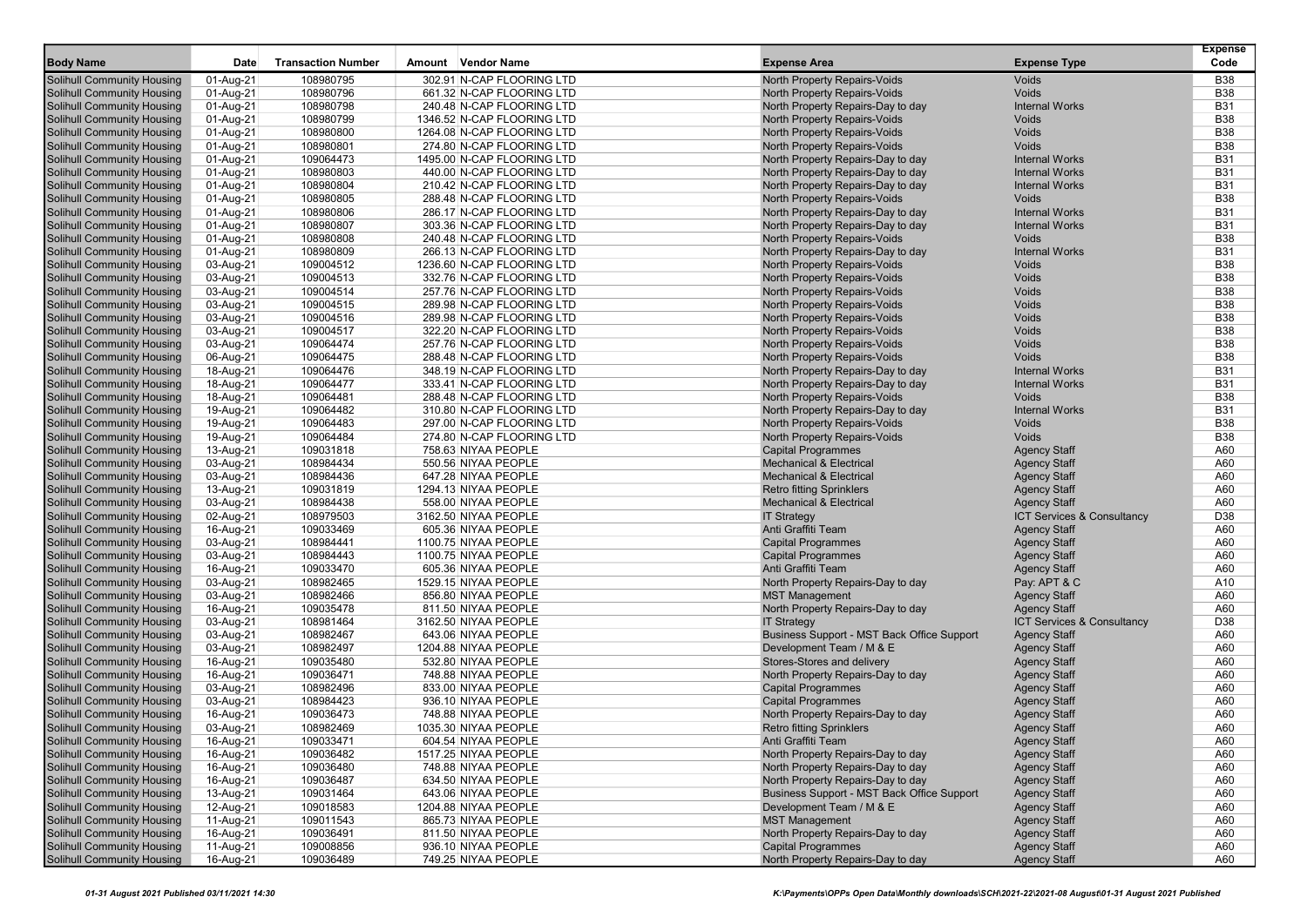|                                                                 |                        |                           |                                        |                                                 |                                                              | <b>Expense</b>    |
|-----------------------------------------------------------------|------------------------|---------------------------|----------------------------------------|-------------------------------------------------|--------------------------------------------------------------|-------------------|
| <b>Body Name</b>                                                | Date                   | <b>Transaction Number</b> | Amount Vendor Name                     | Expense Area                                    | <b>Expense Type</b>                                          | Code              |
| Solihull Community Housing                                      | 16-Aug-21              | 109036492                 | 653.15 NIYAA PEOPLE                    | North Property Repairs-Day to day               | <b>Agency Staff</b>                                          | A60               |
| Solihull Community Housing                                      | 16-Aug-21              | 109033468                 | 605.36 NIYAA PEOPLE                    | Anti Graffiti Team                              | <b>Agency Staff</b>                                          | A60               |
| Solihull Community Housing                                      | 11-Aug-21              | 109011545                 | 1035.30 NIYAA PEOPLE                   | <b>Retro fitting Sprinklers</b>                 | <b>Agency Staff</b>                                          | A60               |
| Solihull Community Housing                                      | 16-Aug-21              | 109036484                 | 748.88 NIYAA PEOPLE                    | North Property Repairs-Day to day               | <b>Agency Staff</b>                                          | A60               |
| Solihull Community Housing                                      | 16-Aug-21              | 109036488                 | 324.00 NIYAA PEOPLE                    | Stores-Stores and delivery                      | <b>Agency Staff</b>                                          | A60               |
| Solihull Community Housing                                      | 11-Aug-21              | 109011508                 | 1645.02 NIYAA PEOPLE                   | <b>Retro fitting Sprinklers</b>                 | <b>Agency Staff</b>                                          | A60               |
| Solihull Community Housing                                      | 11-Aug-21              | 109011507                 | 1645.02 NIYAA PEOPLE                   | <b>Retro fitting Sprinklers</b>                 | <b>Agency Staff</b>                                          | A60               |
| Solihull Community Housing                                      | 18-Aug-21              | 109045491                 | 831.79 NIYAA PEOPLE                    | North Property Repairs-Day to day               | <b>Agency Staff</b>                                          | A60               |
| Solihull Community Housing                                      | 18-Aug-21              | 109045472                 | 793.13 NIYAA PEOPLE                    | North Property Repairs-Day to day               | <b>Agency Staff</b>                                          | A60               |
| Solihull Community Housing                                      | 18-Aug-21              | 109041490                 | 1645.02 NIYAA PEOPLE                   | <b>Retro fitting Sprinklers</b>                 | <b>Agency Staff</b>                                          | A60               |
| Solihull Community Housing                                      | 18-Aug-21              | 109045493                 | 316.80 NIYAA PEOPLE                    | Stores-Stores and delivery                      | <b>Agency Staff</b>                                          | A60               |
| <b>Solihull Community Housing</b>                               | 18-Aug-21              | 109041492                 | 643.06 NIYAA PEOPLE                    | Business Support - MST Back Office Support      | <b>Agency Staff</b>                                          | A60               |
| Solihull Community Housing                                      | 18-Aug-21              | 109043286                 | 758.63 NIYAA PEOPLE                    | <b>Capital Programmes</b>                       | <b>Agency Staff</b>                                          | A60               |
| Solihull Community Housing                                      | 31-Aug-21              | 109091467                 | 936.10 NIYAA PEOPLE                    | <b>Capital Programmes</b>                       | <b>Agency Staff</b>                                          | A60               |
| Solihull Community Housing                                      | 18-Aug-21              | 109045474                 | 748.88 NIYAA PEOPLE                    | North Property Repairs-Day to day               | <b>Agency Staff</b>                                          | A60               |
| Solihull Community Housing                                      | 18-Aug-21              | 109045475                 | 1219.75 NIYAA PEOPLE                   | North Property Repairs-Day to day               | <b>Agency Staff</b>                                          | A60               |
| Solihull Community Housing                                      | 18-Aug-21              | 109045473                 | 748.88 NIYAA PEOPLE                    | North Property Repairs-Day to day               | <b>Agency Staff</b>                                          | A60               |
| Solihull Community Housing                                      | 23-Aug-21              | 109057465                 | 617.84 NIYAA PEOPLE                    | <b>Retro fitting Sprinklers</b>                 | <b>Agency Staff</b>                                          | A60               |
| <b>Solihull Community Housing</b>                               | 23-Aug-21              | 109057465                 | 555.50 NIYAA PEOPLE                    | <b>Retro fitting Sprinklers</b>                 | <b>Agency Staff</b>                                          | A60               |
| Solihull Community Housing                                      | 18-Aug-21              | 109041544                 | 1218.26 NIYAA PEOPLE                   | Development Team / M & E                        | <b>Agency Staff</b>                                          | A60               |
| Solihull Community Housing                                      | 18-Aug-21              | 109045498                 | 747.72 NIYAA PEOPLE                    | North Property Repairs-Day to day               | <b>Agency Staff</b>                                          | A60               |
| Solihull Community Housing                                      | 18-Aug-21              | 109045496                 | 502.20 NIYAA PEOPLE                    | North Property Repairs-Day to day               | <b>Agency Staff</b>                                          | A60               |
| Solihull Community Housing                                      | 18-Aug-21              | 109045494                 | 811.50 NIYAA PEOPLE                    | North Property Repairs-Day to day               | <b>Agency Staff</b>                                          | A60               |
| Solihull Community Housing                                      | 18-Aug-21              | 109041543                 | 916.30 NIYAA PEOPLE                    | <b>MST Management</b>                           | <b>Agency Staff</b>                                          | A60               |
| <b>Solihull Community Housing</b>                               | 18-Aug-21              | 109045500                 | 749.25 NIYAA PEOPLE                    | North Property Repairs-Day to day               | <b>Agency Staff</b>                                          | A60               |
| Solihull Community Housing                                      | 26-Aug-21              | 109079806                 | 1294.13 NIYAA PEOPLE                   | <b>Retro fitting Sprinklers</b>                 | <b>Agency Staff</b>                                          | A60               |
| <b>Solihull Community Housing</b>                               | 26-Aug-21              | 109079810                 | 1532.13 NIYAA PEOPLE                   | North Property Repairs-Day to day               | Pay: APT & C                                                 | A10               |
| Solihull Community Housing                                      | 27-Aug-21              | 109081464                 | 758.63 NIYAA PEOPLE                    | <b>Capital Programmes</b>                       | <b>Agency Staff</b>                                          | A60               |
| Solihull Community Housing                                      | 26-Aug-21              | 109079812                 | 1645.02 NIYAA PEOPLE                   | <b>Retro fitting Sprinklers</b>                 | <b>Agency Staff</b>                                          | A60               |
| Solihull Community Housing                                      | 26-Aug-21              | 109079803                 | 643.06 NIYAA PEOPLE                    | Business Support - MST Back Office Support      | <b>Agency Staff</b>                                          | A60               |
| <b>Solihull Community Housing</b>                               | 26-Aug-21              | 109079811                 | 838.95 NIYAA PEOPLE                    | <b>MST Management</b>                           | <b>Agency Staff</b>                                          | A60               |
| Solihull Community Housing                                      | 27-Aug-21              | 109081466                 | 605.36 NIYAA PEOPLE                    | Anti Graffiti Team                              | <b>Agency Staff</b>                                          | A60               |
| <b>Solihull Community Housing</b>                               | 31-Aug-21              | 109091466                 | 319.50 NIYAA PEOPLE                    | <b>Capital Programmes</b>                       | <b>Agency Staff</b>                                          | A60               |
| Solihull Community Housing<br><b>Solihull Community Housing</b> | 31-Aug-21              | 109091466                 | 616.60 NIYAA PEOPLE<br>280.62 NPTA     | <b>Capital Programmes</b><br>Anti Graffiti Team | <b>Agency Staff</b>                                          | A60<br><b>B70</b> |
| <b>Solihull Community Housing</b>                               | 20-Aug-21              | 109055521<br>109004204    | 247.56 OPENVIEW SECURITY SOLUTIONS LTD | <b>Mechanical &amp; Electrical</b>              | <b>Contractor Payments</b><br><b>Rev Contractor Payments</b> | <b>B71</b>        |
| <b>Solihull Community Housing</b>                               | 01-Aug-21<br>01-Aug-21 | 109004205                 | 247.56 OPENVIEW SECURITY SOLUTIONS LTD | Mechanical & Electrical                         | <b>Rev Contractor Payments</b>                               | <b>B71</b>        |
| Solihull Community Housing                                      | 01-Aug-21              | 109019566                 | 247.56 OPENVIEW SECURITY SOLUTIONS LTD | <b>Mechanical &amp; Electrical</b>              | <b>Rev Contractor Payments</b>                               | <b>B71</b>        |
| Solihull Community Housing                                      | 01-Aug-21              | 109004211                 | 247.56 OPENVIEW SECURITY SOLUTIONS LTD | <b>Mechanical &amp; Electrical</b>              | <b>Rev Contractor Payments</b>                               | <b>B71</b>        |
| Solihull Community Housing                                      | 01-Aug-21              | 109019574                 | 247.56 OPENVIEW SECURITY SOLUTIONS LTD | <b>Mechanical &amp; Electrical</b>              | <b>Rev Contractor Payments</b>                               | <b>B71</b>        |
| Solihull Community Housing                                      | 01-Aug-21              | 108980689                 | 350.19 ORBIS PROTECT LIMITED           | North Property Repairs-Voids                    | Voids                                                        | <b>B38</b>        |
| Solihull Community Housing                                      | 01-Aug-21              | 108980690                 | 293.92 ORBIS PROTECT LIMITED           | North Property Repairs-Voids                    | Voids                                                        | <b>B38</b>        |
| Solihull Community Housing                                      | 01-Aug-21              | 108980692                 | 318.91 ORBIS PROTECT LIMITED           | North Property Repairs-Voids                    | Voids                                                        | <b>B38</b>        |
| Solihull Community Housing                                      | 01-Aug-21              | 108980693                 | 297.03 ORBIS PROTECT LIMITED           | North Property Repairs-Voids                    | Voids                                                        | <b>B38</b>        |
| Solihull Community Housing                                      | 01-Aug-21              | 108980694                 | 319.07 ORBIS PROTECT LIMITED           | North Property Repairs-Voids                    | Voids                                                        | <b>B38</b>        |
| <b>Solihull Community Housing</b>                               | 01-Aug-21              | 109037706                 | 287.52 ORBIS PROTECT LIMITED           | <b>North Property Repairs-Voids</b>             | Voids                                                        | <b>B38</b>        |
| Solihull Community Housing                                      | 01-Aug-21              | 108980695                 | 299.99 ORBIS PROTECT LIMITED           | North Property Repairs-Voids                    | Voids                                                        | <b>B38</b>        |
| Solihull Community Housing                                      | 01-Aug-21              | 108980697                 | 293.61 ORBIS PROTECT LIMITED           | <b>North Property Repairs-Voids</b>             | Voids                                                        | <b>B38</b>        |
| Solihull Community Housing                                      | 01-Aug-21              | 109004212                 | 317.39 ORBIS PROTECT LIMITED           | <b>North Property Repairs-Voids</b>             | Voids                                                        | <b>B38</b>        |
| <b>Solihull Community Housing</b>                               | 01-Aug-21              | 108980698                 | 345.16 ORBIS PROTECT LIMITED           | North Property Repairs-Voids                    | Voids                                                        | <b>B38</b>        |
| Solihull Community Housing                                      | 01-Aug-21              | 109037707                 | 394.10 ORBIS PROTECT LIMITED           | North Property Repairs-Voids                    | Voids                                                        | <b>B38</b>        |
| Solihull Community Housing                                      | 01-Aug-21              | 109004214                 | 668.62 ORBIS PROTECT LIMITED           | North Property Repairs-Voids                    | Voids                                                        | <b>B38</b>        |
| Solihull Community Housing                                      | 01-Aug-21              | 109004215                 | 219.37 ORBIS PROTECT LIMITED           | North Property Repairs-Voids                    | Voids                                                        | <b>B38</b>        |
| <b>Solihull Community Housing</b>                               | 01-Aug-21              | 109004216                 | 255.31 ORBIS PROTECT LIMITED           | North Property Repairs-Voids                    | Voids                                                        | <b>B38</b>        |
| <b>Solihull Community Housing</b>                               | 01-Aug-21              | 109004217                 | 342.25 ORBIS PROTECT LIMITED           | North Property Repairs-Voids                    | Voids                                                        | <b>B38</b>        |
| <b>Solihull Community Housing</b>                               | 01-Aug-21              | 109004218                 | 704.56 ORBIS PROTECT LIMITED           | North Property Repairs-Voids                    | Voids                                                        | <b>B38</b>        |
| <b>Solihull Community Housing</b>                               | 01-Aug-21              | 109004219                 | 214.80 ORBIS PROTECT LIMITED           | North Property Repairs-Voids                    | Voids                                                        | <b>B38</b>        |
| Solihull Community Housing                                      | 01-Aug-21              | 109004220                 | 309.22 ORBIS PROTECT LIMITED           | North Property Repairs-Voids                    | Voids                                                        | <b>B38</b>        |
| <b>Solihull Community Housing</b>                               | 01-Aug-21              | 109004221                 | 273.28 ORBIS PROTECT LIMITED           | North Property Repairs-Voids                    | Voids                                                        | <b>B38</b>        |
| <b>Solihull Community Housing</b>                               | 01-Aug-21              | 109004222                 | 381.10 ORBIS PROTECT LIMITED           | North Property Repairs-Voids                    | Voids                                                        | <b>B38</b>        |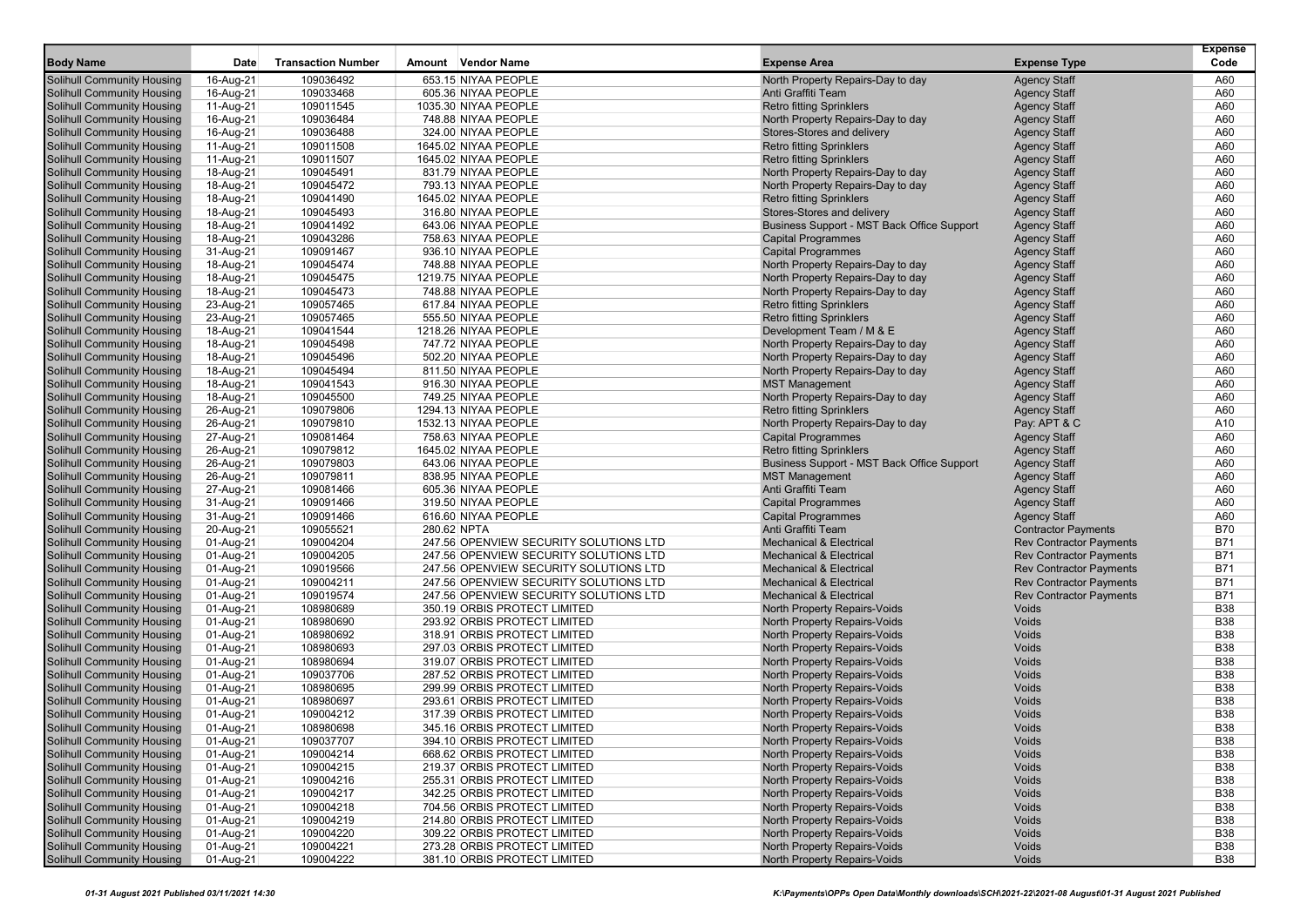|                                                                        |                        |                           |                                               |                                                                     |                                                              | <b>Expense</b>           |
|------------------------------------------------------------------------|------------------------|---------------------------|-----------------------------------------------|---------------------------------------------------------------------|--------------------------------------------------------------|--------------------------|
| <b>Body Name</b>                                                       | Date                   | <b>Transaction Number</b> | Amount Vendor Name                            | <b>Expense Area</b>                                                 | <b>Expense Type</b>                                          | Code                     |
| <b>Solihull Community Housing</b>                                      | 01-Aug-21              | 109004223                 | 327.19 ORBIS PROTECT LIMITED                  | North Property Repairs-Voids                                        | Voids                                                        | <b>B38</b>               |
| Solihull Community Housing                                             | 01-Aug-21              | 109004224                 | 219.37 ORBIS PROTECT LIMITED                  | North Property Repairs-Voids                                        | Voids                                                        | <b>B38</b>               |
| <b>Solihull Community Housing</b>                                      | 01-Aug-21              | 109004225                 | 323.84 ORBIS PROTECT LIMITED                  | North Property Repairs-Voids                                        | Voids                                                        | <b>B38</b>               |
| <b>Solihull Community Housing</b>                                      | 18-Aug-21              | 109041464                 | 884.43 ORBIS PROTECT LIMITED                  | Ipswich House                                                       | Cleaning                                                     | <b>B50</b>               |
| <b>Solihull Community Housing</b>                                      | 03-Aug-21              | 108982499                 | 5060.00 ORBIS PROTECT LIMITED                 | Call Centre                                                         | Other Fees & Charges                                         | D <sub>59</sub>          |
| <b>Solihull Community Housing</b>                                      | 11-Aug-21              | 109072517                 | 4087.60 PACE PETROLEUM LTD                    | Stores-Stores and delivery                                          | <b>Stocks</b>                                                | R <sub>10</sub>          |
| <b>Solihull Community Housing</b>                                      | 13-Aug-21              | 109079747                 | 3061.61 PACE PETROLEUM LTD                    | Stores-Stores and delivery                                          | <b>Stocks</b>                                                | R <sub>10</sub>          |
| <b>Solihull Community Housing</b>                                      | 09-Aug-21              | 109002641                 | 895.00 PARTRIDGE HOMES                        | <b>Syrian Family Properties</b>                                     | Rents                                                        | <b>B22</b>               |
| <b>Solihull Community Housing</b>                                      | 12-Aug-21              | 109023464                 | 1238.93 QUADIENT                              | <b>Endeavour House</b>                                              | Postages                                                     | D <sub>21</sub>          |
| <b>Solihull Community Housing</b>                                      | 01-Aug-21              | 108986464                 | 4984.54 R S MILLER ROOFING(WOLVERHAMPTON) LTD | <b>Pitched Re-roofing</b>                                           | <b>Contractor Payments</b>                                   | <b>B70</b>               |
| Solihull Community Housing                                             | 01-Aug-21              | 108986464                 | 4171.84 R S MILLER ROOFING(WOLVERHAMPTON) LTD | <b>Pitched Re-roofing</b>                                           | <b>Contractor Payments</b>                                   | <b>B70</b>               |
| <b>Solihull Community Housing</b>                                      | 01-Aug-21              | 108986464                 | 4267.54 R S MILLER ROOFING(WOLVERHAMPTON) LTD | <b>Pitched Re-roofing</b>                                           | <b>Contractor Payments</b>                                   | <b>B70</b>               |
| <b>Solihull Community Housing</b>                                      | 01-Aug-21              | 108986464                 | 4850.54 R S MILLER ROOFING(WOLVERHAMPTON) LTD | Pitched Re-roofing                                                  | <b>Contractor Payments</b>                                   | <b>B70</b>               |
| <b>Solihull Community Housing</b>                                      | 01-Aug-21              | 108986464                 | 4850.54 R S MILLER ROOFING(WOLVERHAMPTON) LTD | <b>Pitched Re-roofing</b>                                           | <b>Contractor Payments</b>                                   | <b>B70</b>               |
| <b>Solihull Community Housing</b>                                      | 01-Aug-21              | 108986464                 | 4850.54 R S MILLER ROOFING(WOLVERHAMPTON) LTD | <b>Pitched Re-roofing</b>                                           | <b>Contractor Payments</b>                                   | <b>B70</b>               |
| <b>Solihull Community Housing</b>                                      | 01-Aug-21              | 108986464                 | 5178.54 R S MILLER ROOFING(WOLVERHAMPTON) LTD | <b>Pitched Re-roofing</b>                                           | <b>Contractor Payments</b>                                   | <b>B70</b>               |
| <b>Solihull Community Housing</b>                                      | 01-Aug-21              | 108986464                 | 5178.54 R S MILLER ROOFING(WOLVERHAMPTON) LTD | <b>Pitched Re-roofing</b>                                           | <b>Contractor Payments</b>                                   | <b>B70</b>               |
| <b>Solihull Community Housing</b>                                      | 01-Aug-21              | 108986464                 | 3902.12 R S MILLER ROOFING(WOLVERHAMPTON) LTD | <b>Pitched Re-roofing</b>                                           | <b>Contractor Payments</b>                                   | <b>B70</b>               |
| <b>Solihull Community Housing</b>                                      | 01-Aug-21              | 108986464                 | 3902.12 R S MILLER ROOFING(WOLVERHAMPTON) LTD | <b>Pitched Re-roofing</b>                                           | <b>Contractor Payments</b>                                   | <b>B70</b>               |
| <b>Solihull Community Housing</b>                                      | 01-Aug-21              | 108986464                 | 4393.12 R S MILLER ROOFING(WOLVERHAMPTON) LTD | <b>Pitched Re-roofing</b>                                           | <b>Contractor Payments</b>                                   | <b>B70</b>               |
| <b>Solihull Community Housing</b>                                      | 01-Aug-21              | 108986464                 | 5153.98 R S MILLER ROOFING(WOLVERHAMPTON) LTD | <b>Pitched Re-roofing</b>                                           | <b>Contractor Payments</b>                                   | <b>B70</b>               |
| <b>Solihull Community Housing</b>                                      | 03-Aug-21              | 108982480                 | 250.00 RAPIDE COMMUNICATION LIMITED           | North Property Repairs-Day to day                                   | <b>Materials</b>                                             | D <sub>13</sub>          |
| <b>Solihull Community Housing</b>                                      | 02-Aug-21              | 108979536                 | 6347.26 REDACTED PERSONAL INFORMATION         | New Build - Lakeside                                                | <b>Relocation Costs</b>                                      | <b>B82</b>               |
| <b>Solihull Community Housing</b>                                      | 23-Aug-21              | 109059539                 | 3900.00 REDACTED PERSONAL INFORMATION         | Business Support - MST Back Office Support                          | <b>Professional Fees</b>                                     | D <sub>50</sub>          |
| <b>Solihull Community Housing</b>                                      | 23-Aug-21              | 109059547                 | 360.00 REDACTED PERSONAL INFORMATION          | Training                                                            | Training                                                     | A80                      |
| <b>Solihull Community Housing</b>                                      | 19-Aug-21              | 109047464                 | 696.40 REDACTED PERSONAL INFORMATION          | Kingshurst Project                                                  | <b>Relocation Costs</b>                                      | <b>B82</b>               |
| <b>Solihull Community Housing</b>                                      | 09-Aug-21              | 109002645                 | 5235.62 REDACTED PERSONAL INFORMATION         | <b>Private Sector Leasing</b>                                       | Rents                                                        | <b>B22</b>               |
| <b>Solihull Community Housing</b>                                      | 03-Aug-21              | 108982479                 | 723.00 REDACTED PERSONAL INFORMATION          | <b>Private Sector Leasing</b>                                       | Rents                                                        | <b>B22</b>               |
| <b>Solihull Community Housing</b>                                      | 03-Aug-21              | 108982484                 | 4038.84 REDACTED PERSONAL INFORMATION         | <b>Private Sector Leasing</b>                                       | Rents                                                        | <b>B22</b>               |
| <b>Solihull Community Housing</b>                                      | 03-Aug-21              | 108983484                 | 1661.70 REDACTED PERSONAL INFORMATION         | <b>Housing Aid &amp; Homelessness</b>                               | <b>Tenant Medicals</b>                                       | D63                      |
| <b>Solihull Community Housing</b>                                      | 06-Aug-21              | 109037671                 | 217.29 REDACTED PERSONAL INFORMATION          | North Property Repairs-Day to day                                   | <b>Other Works</b>                                           | <b>B32</b>               |
| <b>Solihull Community Housing</b>                                      | 10-Aug-21              | 109004464                 | 3870.94 REDACTED PERSONAL INFORMATION         | <b>Private Sector Leasing</b>                                       | Rents                                                        | <b>B22</b>               |
| <b>Solihull Community Housing</b>                                      | 09-Aug-21              | 109002644                 | 5235.62 REDACTED PERSONAL INFORMATION         | <b>Private Sector Leasing</b>                                       | Rents                                                        | <b>B22</b>               |
| <b>Solihull Community Housing</b>                                      | 09-Aug-21              | 109002647                 | 4338.10 REDACTED PERSONAL INFORMATION         | <b>Private Sector Leasing</b>                                       | Rents                                                        | <b>B22</b>               |
| <b>Solihull Community Housing</b>                                      | 03-Aug-21              | 108982483                 | 5235.62 REDACTED PERSONAL INFORMATION         | <b>Private Sector Leasing</b>                                       | Rents                                                        | <b>B22</b>               |
| <b>Solihull Community Housing</b>                                      | 18-Aug-21              | 109045476                 | 1000.00 REDACTED PERSONAL INFORMATION         | <b>Kingshurst Project</b>                                           | <b>Relocation Costs</b>                                      | <b>B82</b>               |
| <b>Solihull Community Housing</b>                                      | 18-Aug-21              | 109044466                 | 1834.54 REDACTED PERSONAL INFORMATION         | <b>Movement Incentive Scheme</b>                                    | <b>Other Building Costs</b>                                  | <b>B39</b>               |
| <b>Solihull Community Housing</b>                                      | 04-Aug-21              | 108991488                 | 1000.00 REDACTED PERSONAL INFORMATION         | <b>Kingshurst Project</b>                                           | <b>Relocation Costs</b>                                      | <b>B82</b>               |
| <b>Solihull Community Housing</b>                                      | 10-Aug-21              | 109004478                 | 3750.00 REDACTED PERSONAL INFORMATION         | <b>Syrian Family Properties</b>                                     | Rents                                                        | <b>B22</b>               |
| <b>Solihull Community Housing</b>                                      | 31-Aug-21              | 109089465                 | 10000.00 REDACTED PERSONAL INFORMATION        | Private Sector - Disabled Facilities Grants                         | <b>Contractor Payments</b>                                   | <b>B70</b>               |
| <b>Solihull Community Housing</b>                                      | 31-Aug-21              | 109089464                 | 10000.00 REDACTED PERSONAL INFORMATION        | Private Sector - Disabled Facilities Grants                         | <b>Contractor Payments</b>                                   | <b>B70</b>               |
| <b>Solihull Community Housing</b>                                      | 25-Aug-21              | 109073465                 | 266.67 REDWINGS LODGE                         | Housing Aid & Homelessness                                          | <b>B&amp;B Accommodation</b><br><b>B&amp;B Accommodation</b> | <b>B23</b><br><b>B23</b> |
| <b>Solihull Community Housing</b><br><b>Solihull Community Housing</b> | 04-Aug-21              | 108986466                 | 933.34 REDWINGS LODGE                         | Housing Aid & Homelessness<br><b>Housing Aid &amp; Homelessness</b> |                                                              |                          |
|                                                                        | 04-Aug-21              | 108986466                 | -466.67 REDWINGS LODGE<br>421.47 REED         | <b>Call Centre</b>                                                  | <b>B&amp;B Accommodation</b>                                 | <b>B23</b><br>A60        |
| <b>Solihull Community Housing</b><br><b>Solihull Community Housing</b> | 02-Aug-21              | 108979663<br>108979664    | 468.30 REED                                   | <b>Call Centre</b>                                                  | <b>Agency Staff</b><br><b>Agency Staff</b>                   | A60                      |
| <b>Solihull Community Housing</b>                                      | 02-Aug-21<br>02-Aug-21 | 108979665                 | 468.30 REED                                   | Call Centre                                                         | <b>Agency Staff</b>                                          | A60                      |
| <b>Solihull Community Housing</b>                                      | 09-Aug-21              | 109002563                 | 585.38 REED                                   | <b>Call Centre</b>                                                  | <b>Agency Staff</b>                                          | A60                      |
| <b>Solihull Community Housing</b>                                      | 09-Aug-21              | 109002565                 | 468.30 REED                                   | <b>Call Centre</b>                                                  | <b>Agency Staff</b>                                          | A60                      |
| <b>Solihull Community Housing</b>                                      | 18-Aug-21              | 109044484                 | 585.38 REED                                   | <b>Call Centre</b>                                                  | <b>Agency Staff</b>                                          | A60                      |
| <b>Solihull Community Housing</b>                                      | 18-Aug-21              | 109044487                 | 468.30 REED                                   | Call Centre                                                         | <b>Agency Staff</b>                                          | A60                      |
| <b>Solihull Community Housing</b>                                      | 23-Aug-21              | 109057467                 | 468.30 REED                                   | Call Centre                                                         | <b>Agency Staff</b>                                          | A60                      |
| <b>Solihull Community Housing</b>                                      | 23-Aug-21              | 109057468                 | 468.30 REED                                   | Call Centre                                                         | <b>Agency Staff</b>                                          | A60                      |
| <b>Solihull Community Housing</b>                                      | 24-Aug-21              | 109066472                 | 343.42 REED                                   | Call Centre                                                         | <b>Agency Staff</b>                                          | A60                      |
| <b>Solihull Community Housing</b>                                      | 24-Aug-21              | 109066499                 | 569.77 REED                                   | <b>Call Centre</b>                                                  | <b>Agency Staff</b>                                          | A60                      |
| <b>Solihull Community Housing</b>                                      | 31-Aug-21              | 109093477                 | 226.35 REED                                   | Call Centre                                                         | <b>Agency Staff</b>                                          | A60                      |
| Solihull Community Housing                                             | 31-Aug-21              | 109093478                 | 265.37 REED                                   | Call Centre                                                         | <b>Agency Staff</b>                                          | A60                      |
| Solihull Community Housing                                             | 31-Aug-21              | 109093479                 | 437.08 REED                                   | <b>Call Centre</b>                                                  | <b>Agency Staff</b>                                          | A60                      |
| <b>Solihull Community Housing</b>                                      | 24-Aug-21              | 109066501                 | 1132.58 ROYAL MAIL                            | <b>Endeavour House</b>                                              | Postages                                                     | D <sub>21</sub>          |
| <b>Solihull Community Housing</b>                                      | 19-Aug-21              | 109049575                 | 7380.38 SAFESPACES (CORNHOLME) LTD            | Private Sector - Disabled Facilities Grants                         | <b>Contractor Payments</b>                                   | <b>B70</b>               |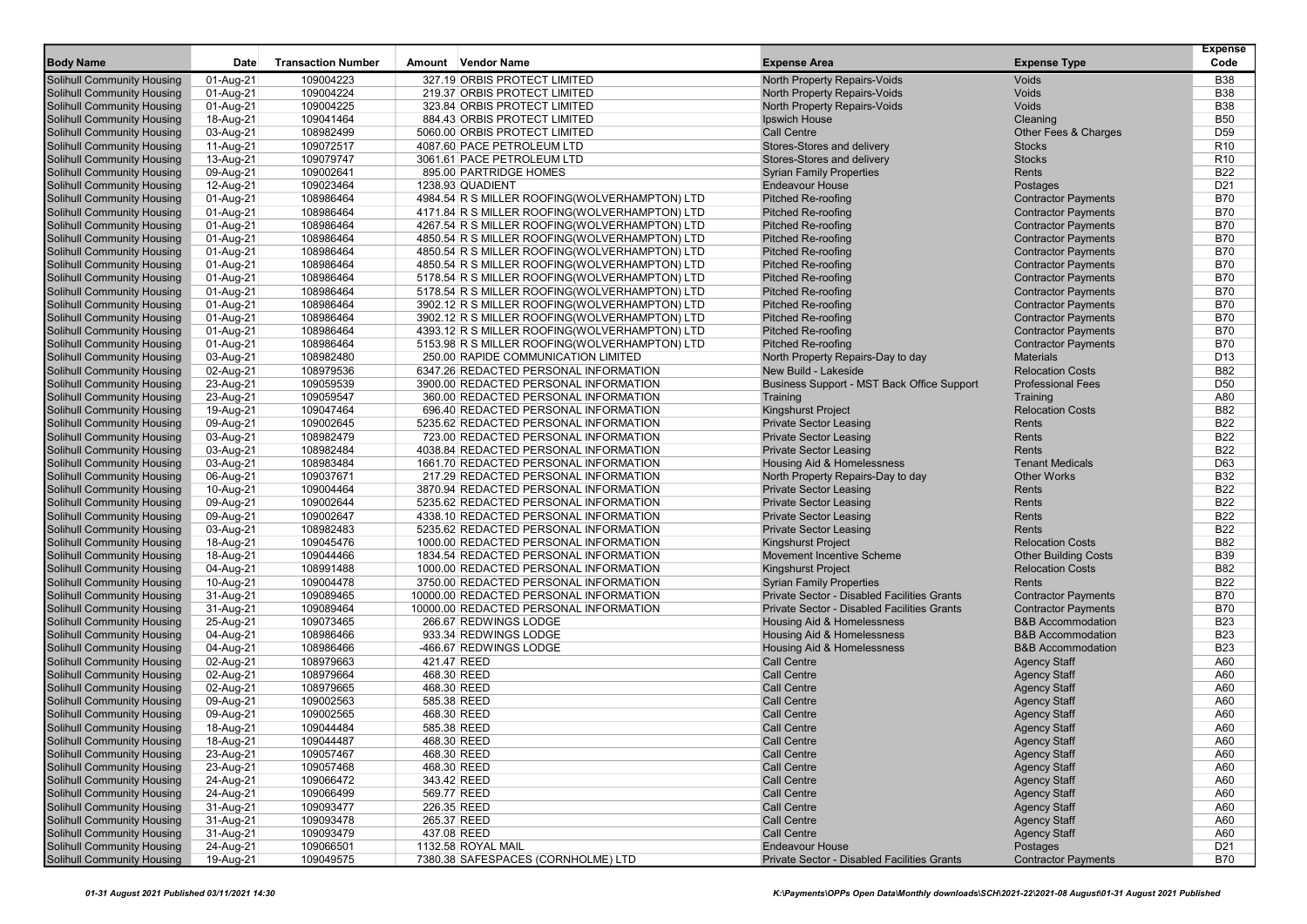| <b>Body Name</b>                                                       | Date                   | <b>Transaction Number</b> | Amount Vendor Name                                                       | <b>Expense Area</b>                                                                     | <b>Expense Type</b>                                      | <b>Expense</b><br>Code   |
|------------------------------------------------------------------------|------------------------|---------------------------|--------------------------------------------------------------------------|-----------------------------------------------------------------------------------------|----------------------------------------------------------|--------------------------|
|                                                                        |                        |                           |                                                                          |                                                                                         |                                                          |                          |
| <b>Solihull Community Housing</b>                                      | 06-Aug-21              | 108997523                 | 1995.98 SEVERN TRENT WATER LTD                                           | North Property Repairs-Day to day                                                       | <b>Other Works</b>                                       | <b>B32</b>               |
| <b>Solihull Community Housing</b><br><b>Solihull Community Housing</b> | 04-Aug-21<br>04-Aug-21 | 108992501<br>108992504    | 1995.98 SEVERN TRENT WATER LTD<br>2328.57 SEVERN TRENT WATER LTD         | North Property Repairs-Day to day<br>North Property Repairs-Day to day                  | <b>Other Works</b><br><b>Other Works</b>                 | <b>B32</b><br><b>B32</b> |
| <b>Solihull Community Housing</b>                                      | 17-Aug-21              | 109037745                 | 1083.81 SEVERN TRENT WATER LTD                                           | North Property Repairs-Day to day                                                       | <b>Other Works</b>                                       | <b>B32</b>               |
| <b>Solihull Community Housing</b>                                      | 03-Aug-21              | 108983487                 | 1995.98 SEVERN TRENT WATER LTD                                           | North Property Repairs-Day to day                                                       | <b>Other Works</b>                                       | <b>B32</b>               |
| <b>Solihull Community Housing</b>                                      | 11-Aug-21              | 109014466                 | 6075.00 SGS UNITED KINGDOM LTD                                           | <b>Retro fitting Sprinklers</b>                                                         | <b>Contractor Payments</b>                               | <b>B70</b>               |
| <b>Solihull Community Housing</b>                                      | 11-Aug-21              | 109014468                 | 243.00 SGS UNITED KINGDOM LTD                                            | <b>Retro fitting Sprinklers</b>                                                         | <b>Contractor Payments</b>                               | <b>B70</b>               |
| <b>Solihull Community Housing</b>                                      | 17-Aug-21              | 109063492                 | 363.00 SGS UNITED KINGDOM LTD                                            | North Property Repairs-Day to day                                                       | <b>Internal Works</b>                                    | <b>B31</b>               |
| <b>Solihull Community Housing</b>                                      | 24-Aug-21              | 109066502                 | 1427.79 SHELTON DEVELOPMENT SERVICES                                     | <b>IT Services</b>                                                                      | <b>ICT Software</b>                                      | D31                      |
| <b>Solihull Community Housing</b>                                      | 16-Aug-21              | 109036493                 | 2490.00 SOLIHULL METROPOLITAN BOROUGH COUNCIL                            | <b>Retro fitting Sprinklers</b>                                                         | <b>Contractor Payments</b>                               | <b>B70</b>               |
| <b>Solihull Community Housing</b>                                      | 16-Aug-21              | 109036493                 | 2400.00 SOLIHULL METROPOLITAN BOROUGH COUNCIL                            | <b>Retro fitting Sprinklers</b>                                                         | <b>Contractor Payments</b>                               | <b>B70</b>               |
| <b>Solihull Community Housing</b>                                      | 16-Aug-21              | 109036493                 | 2100.00 SOLIHULL METROPOLITAN BOROUGH COUNCIL                            | <b>Retro fitting Sprinklers</b>                                                         | <b>Contractor Payments</b>                               | <b>B70</b>               |
| <b>Solihull Community Housing</b>                                      | 16-Aug-21              | 109036493                 | 1650.00 SOLIHULL METROPOLITAN BOROUGH COUNCIL                            | <b>Retro fitting Sprinklers</b>                                                         | <b>Contractor Payments</b>                               | <b>B70</b>               |
| <b>Solihull Community Housing</b>                                      | 16-Aug-21              | 109036493                 | 1740.00 SOLIHULL METROPOLITAN BOROUGH COUNCIL                            | <b>Retro fitting Sprinklers</b>                                                         | <b>Contractor Payments</b>                               | <b>B70</b>               |
| <b>Solihull Community Housing</b>                                      | 16-Aug-21              | 109036493                 | 2490.00 SOLIHULL METROPOLITAN BOROUGH COUNCIL                            | <b>Retro fitting Sprinklers</b>                                                         | <b>Contractor Payments</b>                               | <b>B70</b>               |
| <b>Solihull Community Housing</b>                                      | 16-Aug-21              | 109036493                 | 2520.00 SOLIHULL METROPOLITAN BOROUGH COUNCIL                            | <b>Retro fitting Sprinklers</b>                                                         | <b>Contractor Payments</b>                               | <b>B70</b>               |
| <b>Solihull Community Housing</b>                                      | 16-Aug-21              | 109036493                 | 1920.00 SOLIHULL METROPOLITAN BOROUGH COUNCIL                            | <b>Retro fitting Sprinklers</b>                                                         | <b>Contractor Payments</b>                               | <b>B70</b>               |
| <b>Solihull Community Housing</b>                                      | 16-Aug-21              | 109036493                 | 1740.00 SOLIHULL METROPOLITAN BOROUGH COUNCIL                            | <b>Retro fitting Sprinklers</b>                                                         | <b>Contractor Payments</b>                               | <b>B70</b>               |
| <b>Solihull Community Housing</b>                                      | 16-Aug-21              | 109036493                 | 1650.00 SOLIHULL METROPOLITAN BOROUGH COUNCIL                            | <b>Retro fitting Sprinklers</b>                                                         | <b>Contractor Payments</b>                               | <b>B70</b>               |
| <b>Solihull Community Housing</b>                                      | 03-Aug-21              | 108982487                 | 775.00 SOLIHULL UNITED REFORMED CHURCH                                   | <b>Syrian Family Properties</b>                                                         | Rents                                                    | <b>B22</b>               |
| <b>Solihull Community Housing</b>                                      | 09-Aug-21              | 109002495                 | 6475.00 THE HOUSING NETWORK                                              | <b>Housing Aid &amp; Homelessness</b>                                                   | <b>B&amp;B</b> Accommodation                             | <b>B23</b>               |
| <b>Solihull Community Housing</b>                                      | 09-Aug-21              | 109002490                 | 7593.00 THE HOUSING NETWORK                                              | Housing Aid & Homelessness                                                              | <b>B&amp;B Accommodation</b>                             | <b>B23</b>               |
| <b>Solihull Community Housing</b>                                      | 12-Aug-21              | 109023465                 | 46947.70 TOTAL GAS & POWER LTD                                           | Low Rise (inc. Safe & Sound)                                                            | Electricity                                              | <b>B11</b>               |
| <b>Solihull Community Housing</b>                                      | 10-Aug-21              | 109005316                 | 2775.71 TOTAL GAS & POWER LTD                                            | <b>Biomass System</b>                                                                   | Electricity                                              | <b>B11</b>               |
| <b>Solihull Community Housing</b>                                      | 27-Aug-21              | 109081468                 | 1374.25 TOTAL GAS & POWER LTD                                            | <b>Biomass System</b>                                                                   | Gas                                                      | <b>B10</b>               |
| <b>Solihull Community Housing</b>                                      | 09-Aug-21              | 109002640                 | 825.00 TOUCHWOOD LETTINGS                                                | <b>Syrian Family Properties</b>                                                         | Rents                                                    | B22                      |
| <b>Solihull Community Housing</b>                                      | 17-Aug-21              | 109040456                 | 15743.00 TRAVELODGE                                                      | <b>Housing Aid &amp; Homelessness</b>                                                   | <b>B&amp;B</b> Accommodation                             | <b>B23</b>               |
| <b>Solihull Community Housing</b>                                      | 17-Aug-21              | 109040456                 | -2.00 TRAVELODGE                                                         | Housing Aid & Homelessness                                                              | <b>B&amp;B Accommodation</b>                             | <b>B23</b>               |
| <b>Solihull Community Housing</b>                                      | 01-Aug-21              | 109004519                 | 3460.32 TYRER BUILDING CONTRACTORS                                       | Kitchens                                                                                | <b>Contractor Payments</b>                               | <b>B70</b>               |
| <b>Solihull Community Housing</b>                                      | 01-Aug-21              | 109004520                 | 4303.08 TYRER BUILDING CONTRACTORS                                       | <b>Kitchens</b>                                                                         | <b>Contractor Payments</b>                               | <b>B70</b>               |
| <b>Solihull Community Housing</b>                                      | 01-Aug-21              | 109004521                 | 9528.26 TYRER BUILDING CONTRACTORS                                       | <b>Private Sector - Disabled Facilities Grants</b>                                      | <b>Contractor Payments</b>                               | <b>B70</b>               |
| <b>Solihull Community Housing</b>                                      | 01-Aug-21              | 109037797                 | 3879.20 TYRER BUILDING CONTRACTORS                                       | Kitchens                                                                                | <b>Contractor Payments</b>                               | <b>B70</b>               |
| <b>Solihull Community Housing</b>                                      | 01-Aug-21              | 109004522                 | 3867.32 TYRER BUILDING CONTRACTORS                                       | Kitchens                                                                                | <b>Contractor Payments</b>                               | <b>B70</b>               |
| <b>Solihull Community Housing</b>                                      | 01-Aug-21              | 109004523                 | 3766.36 TYRER BUILDING CONTRACTORS                                       | Kitchens                                                                                | <b>Contractor Payments</b>                               | <b>B70</b>               |
| <b>Solihull Community Housing</b>                                      | 01-Aug-21              | 109004524                 | 3577.93 TYRER BUILDING CONTRACTORS                                       | Kitchens                                                                                | <b>Contractor Payments</b>                               | <b>B70</b>               |
| <b>Solihull Community Housing</b>                                      | 01-Aug-21              | 108980821                 | 7590.32 TYRER BUILDING CONTRACTORS                                       | Private Sector - Disabled Facilities Grants                                             | <b>Contractor Payments</b>                               | <b>B70</b>               |
| <b>Solihull Community Housing</b>                                      | 01-Aug-21              | 109004525                 | 406.07 TYRER BUILDING CONTRACTORS                                        | Private Sector - Disabled Facilities Grants                                             | <b>Contractor Payments</b>                               | <b>B70</b>               |
| <b>Solihull Community Housing</b>                                      | 01-Aug-21              | 109004526                 | 10000.00 TYRER BUILDING CONTRACTORS                                      | <b>Public Sector - Major Adaptations</b>                                                | <b>Contractor Payments</b>                               | <b>B70</b>               |
| <b>Solihull Community Housing</b>                                      | 01-Aug-21              | 109004527                 | 9134.62 TYRER BUILDING CONTRACTORS                                       | Public Sector - Major Adaptations                                                       | <b>Contractor Payments</b>                               | <b>B70</b><br><b>B70</b> |
| <b>Solihull Community Housing</b>                                      | 01-Aug-21              | 109004528                 | 3946.12 TYRER BUILDING CONTRACTORS                                       | Public Sector - Major Adaptations                                                       | <b>Contractor Payments</b>                               |                          |
| <b>Solihull Community Housing</b>                                      | 01-Aug-21              | 109037798                 | 8876.11 TYRER BUILDING CONTRACTORS                                       | <b>Public Sector - Major Adaptations</b><br>Private Sector - Disabled Facilities Grants | <b>Contractor Payments</b>                               | <b>B70</b><br><b>B70</b> |
| <b>Solihull Community Housing</b><br><b>Solihull Community Housing</b> | 10-Aug-21              | 109037799<br>109037800    | 4381.05 TYRER BUILDING CONTRACTORS<br>4639.01 TYRER BUILDING CONTRACTORS | Private Sector - Disabled Facilities Grants                                             | <b>Contractor Payments</b><br><b>Contractor Payments</b> | <b>B70</b>               |
| <b>Solihull Community Housing</b>                                      | 10-Aug-21<br>10-Aug-21 | 109037801                 | 4956.99 TYRER BUILDING CONTRACTORS                                       | Private Sector - Disabled Facilities Grants                                             | <b>Contractor Payments</b>                               | <b>B70</b>               |
| <b>Solihull Community Housing</b>                                      | 10-Aug-21              | 109037802                 | 4637.61 TYRER BUILDING CONTRACTORS                                       | Private Sector - Disabled Facilities Grants                                             | <b>Contractor Payments</b>                               | <b>B70</b>               |
| <b>Solihull Community Housing</b>                                      | 10-Aug-21              | 109037803                 | 3828.57 TYRER BUILDING CONTRACTORS                                       | Private Sector - Disabled Facilities Grants                                             | <b>Contractor Payments</b>                               | <b>B70</b>               |
| <b>Solihull Community Housing</b>                                      | 11-Aug-21              | 109037804                 | 1005.51 TYRER BUILDING CONTRACTORS                                       | North Property Repairs-Voids                                                            | Voids                                                    | <b>B38</b>               |
| <b>Solihull Community Housing</b>                                      | 05-Aug-21              | 108995927                 | 2219.55 UTILITA ENERGY LTD                                               | <b>Private Sector Leasing</b>                                                           | Gas                                                      | <b>B10</b>               |
| <b>Solihull Community Housing</b>                                      | 05-Aug-21              | 108995927                 | 885.87 UTILITA ENERGY LTD                                                | <b>Private Sector Leasing</b>                                                           | Electricity                                              | <b>B11</b>               |
| <b>Solihull Community Housing</b>                                      | 11-Aug-21              | 109011514                 | 271.53 UTILITA ENERGY LTD                                                | <b>Private Sector Leasing</b>                                                           | Electricity                                              | <b>B11</b>               |
| <b>Solihull Community Housing</b>                                      | 09-Aug-21              | 109002485                 | 370.55 UTILITA ENERGY LTD                                                | <b>Private Sector Leasing</b>                                                           | Electricity                                              | <b>B11</b>               |
| <b>Solihull Community Housing</b>                                      | 11-Aug-21              | 109011538                 | 407.31 UTILITA ENERGY LTD                                                | Homelessness                                                                            | Electricity                                              | <b>B11</b>               |
| <b>Solihull Community Housing</b>                                      | 18-Aug-21              | 109043283                 | 1700.00 WALKER COTTER                                                    | New Build - Halifax Road                                                                | <b>Contractor Payments</b>                               | B70                      |
| <b>Solihull Community Housing</b>                                      | 18-Aug-21              | 109043284                 | 1916.20 WALKER COTTER                                                    | New Build - Halifax Road                                                                | <b>Contractor Payments</b>                               | B70                      |
| <b>Solihull Community Housing</b>                                      | 10-Aug-21              | 109004534                 | 765.17 WATER PLUS                                                        | <b>Endeavour House</b>                                                                  | Water                                                    | <b>B12</b>               |
| <b>Solihull Community Housing</b>                                      | 01-Aug-21              | 108980624                 | 1206.22 WATES CONSTRUCTION LTD                                           | <b>Cyclical Maintenance</b>                                                             | <b>Contractor Payments</b>                               | <b>B70</b>               |
| <b>Solihull Community Housing</b>                                      | 01-Aug-21              | 108994689                 | 1005.88 WATES CONSTRUCTION LTD                                           | <b>Cyclical Maintenance</b>                                                             | <b>Contractor Payments</b>                               | B70                      |
| <b>Solihull Community Housing</b>                                      | 01-Aug-21              | 108994690                 | 1005.85 WATES CONSTRUCTION LTD                                           | <b>Cyclical Maintenance</b>                                                             | <b>Contractor Payments</b>                               | <b>B70</b>               |
| <b>Solihull Community Housing</b>                                      | 01-Aug-21              | 108994691                 | 1216.61 WATES CONSTRUCTION LTD                                           | <b>Cyclical Maintenance</b>                                                             | <b>Contractor Payments</b>                               | <b>B70</b>               |
| <b>Solihull Community Housing</b>                                      | 01-Aug-21              | 108994692                 | 4300.65 WATES CONSTRUCTION LTD                                           | <b>Cyclical Maintenance</b>                                                             | <b>Contractor Payments</b>                               | <b>B70</b>               |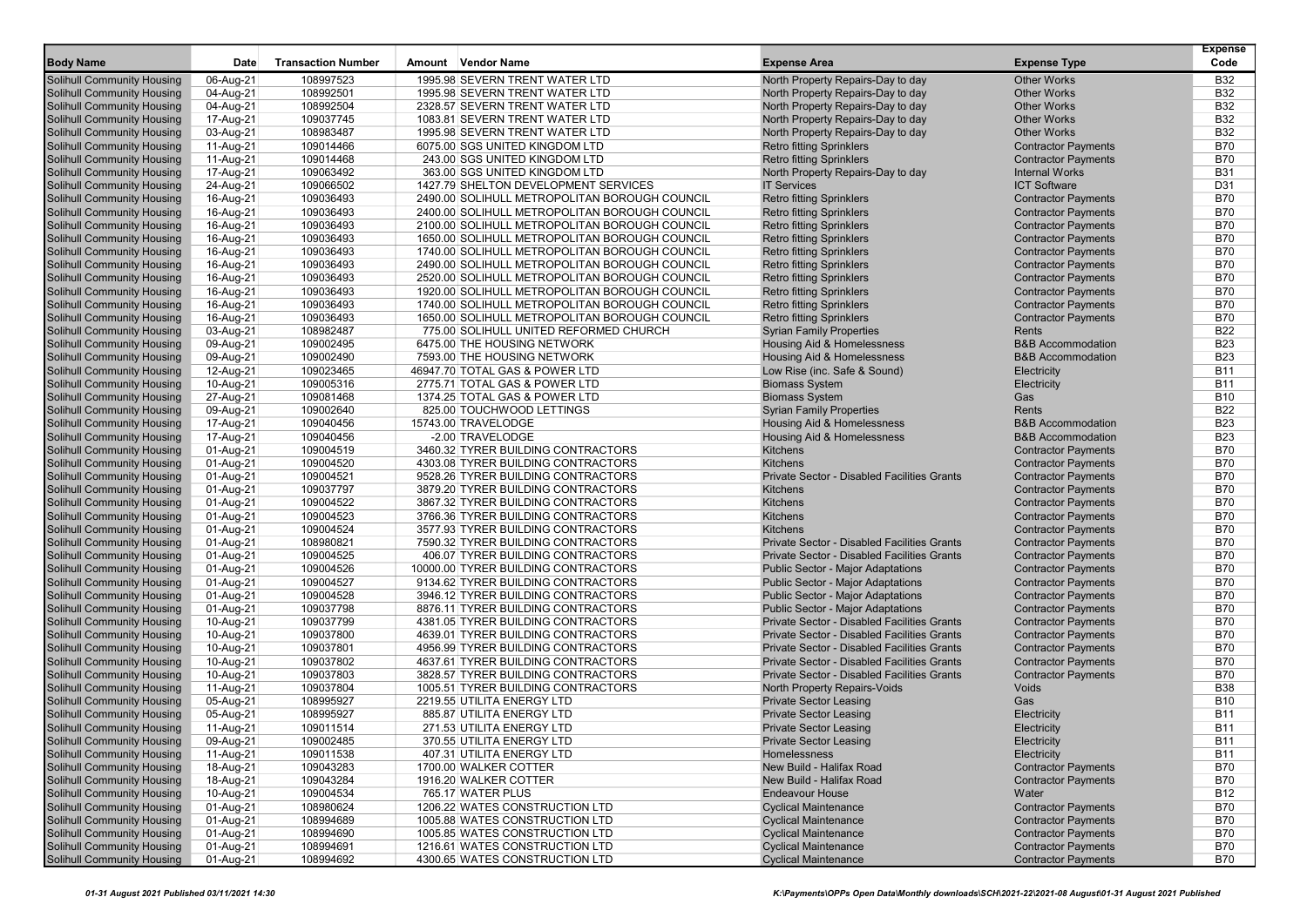|                                                                        |                        |                           |                                                                  |                                                                                            |                                                          | <b>Expense</b>           |
|------------------------------------------------------------------------|------------------------|---------------------------|------------------------------------------------------------------|--------------------------------------------------------------------------------------------|----------------------------------------------------------|--------------------------|
| <b>Body Name</b>                                                       | Date                   | <b>Transaction Number</b> | Amount Vendor Name                                               | <b>Expense Area</b>                                                                        | <b>Expense Type</b>                                      | Code                     |
| <b>Solihull Community Housing</b>                                      | 01-Aug-21              | 108994693                 | 1730.30 WATES CONSTRUCTION LTD                                   | <b>Cyclical Maintenance</b>                                                                | <b>Contractor Payments</b>                               | B70                      |
| Solihull Community Housing                                             | 01-Aug-21              | 108994694                 | 4530.98 WATES CONSTRUCTION LTD                                   | <b>Cyclical Maintenance</b>                                                                | <b>Contractor Payments</b>                               | <b>B70</b>               |
| Solihull Community Housing                                             | 01-Aug-21              | 108994695                 | 972.78 WATES CONSTRUCTION LTD                                    | <b>Cyclical Maintenance</b>                                                                | <b>Contractor Payments</b>                               | B70                      |
| Solihull Community Housing                                             | 01-Aug-21              | 108994696                 | 1780.41 WATES CONSTRUCTION LTD                                   | <b>Cyclical Maintenance</b>                                                                | <b>Contractor Payments</b>                               | <b>B70</b>               |
| Solihull Community Housing                                             | 01-Aug-21              | 108994697                 | 972.78 WATES CONSTRUCTION LTD                                    | <b>Cyclical Maintenance</b>                                                                | <b>Contractor Payments</b>                               | <b>B70</b>               |
| Solihull Community Housing                                             | 01-Aug-21              | 108994698                 | 972.78 WATES CONSTRUCTION LTD                                    | <b>Cyclical Maintenance</b>                                                                | <b>Contractor Payments</b>                               | <b>B70</b>               |
| Solihull Community Housing                                             | 01-Aug-21              | 108994699                 | 972.78 WATES CONSTRUCTION LTD                                    | <b>Cyclical Maintenance</b>                                                                | <b>Contractor Payments</b>                               | <b>B70</b>               |
| Solihull Community Housing                                             | 01-Aug-21              | 108994700                 | 972.78 WATES CONSTRUCTION LTD                                    | <b>Cyclical Maintenance</b>                                                                | <b>Contractor Payments</b>                               | <b>B70</b>               |
| Solihull Community Housing                                             | 01-Aug-21              | 108994701                 | 2661.19 WATES CONSTRUCTION LTD                                   | <b>Cyclical Maintenance</b>                                                                | <b>Contractor Payments</b>                               | <b>B70</b>               |
| Solihull Community Housing                                             | 01-Aug-21              | 108994702                 | 972.78 WATES CONSTRUCTION LTD<br>1408.84 WATES CONSTRUCTION LTD  | <b>Cyclical Maintenance</b><br><b>Cyclical Maintenance</b>                                 | <b>Contractor Payments</b>                               | <b>B70</b><br><b>B70</b> |
| <b>Solihull Community Housing</b><br><b>Solihull Community Housing</b> | 01-Aug-21              | 108994703                 |                                                                  | <b>Cyclical Maintenance</b>                                                                | <b>Contractor Payments</b>                               | <b>B70</b>               |
| Solihull Community Housing                                             | 01-Aug-21              | 108994704<br>108980625    | 5210.59 WATES CONSTRUCTION LTD<br>9000.00 WATES CONSTRUCTION LTD | <b>Cyclical Maintenance</b>                                                                | <b>Contractor Payments</b><br><b>Contractor Payments</b> | <b>B70</b>               |
| Solihull Community Housing                                             | 01-Aug-21<br>01-Aug-21 | 108980626                 | 5508.40 WATES CONSTRUCTION LTD                                   | <b>Cyclical Maintenance</b>                                                                | <b>Contractor Payments</b>                               | <b>B70</b>               |
| Solihull Community Housing                                             | 01-Aug-21              | 108980627                 | 8490.76 WATES CONSTRUCTION LTD                                   | <b>Cyclical Maintenance</b>                                                                | <b>Contractor Payments</b>                               | <b>B70</b>               |
| Solihull Community Housing                                             | 01-Aug-21              | 108994705                 | 5248.45 WATES CONSTRUCTION LTD                                   | <b>Cyclical Maintenance</b>                                                                | <b>Contractor Payments</b>                               | <b>B70</b>               |
| Solihull Community Housing                                             | 01-Aug-21              | 108994706                 | 5068.76 WATES CONSTRUCTION LTD                                   | <b>Cyclical Maintenance</b>                                                                | <b>Contractor Payments</b>                               | <b>B70</b>               |
| <b>Solihull Community Housing</b>                                      | 01-Aug-21              | 108994707                 | 3292.53 WATES CONSTRUCTION LTD                                   | <b>Cyclical Maintenance</b>                                                                | <b>Contractor Payments</b>                               | <b>B70</b>               |
| <b>Solihull Community Housing</b>                                      | 01-Aug-21              | 108980628                 | 5027.82 WATES CONSTRUCTION LTD                                   | <b>Cyclical Maintenance</b>                                                                | <b>Contractor Payments</b>                               | <b>B70</b>               |
| Solihull Community Housing                                             | 01-Aug-21              | 108994708                 | 4732.48 WATES CONSTRUCTION LTD                                   | <b>Cyclical Maintenance</b>                                                                | <b>Contractor Payments</b>                               | <b>B70</b>               |
| Solihull Community Housing                                             | 01-Aug-21              | 108994709                 | 4732.48 WATES CONSTRUCTION LTD                                   | <b>Cyclical Maintenance</b>                                                                | <b>Contractor Payments</b>                               | <b>B70</b>               |
| Solihull Community Housing                                             | 01-Aug-21              | 108994710                 | 4732.48 WATES CONSTRUCTION LTD                                   | <b>Cyclical Maintenance</b>                                                                | <b>Contractor Payments</b>                               | <b>B70</b>               |
| Solihull Community Housing                                             | 01-Aug-21              | 108994711                 | 4650.08 WATES CONSTRUCTION LTD                                   | <b>Cyclical Maintenance</b>                                                                | <b>Contractor Payments</b>                               | <b>B70</b>               |
| Solihull Community Housing                                             | 01-Aug-21              | 108994712                 | 3012.74 WATES CONSTRUCTION LTD                                   | <b>Cyclical Maintenance</b>                                                                | <b>Contractor Payments</b>                               | <b>B70</b>               |
| <b>Solihull Community Housing</b>                                      | 01-Aug-21              | 108994713                 | 3012.74 WATES CONSTRUCTION LTD                                   | <b>Cyclical Maintenance</b>                                                                | <b>Contractor Payments</b>                               | <b>B70</b>               |
| Solihull Community Housing                                             | 01-Aug-21              | 108994714                 | 2000.00 WATES CONSTRUCTION LTD                                   | <b>Cyclical Maintenance</b>                                                                | <b>Contractor Payments</b>                               | <b>B70</b>               |
| Solihull Community Housing                                             | 01-Aug-21              | 108994715                 | 5000.00 WATES CONSTRUCTION LTD                                   | <b>Cyclical Maintenance</b>                                                                | <b>Contractor Payments</b>                               | <b>B70</b>               |
| Solihull Community Housing                                             | 01-Aug-21              | 108994716                 | 2000.00 WATES CONSTRUCTION LTD                                   | <b>Cyclical Maintenance</b>                                                                | <b>Contractor Payments</b>                               | <b>B70</b>               |
| <b>Solihull Community Housing</b>                                      | 01-Aug-21              | 108994717                 | 5000.00 WATES CONSTRUCTION LTD                                   | <b>Cyclical Maintenance</b>                                                                | <b>Contractor Payments</b>                               | <b>B70</b>               |
| Solihull Community Housing                                             | 01-Aug-21              | 108994718                 | 2000.00 WATES CONSTRUCTION LTD                                   | <b>Cyclical Maintenance</b>                                                                | <b>Contractor Payments</b>                               | <b>B70</b>               |
| <b>Solihull Community Housing</b>                                      | 01-Aug-21              | 108994719                 | 5000.00 WATES CONSTRUCTION LTD                                   | <b>Cyclical Maintenance</b>                                                                | <b>Contractor Payments</b>                               | <b>B70</b>               |
| Solihull Community Housing                                             | 01-Aug-21              | 108994720                 | 5000.00 WATES CONSTRUCTION LTD                                   | <b>Cyclical Maintenance</b>                                                                | <b>Contractor Payments</b>                               | <b>B70</b>               |
| Solihull Community Housing                                             | 01-Aug-21              | 108994721                 | 5000.00 WATES CONSTRUCTION LTD                                   | <b>Cyclical Maintenance</b>                                                                | <b>Contractor Payments</b>                               | <b>B70</b>               |
| Solihull Community Housing                                             | 01-Aug-21              | 108994722                 | 5000.00 WATES CONSTRUCTION LTD                                   | <b>Cyclical Maintenance</b>                                                                | <b>Contractor Payments</b>                               | <b>B70</b>               |
| Solihull Community Housing                                             | 01-Aug-21              | 108994723                 | 1980.00 WATES CONSTRUCTION LTD                                   | <b>Cyclical Maintenance</b>                                                                | <b>Contractor Payments</b>                               | <b>B70</b>               |
| <b>Solihull Community Housing</b>                                      | 01-Aug-21              | 108994724                 | 4504.84 WATES CONSTRUCTION LTD                                   | <b>Cyclical Maintenance</b>                                                                | <b>Contractor Payments</b>                               | <b>B70</b>               |
| <b>Solihull Community Housing</b>                                      | 01-Aug-21              | 108994725                 | 972.78 WATES CONSTRUCTION LTD                                    | <b>Cyclical Maintenance</b>                                                                | <b>Contractor Payments</b>                               | <b>B70</b>               |
| <b>Solihull Community Housing</b>                                      | 01-Aug-21              | 108994726                 | 972.78 WATES CONSTRUCTION LTD                                    | <b>Cyclical Maintenance</b>                                                                | <b>Contractor Payments</b>                               | <b>B70</b>               |
| Solihull Community Housing                                             | 05-Aug-21              | 108994804                 | 1328.25 WATES CONSTRUCTION LTD                                   | <b>Cyclical Maintenance</b>                                                                | <b>Contractor Payments</b>                               | <b>B70</b>               |
| Solihull Community Housing                                             | 01-Aug-21              | 108994807                 | 11350.00 WESSEX LIFT CO LTD                                      | Private Sector - Disabled Facilities Grants                                                | <b>Contractor Payments</b>                               | <b>B70</b>               |
| Solihull Community Housing                                             | 01-Aug-21              | 109037787                 | 10782.00 WESSEX LIFT CO LTD                                      | Private Sector - Disabled Facilities Grants                                                | <b>Contractor Payments</b>                               | <b>B70</b>               |
| Solihull Community Housing                                             | 01-Aug-21              | 109037788                 | 13115.00 WESSEX LIFT CO LTD                                      | Private Sector - Disabled Facilities Grants                                                | <b>Contractor Payments</b>                               | <b>B70</b><br><b>B70</b> |
| Solihull Community Housing<br>Solihull Community Housing               | 01-Aug-21              | 108994808<br>109037789    | 10538.00 WESSEX LIFT CO LTD<br>8917.00 WESSEX LIFT CO LTD        | Private Sector - Disabled Facilities Grants<br>Private Sector - Disabled Facilities Grants | <b>Contractor Payments</b><br><b>Contractor Payments</b> | <b>B70</b>               |
| Solihull Community Housing                                             | 01-Aug-21<br>01-Aug-21 | 108980781                 | 368.18 WESSEX LIFT CO LTD                                        | Home Improvement Agency                                                                    | Adaptations                                              | <b>B83</b>               |
| <b>Solihull Community Housing</b>                                      | 04-Aug-21              | 108989464                 | 61098.21 WETTONS CLEANING SERVICES LTD                           | Low Rise (inc. Safe & Sound)                                                               | Cleaning                                                 | <b>B50</b>               |
| Solihull Community Housing                                             | 02-Aug-21              | 108979486                 | 2624.63 WETTONS CLEANING SERVICES LTD                            | Saxon Court                                                                                | Cleaning                                                 | <b>B50</b>               |
| Solihull Community Housing                                             | 03-Aug-21              | 108983492                 | 396.47 WETTONS CLEANING SERVICES LTD                             | <b>Private Sector Leasing</b>                                                              | Cleaning                                                 | <b>B50</b>               |
| Solihull Community Housing                                             | 03-Aug-21              | 108983494                 | 226.20 WETTONS CLEANING SERVICES LTD                             | <b>Private Sector Leasing</b>                                                              | Cleaning                                                 | <b>B50</b>               |
| <b>Solihull Community Housing</b>                                      | 31-Aug-21              | 109092508                 | 2624.63 WETTONS CLEANING SERVICES LTD                            | Saxon Court                                                                                | Cleaning                                                 | <b>B50</b>               |
| Solihull Community Housing                                             | 01-Aug-21              | 109024482                 | 754.70 WIRELESS LOGIC                                            | Mechanical & Electrical                                                                    | <b>Rev Contractor Payments</b>                           | <b>B71</b>               |
| Solihull Community Housing                                             | 01-Aug-21              | 109037790                 | 878.59 WOODHULL ROOFING LTD                                      | North Property Repairs-Day to day                                                          | <b>External Structures</b>                               | <b>B33</b>               |
| <b>Solihull Community Housing</b>                                      | 01-Aug-21              | 109004507                 | 3806.97 WOODHULL ROOFING LTD                                     | North Property Repairs-Day to day                                                          | <b>External Structures</b>                               | <b>B33</b>               |
| <b>Solihull Community Housing</b>                                      | 01-Aug-21              | 109004508                 | 2731.74 WOODHULL ROOFING LTD                                     | North Property Repairs-Day to day                                                          | <b>External Structures</b>                               | <b>B33</b>               |
| <b>Solihull Community Housing</b>                                      | 01-Aug-21              | 109024468                 | 1426.23 WOODHULL ROOFING LTD                                     | North Property Repairs-Day to day                                                          | <b>External Structures</b>                               | <b>B33</b>               |
| <b>Solihull Community Housing</b>                                      | 01-Aug-21              | 109024469                 | 652.29 WOODHULL ROOFING LTD                                      | North Property Repairs-Day to day                                                          | <b>External Structures</b>                               | <b>B33</b>               |
| <b>Solihull Community Housing</b>                                      | 01-Aug-21              | 109024470                 | 1261.00 WOODHULL ROOFING LTD                                     | North Property Repairs-Day to day                                                          | <b>External Structures</b>                               | <b>B33</b>               |
| Solihull Community Housing                                             | 01-Aug-21              | 109024471                 | 740.64 WOODHULL ROOFING LTD                                      | North Property Repairs-Day to day                                                          | <b>External Structures</b>                               | <b>B33</b>               |
| <b>Solihull Community Housing</b>                                      | 01-Aug-21              | 109024472                 | 829.40 WOODHULL ROOFING LTD                                      | North Property Repairs-Day to day                                                          | <b>External Structures</b>                               | <b>B33</b>               |
| <b>Solihull Community Housing</b>                                      | $01-Aug-21$            | 109024473                 | 599.99 WOODHULL ROOFING LTD                                      | North Property Repairs-Day to day                                                          | <b>External Structures</b>                               | <b>B33</b>               |